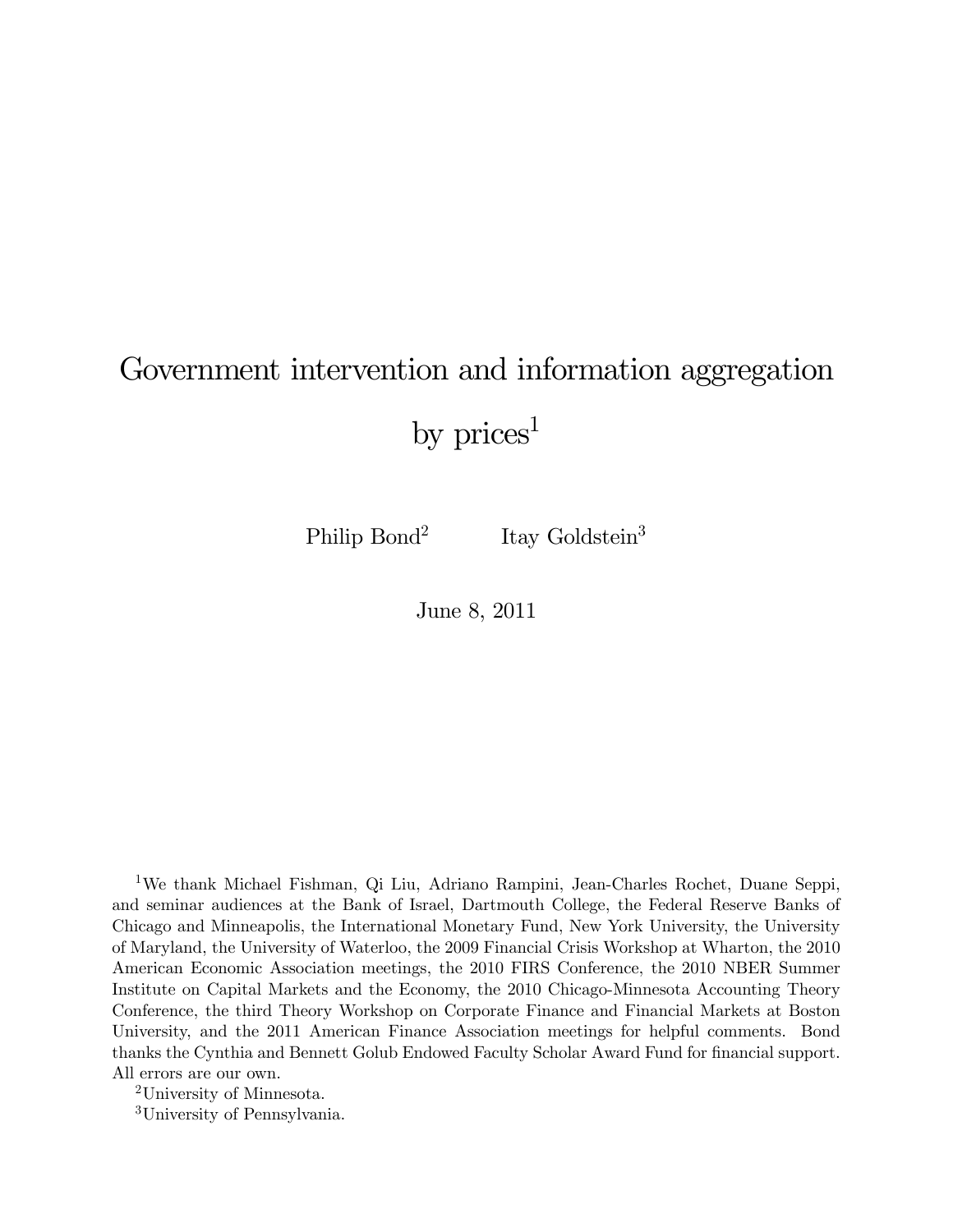#### Abstract

Market prices are thought to contain a lot of useful information. Hence, government regulators (and other economic agents) are often urged to use market prices to guide decisions. An important issue to consider is the endogeneity of market prices and how they are affected by the prospect of government intervention. We show that if the government learns from the price when taking a corrective action, it might reduce the incentives of speculators to trade on their information, and hence reduce price informativeness. We show that transparency may reduce trading incentives and price informativeness further. Diametrically opposite implications hold for the alternative case in which the government's action amplifies the effect of underlying fundamentals. We derive implications for the optimal use of market information and for the government's incentives to produce its own information.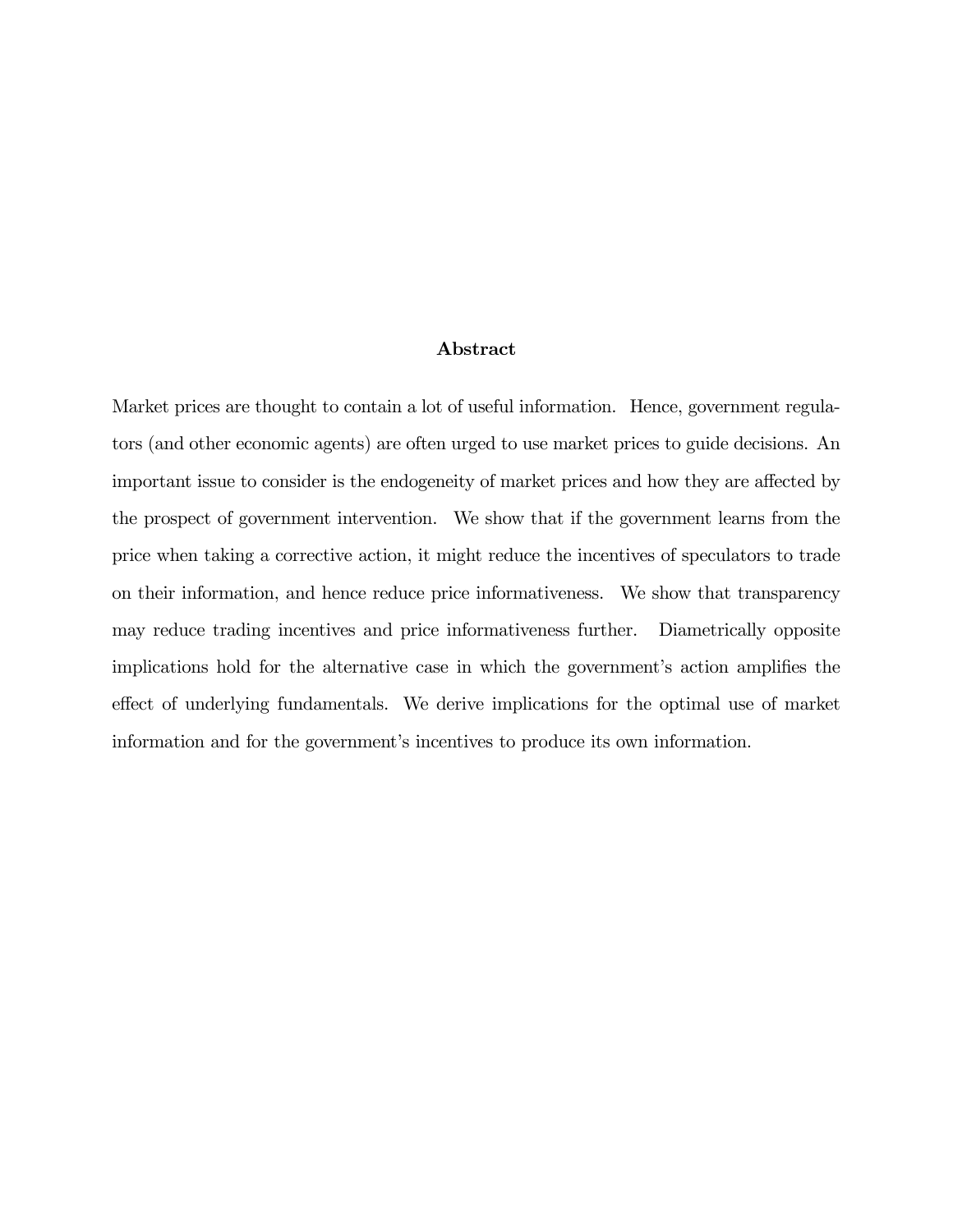# 1 Introduction

Market prices of financial securities contain a great deal of information. As such, they can provide valuable guidance for government decisions. Consistent with this, existing research establishes that government actions do indeed reflect market prices.1 Moreover, numerous policy proposals call for governments to make even more use of market prices, particularly in the realm of bank supervision.2 Such policy proposals are increasingly prominent in the wake of the recent economic crisis and the perceived failure of financial regulation prior to  $it.<sup>3</sup>$ 

An important issue to be considered when discussing the use of market prices in government policy is that prices are endogenous and their information content might be affected by government policy. In the recent crisis, government actions were not only perceived to be reactions to market prices, but expectations about them were often a major driver of changes in asset prices. For example, market activity in the weeks leading up to the eventual announcement of government support for Fannie Mae and Freddie Mac, for Citigroup, and for General Motors was largely driven by speculation about the government's behavior. Hence, government actions affect prices, and consequently may also affect the ability of the government to learn from prices. This may affect the desirability of market-based intervention.

To study these effects, we consider the process by which information gets aggregated into the price. Our paper analyzes the effect of market-based government policy on the trading incentives of speculators and hence on the ability of the financial market to aggregate speculators' dispersed information. We derive positive implications for the behavior of prices and government actions when the government learns from prices, and also implications for

<sup>&</sup>lt;sup>1</sup>See Feldman and Schmidt (2003), Krainer and Lopez (2004), Piazzesi (2005), and Furlong and Williams (2006).

<sup>&</sup>lt;sup>2</sup>See, e.g., Evanoff and Wall  $(2004)$  and Herring  $(2004)$ .

<sup>3</sup>For example, Hart and Zingales (2009) propose a mechanism, by which the government will perform a stress test on banks whose market price deteriorates below a certain level, in order to evaluate whether there is a need for intervention. Other recent proposals say that banks should issue contingent capital (i.e., debt that converts to equity) with market-based conversion triggers (see Flannery (2009), McDonald (2010)).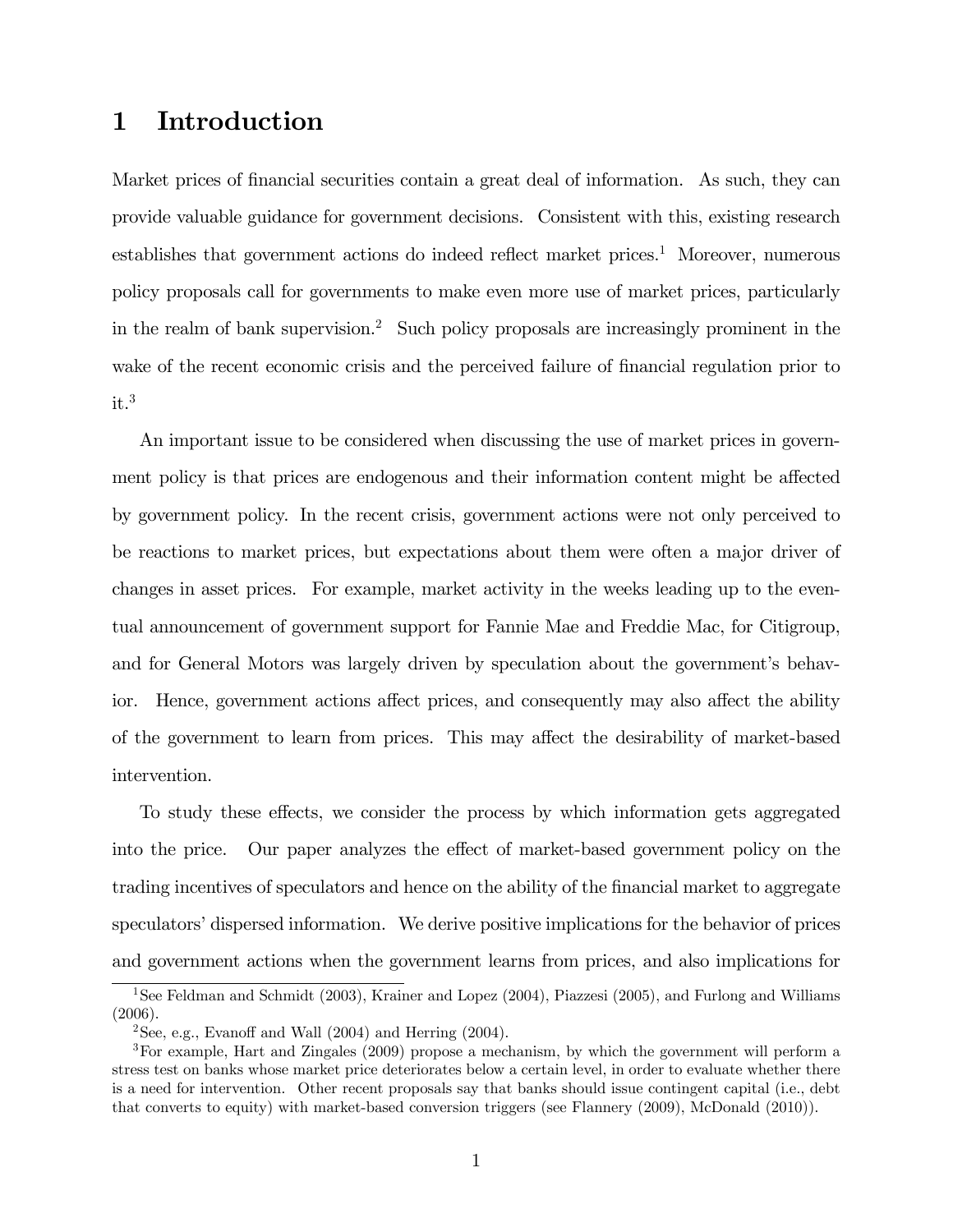how the government should best make use of market information. We distinguish between *corrective* government policy  $-$  i.e., one that aims to help firms in trouble, for example, by bailing out struggling banks – and *amplifying* government policy – for example, shutting down bad banks — and show that they generate very different implications.

While we focus here on government intervention, some of our results apply more generally to other contexts in which individuals incorporate information from market prices into their decisions. Other possible applications include the actions of boards of directors; of providers of capital; and of managers themselves.

The canonical model of information aggregation was developed by Grossman and Stiglitz (1980), Hellwig (1980), and Admati (1985). Speculators possess information about the fundamentals of an asset and trade on it in a market that is subject to noise/liquidity shocks. In the existing literature, the cash flows produced by the asset are exogenous. However, if the government (or some other decision-maker) responds to prices, the cash flows are instead endogenous. We extend the canonical model of information aggregation to account for this. In addition to the market price, the government observes a private signal of its own. The government's intervention can be either corrective or amplifying, depending on its objective. The informativeness of the price in this model is determined by the trading incentives of speculators, i.e., the aggressiveness with which they trade on their information.

A key determinant of speculators' trading behavior is the uncertainty to which they are exposed. Being risk averse, they trade less when the risk is higher. In the face of such uncertainty, speculators benefit when the government takes a corrective action based on information not contained in the price, but correlated with the fundamental. Consequently, speculators can trade more aggressively on their information, and the equilibrium price is more informative. However, if the government increases its reliance on market prices as a source of information, this benefit is lost, and speculators trade less aggressively resulting in a less informative price. Hence, the government's use of market prices in its decision on a corrective action reduces the informational content of prices.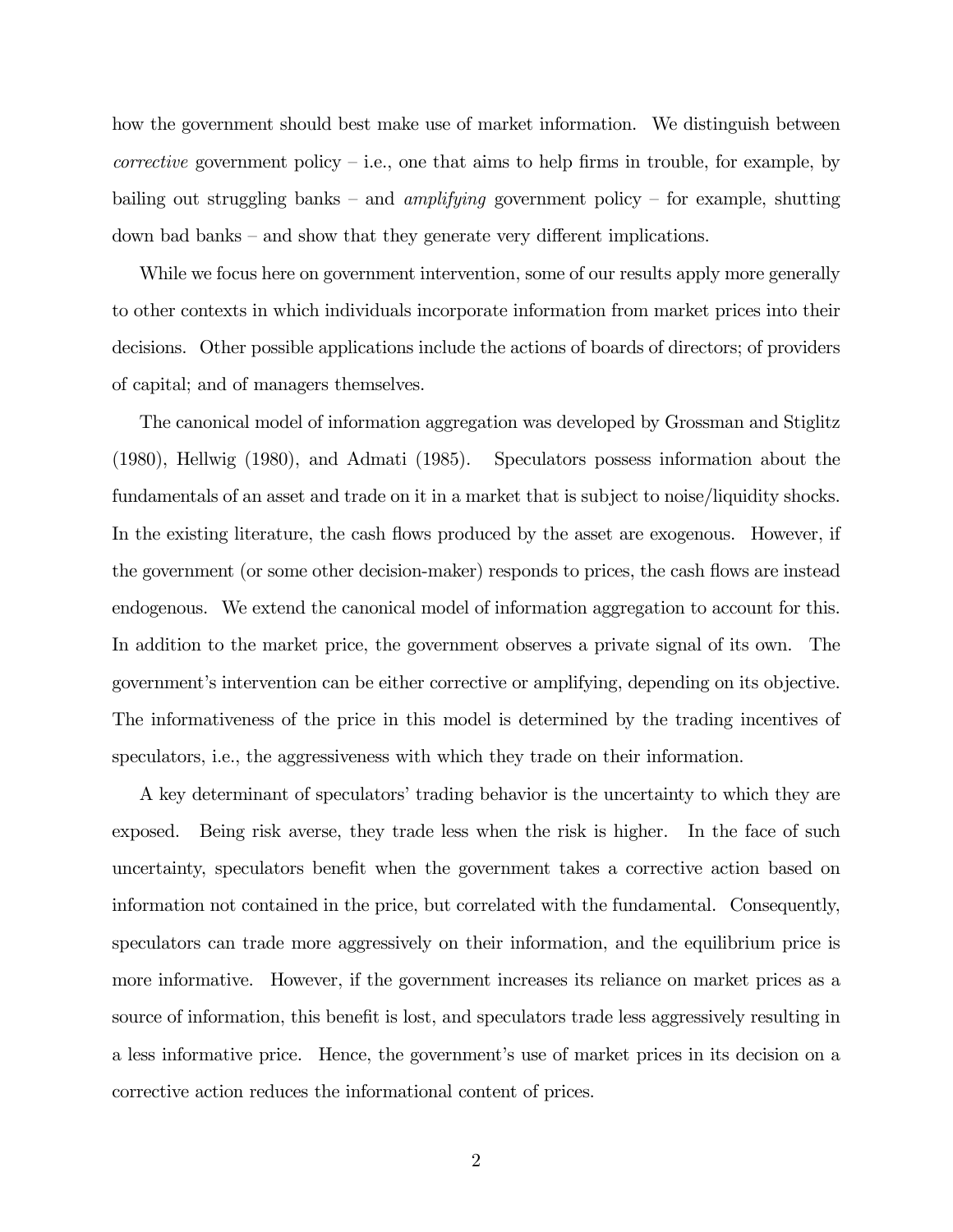This result has a couple of implications. First, even though ex post the government wants to apply Bayes rule to extract information from market prices, from an ex ante perspective the government could do better: we show that, for a moderate corrective action, a government would always want to commit to refrain, to some extent, from fully using market prices ex post. This increases the informativeness of the price and enables the government to make better decisions. Such commitment could be achieved, for example, by having an overconfident policymaker who thinks his information is more precise than it really is. Second, our model implies that the government's own information has more value than its direct effect on the efficiency of the government's decision. When the government has more precise information, it relies less on the market price, and this makes the market price more informative. Hence there are complementarities between the government's own information and the market's information, and so it is not advisable for the government to rely completely on market information.

Our paper also delivers implications about transparency. Governments are often criticized for not conveying their information or policy goals. The question is whether such disclosure is desirable when the government tries to learn from the market. In the case of corrective actions, we show that the type of transparency that is considered matters a lot. Disclosing the government's information about the fundamentals reduces trading incentives and price informativeness, while disclosing the government's policy goal increases them. The key distinction is that in the first case the government reveals information about the fundamental which is the object that speculators are informed about, and so this decreases their informational advantage and their trading incentive, while in the second case the dominant effect is the decrease in uncertainty that pushes speculators to trade more aggressively. This distinction is new to the literature on transparency.<sup>4</sup>

<sup>&</sup>lt;sup>4</sup>There are recent papers showing that transparency might be welfare reducing, e.g., Morris and Shin (2002) and Angeletos and Pavan (2007). In these papers, the source for the result is the existence of coordination motives across economic agents. In contrast, such coordination motives do not exist in our model, where, conditional on the price (which is observed to all), speculators do not care about what other speculators do. Importantly, the above-mentioned papers do not explore the implications of transparency about different types of information, as we do here.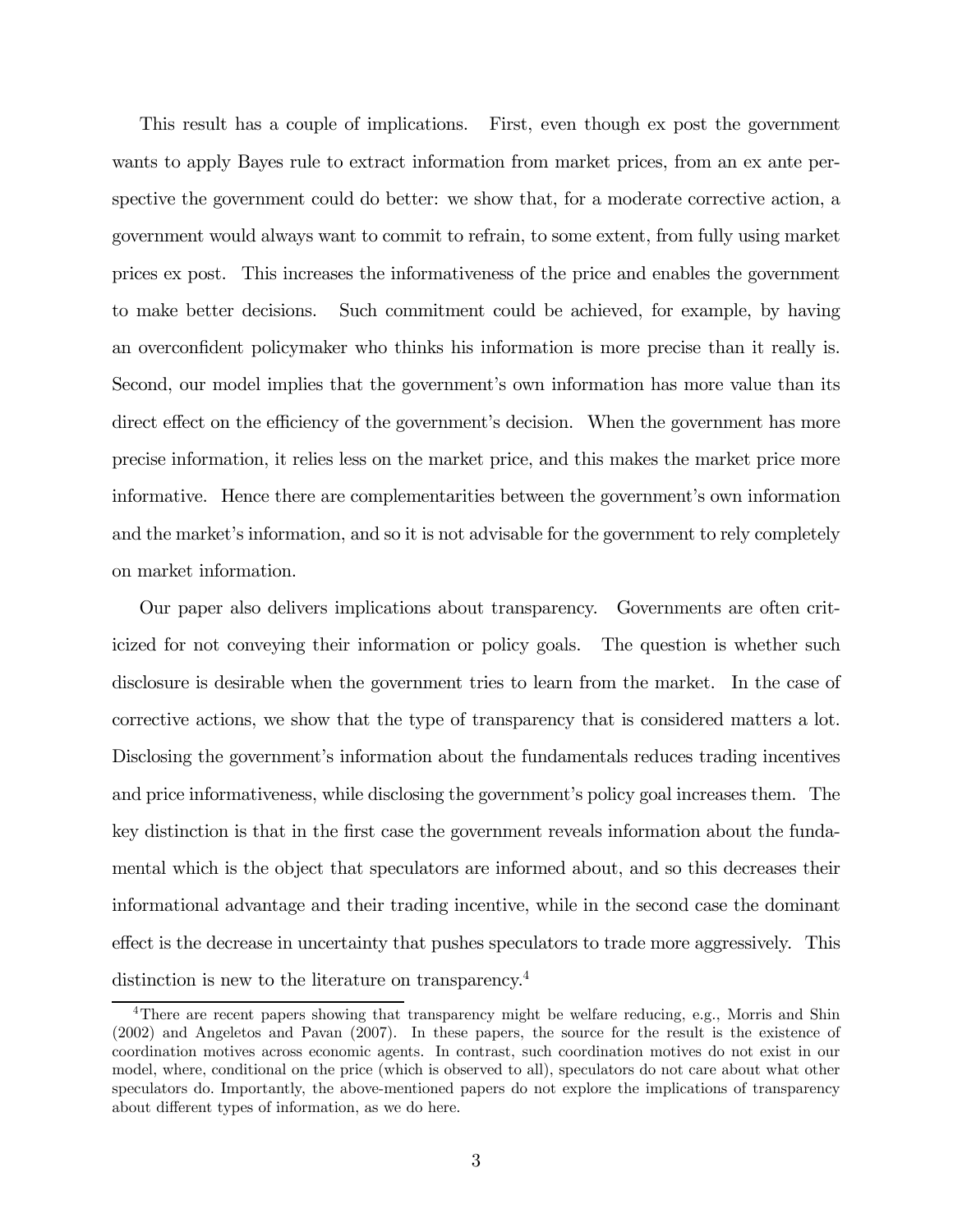Importantly, we show that the implications change drastically once we consider the case of amplifying actions. The key effect here is opposite since the government's action based on its information amplifies the uncertainty that speculators are exposed to and decreases their trading incentives. Hence, when the government relies more on market prices it leads to an increase in trading incentives and price informativeness. In contrast to the case of corrective actions, this implies that there is a rationale for the government to commit to market-based rules rather than act on the basis of its own information.<sup>5</sup> Overall, inferring information from the price is harder in the case of an amplifying action than in the case of a moderate corrective action.

We conclude the analysis by considering the case where the government learns from multiple securities, and show that this is not an easy solution to the problem of inferring information from prices, and in some cases adding more securities actually reduces overall informativeness. Hence, the problems we identify in this paper are not a result of market incompleteness.

Our paper adds to a growing literature on the informational feedback from asset prices to real decisions; see, for example, Fishman and Hagerty (1992), Leland (1992), Khanna, Slezak, and Bradley (1994), Boot and Thakor (1997), Dow and Gorton (1997), Subrahmanyam and Titman (1999), Fulghieri and Lukin (2001), Foucault and Gehrig (2008), and Bond and Eraslan (2010). In particular, it complements papers such as Bernanke and Woodford (1997), Goldstein and Guembel (2008), Bond, Goldstein and Prescott (2010), Dow, Goldstein and Guembel (2010), and Lehar, Seppi and Strobl (2010), which analyze distinct mechanisms via which the use of price information in real decisions might reduce the informational content of the price.

Relative to these papers, our focus is on the efficiency of aggregation of dispersed information by market prices. This topic, which has long been central in economics and finance (e.g., Hellwig (1980)), has not been analyzed in any of the related papers. For example, in

<sup>&</sup>lt;sup>5</sup>Other papers emphasize the commitment aspect associated with market-based rules. See Faure-Grimaud (2002), Rochet (2004), and Lehar, Seppi, and Strobl (2010).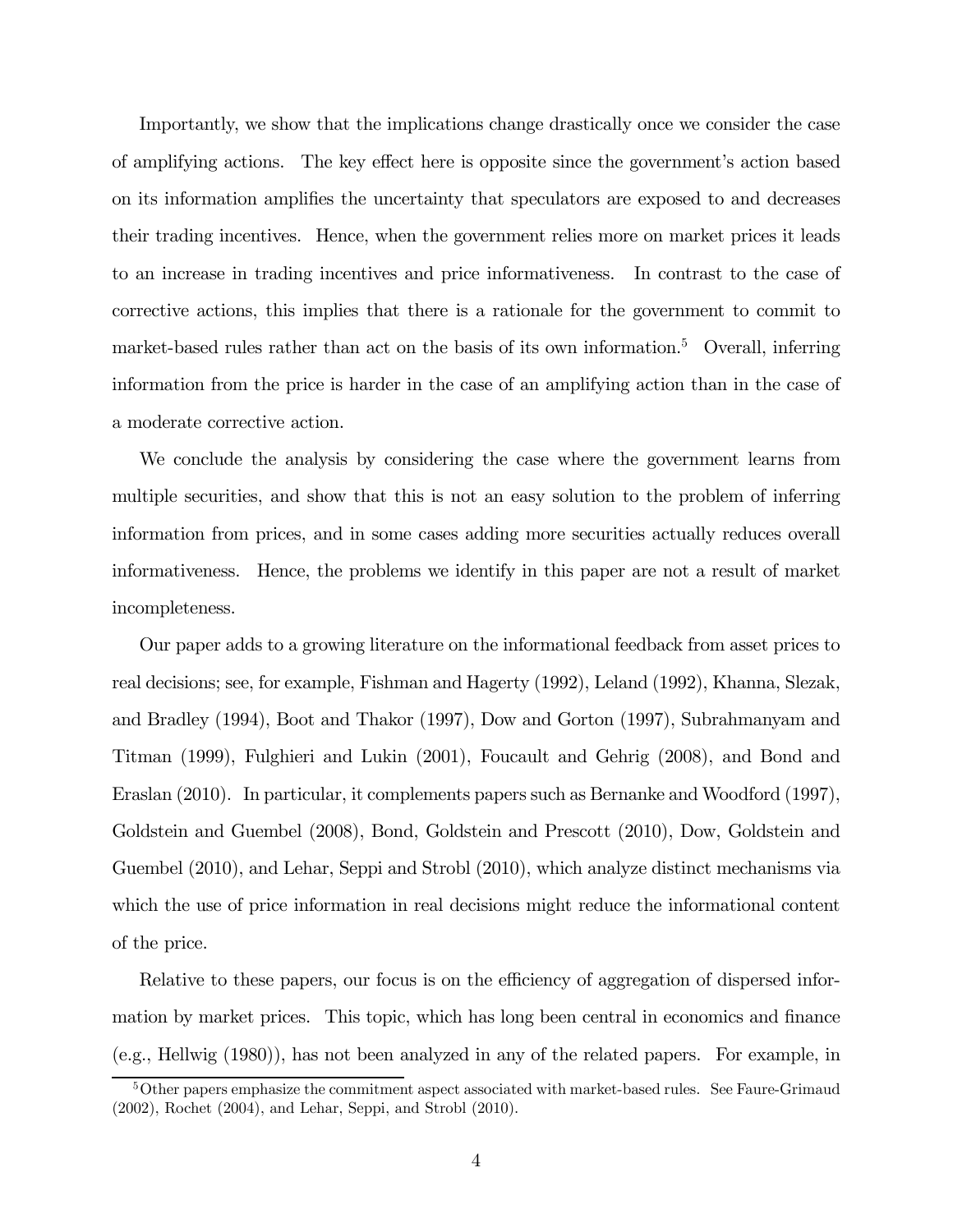Bond, Goldstein and Prescott (2010), the price of any traded asset after a realization of some underlying state variable  $\theta$  is assumed to equal the expected payoff of the asset conditional on  $\theta$ . In other words, even if information about the state variable  $\theta$  is dispersed across many investors, the price is assumed to fully and efficiently aggregate this dispersed information. In this paper we are particularly interested in what is going on inside the black box, i.e., in how information gets aggregated given the expected government intervention. Moreover, the model we develop enables very tractable analysis of information aggregation by prices in the presence of informational feedback to real decisions.

The remainder of the paper is organized as follows. Section 2 describes the model. The analysis and solution of the model are contained in Section 3. In Section 4, we provide our main results about the effect of the government's use of the price on price informativeness and the implications for the best use of market information. In Section 5, we analyze the implications of our model for whether the government benefits from transparency. Section 6 provides an extension of the model to consider multiple securities. Section 7 concludes. All proofs are relegated to an appendix.

## 2 The model

The canonical model of information aggregation was developed by Grossman and Stiglitz (1980), Hellwig (1980), and Admati (1985). Speculators possess information about the fundamentals of an asset and trade on it in a market that is subject to noise/liquidity shocks. In the existing literature, the cash flows produced by the asset are exogenous. However, if the government (or some other decision-maker) responds to prices, the cash flows are instead endogenous. We extend the canonical model of information aggregation to account for this. In addition to the market price, the government observes a private signal of its own. The government's intervention can be either corrective or amplifying, depending on its objective. The informativeness of the price in this model is determined by the trading incentives of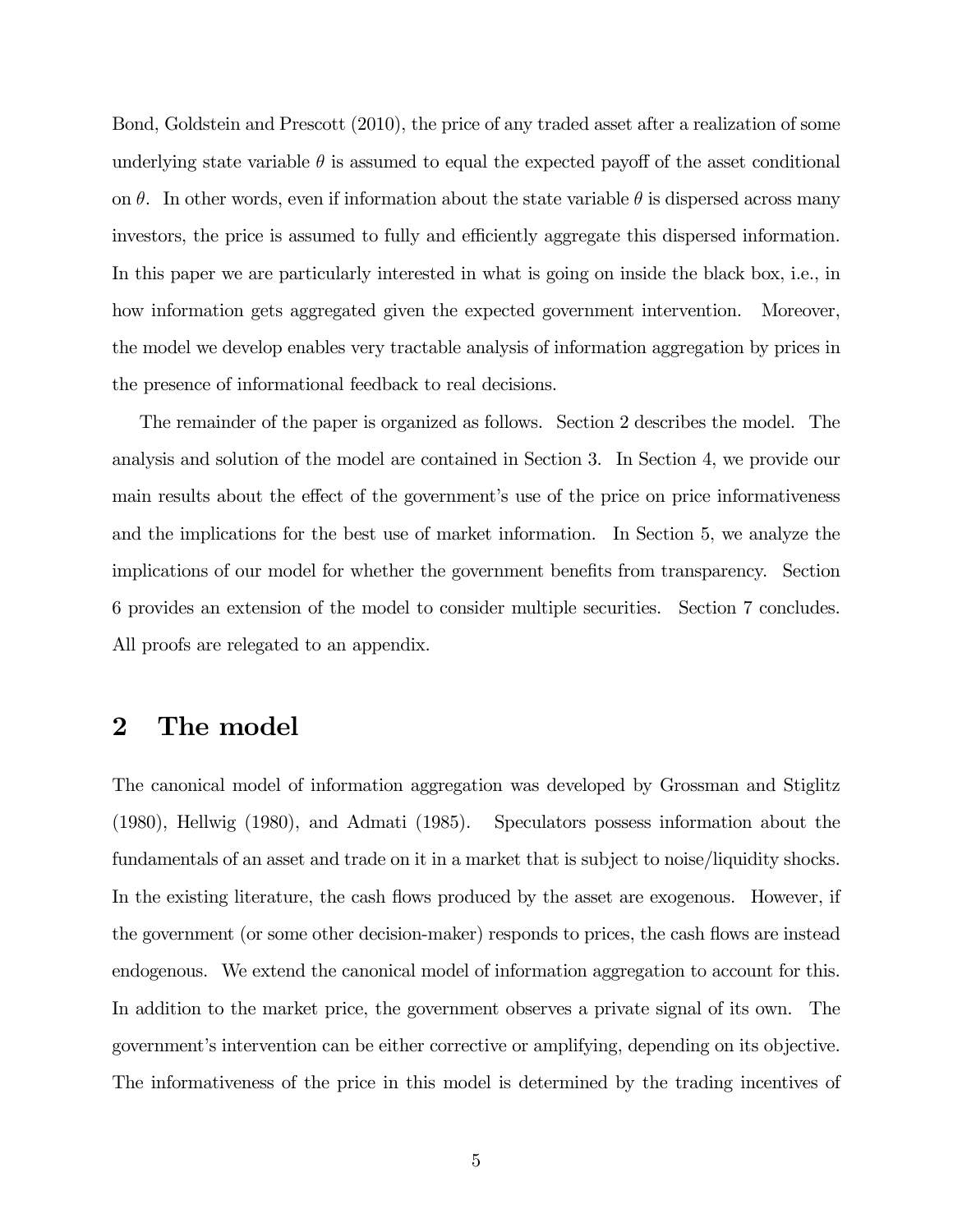speculators, i.e., the aggressiveness with which they trade on their information.

We focus on one firm (a financial institution, for example), whose stock is traded in the financial market. In  $t = 0$ , speculators obtain signals about the cash flow that will be generated from the firm's operations, and trade on them. In  $t = 1$ , the government, who learns information about the expected cash flow from the price of the stock, makes a decision about its intervention. In  $t = 2$ , cash flows are realized and speculators get paid.

### 2.1 Cash flows and government intervention

Absent government intervention, the firm generates a cash flow of  $\theta$ . We refer to  $\theta$  as the fundamental of the firm. It is distributed normally with mean  $\overline{\theta}$  and standard deviation  $\sigma_{\theta}$ . We denote the precision of prior information by  $\tau_{\theta} \equiv \frac{1}{\sigma_{\theta}^2}$ .

The government has the ability to affect firm cash flows. For example, the government may directly transfer cash to or from a firm; may provide liquidity support in the form of loans at below-market rates; or may directly intervene in the firm's management. Regardless of the type of intervention, we denote by  $T$  the change in the firm's cash flows.

In deciding on  $T$ , the government has to weigh the benefit against the cost. We assume that the government's benefit is weakly concave in the change in cash flow  $T$ . That is, the incremental benefit from supporting firms diminishes as the support gets larger. In addition, and crucially, the government's benefit also depends on the firm's fundamentals  $\theta$ . For example, the government may have a preference to help firms with poor fundamentals if doing so reduces socially inefficient liquidation of assets; or it may prefer to help firms with strong fundamentals if firms with better fundamentals contribute more to social welfare.

For tractability, we assume that the government's benefit function takes the form

$$
V(T, \theta) \equiv a_2 T^2 + a_1 T + a_T T \theta + v(\theta), \qquad (1)
$$

where  $a_2$ ,  $a_1$  and  $a_T$  are constants, and v is a function. As noted,  $a_2 \leq 0$ , while the sign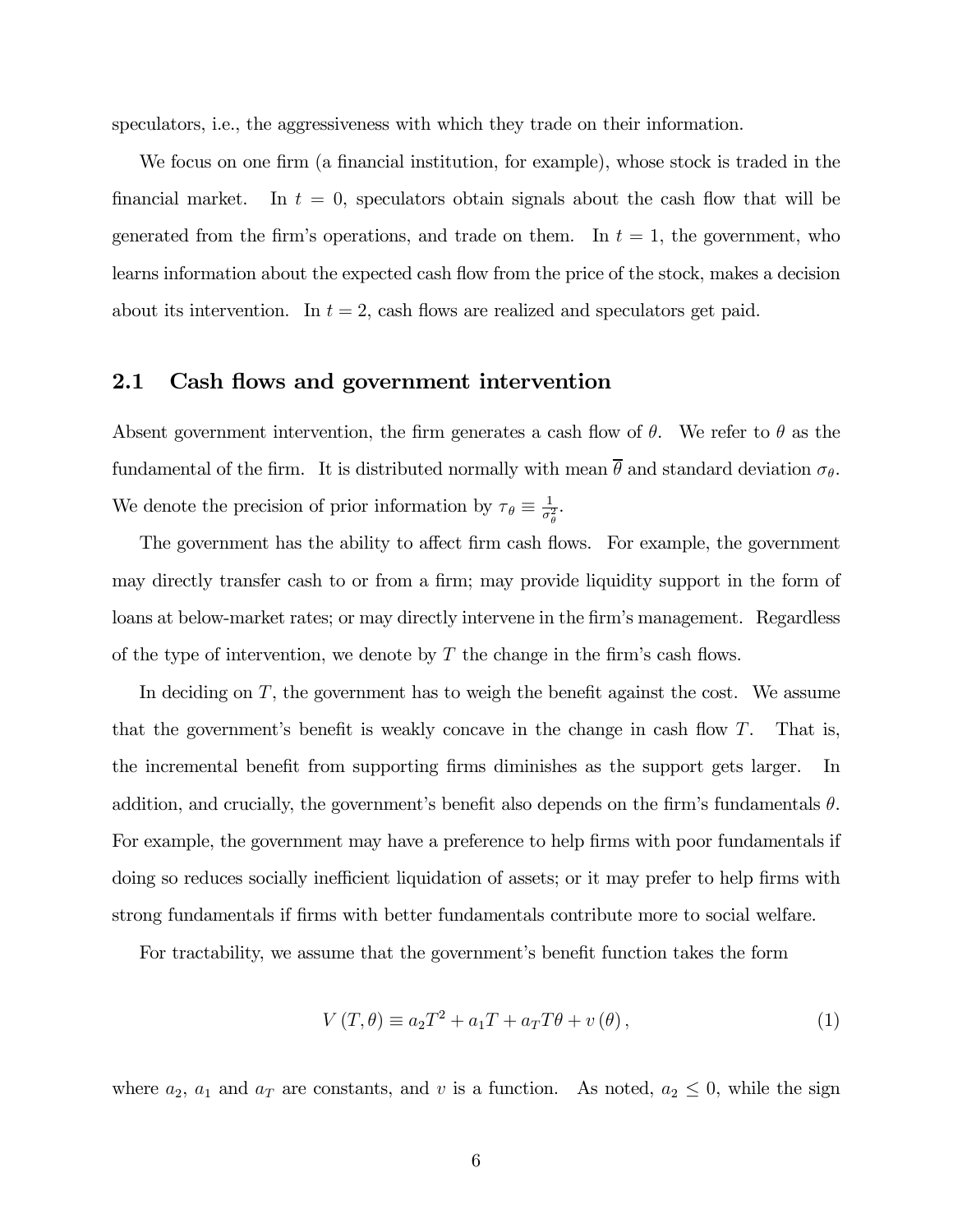of  $a_T$  reflects whether the government prefers to help firms with strong  $(a_T > 0)$  or weak  $(a_T < 0)$  fundamentals.

The cost to the government of changing cash flows by T is given by  $\gamma(T)$ , which is a weakly convex function of T. Again, for tractability we assume that  $\gamma$  is quadratic.

Assuming that V and/or  $\gamma$  are non-linear in T, and equating marginal benefit to marginal cost, we can write the change in cash flow  $T$  that a fully-informed government would like to implement as  $\lambda (\hat{\theta} - \theta)$ , where  $\lambda$  and  $\hat{\theta}$  are constants.<sup>6</sup> In particular, note that  $\lambda$  is positive if the government cares more about helping weak firms  $(a_T < 0)$  and negative if the government cares about helping strong firms  $(a_T > 0)$ . We refer to the two cases as corrective and amplifying actions, respectively. In the first case, the government transfers cash to firms with fundamentals below a threshold at the expense of firms with fundamentals above a threshold. In the second case, it does the opposite. In the context of intervention in the banking sector, corrective actions often come in the form of bailing out weak banks (while potentially taxing strong banks), whereas amplifying actions can come in the form of shutting down weak banks (while potentially easing constraints on strong banks).

When the government is not fully-informed, it must base its intervention on its beliefs about the fundamental  $\theta$ . In this case, it intervenes according to the following rule:

$$
T \equiv \lambda \left( \hat{\theta} - E \left[ \theta | I_G \right] \right), \tag{2}
$$

where  $E[\theta|I_G]$  is the expected cash flow of the firm given the information available to the government  $I_G$ . We will elaborate below on the sources of government information. Note that the key benefit of the simple functional forms we have adopted for V and  $\gamma$  is that the policy rule is linear in  $\theta$ . This helps us maintain the linear solution that is heavily used in the literature on information aggregation, and thus is important for the tractability of the model.

<sup>&</sup>lt;sup>6</sup>Explicitly, equating marginal cost to marginal benefit gives  $2a_2T + a_1 + a_T\theta = \gamma''(0)T + \gamma'(0)$ , and hence  $T = \frac{a_1 - \gamma'(0) + a_T \theta}{\gamma''(0) - 2a_2}$ . So,  $\lambda = \frac{-a_T}{\gamma''(0) - 2a_2}$  and  $\hat{\theta} = \frac{a_1 - \gamma'(0)}{-a_T}$ .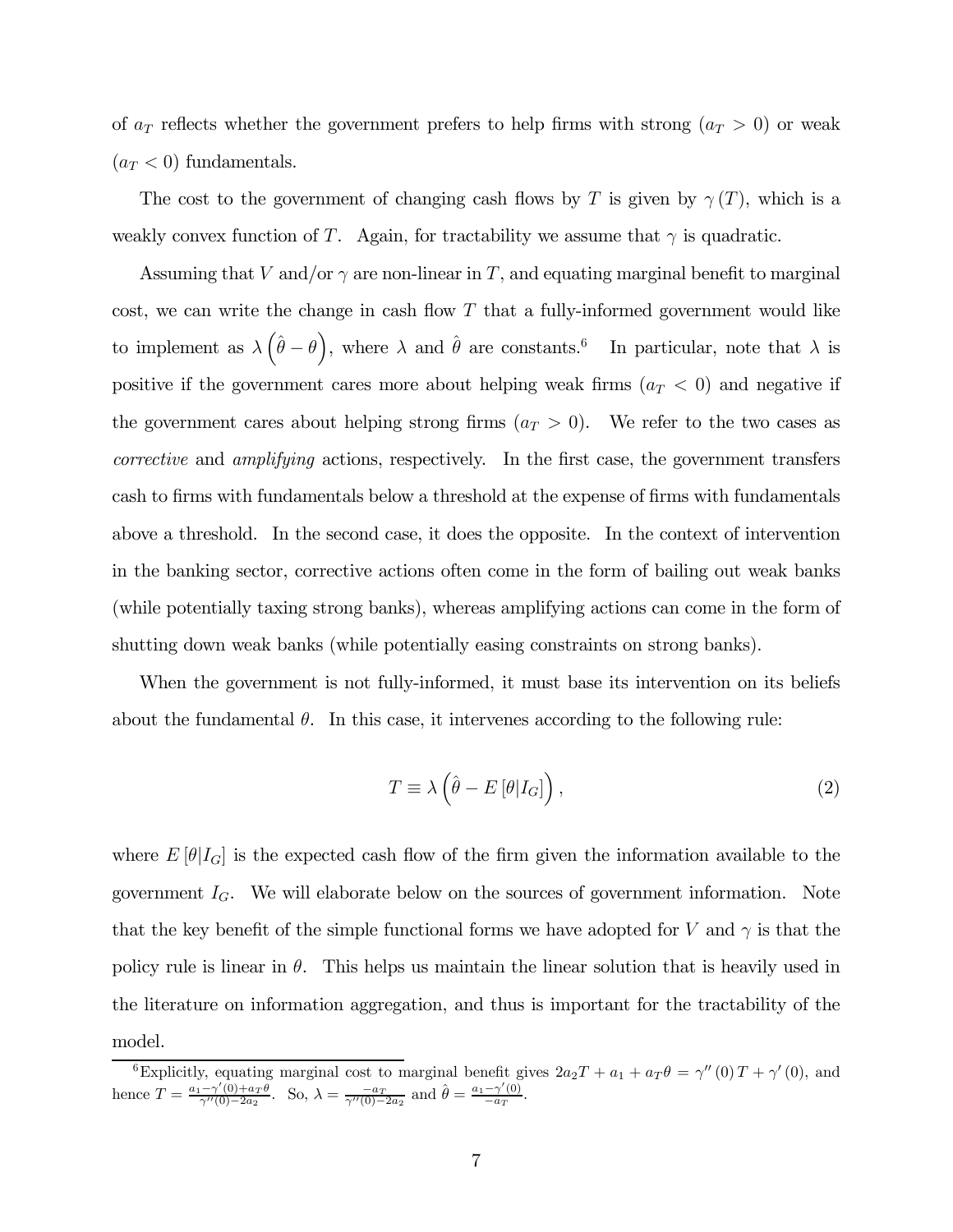### 2.2 Information and trading

There is a continuum  $[0, 1]$  of speculators in the financial market with constant absolute risk aversion (CARA) utility,  $u(c) = -e^{-\alpha c}$ , where c denotes consumption and  $\alpha$  is the absolute risk aversion coefficient. Each speculator  $i$  receives a noisy signal about the fundamental:

$$
s_i = \theta + \varepsilon_i,\tag{3}
$$

where the noise term  $\varepsilon_i$  is independently and identically distributed across speculators. It is drawn from a normal distribution with mean 0 and standard deviation  $\sigma_{\varepsilon}$ . We use  $\tau_{\varepsilon} \equiv \frac{1}{\sigma_{\varepsilon}^2}$ to denote the precision of speculators' signals.

Each speculator chooses a quantity  $x_i$  to trade to maximize his expected utility given his private signal  $s_i$  and the price  $P$  that is set in the market for the firm's stock:

$$
x_i(s_i, P) = \arg\max_{\tilde{x}} E\left[-e^{-\alpha \tilde{x}(\theta + T - P)}|s_i, P\right].
$$
 (4)

Here, trading a quantity  $x_i$ , the speculator will have an overall wealth of  $x_i \cdot (\theta + T - P)$ , where  $\theta + T$  is the cash flow from the security after intervention, and P is the price paid for it. The speculator's information consists of his private signal  $s_i$  and the market price  $P$ .

In addition to the informed trading by speculators, there is a noisy supply shock,  $-Z$ , which is distributed normally with mean 0 and standard deviation  $\sigma_z$ . We again use the notation  $\tau_z \equiv \frac{1}{\sigma_z^2}$ . In equilibrium, the market clears and so:

$$
\int x_i(s_i, P) di = -Z.
$$
\n(5)

The government's information  $I_G$  consists of two components. First, the government observes the price  $P$ , which provides a noisy signal of the fundamental  $\theta$ . Second, the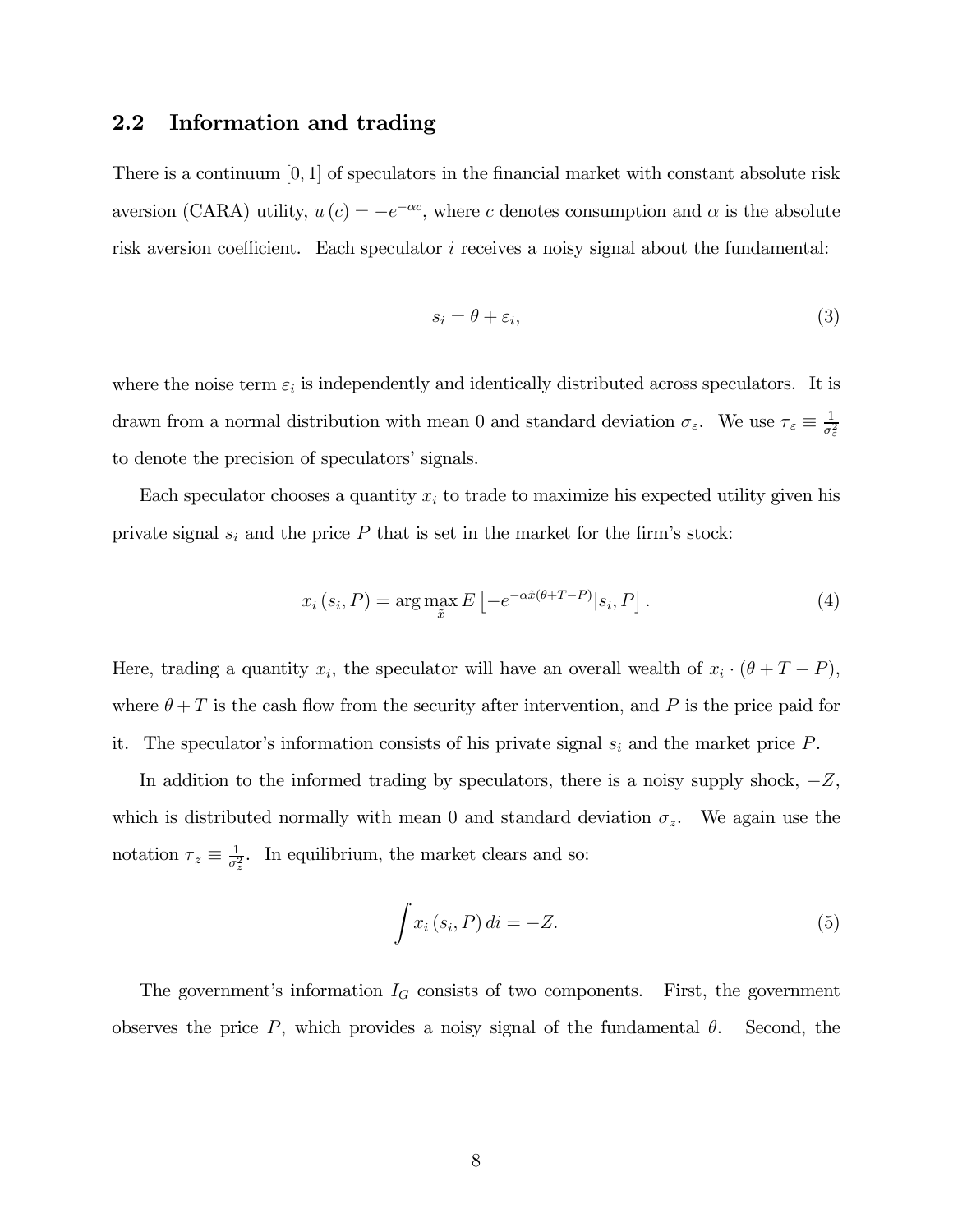government observes a private signal  $s_G$  of the fundamental:

$$
s_G = \theta + \varepsilon_G,\tag{6}
$$

where the noise term  $\varepsilon_G$  is drawn from a normal distribution with mean 0 and standard deviation  $\sigma_G$ . We use  $\tau_G \equiv \frac{1}{\sigma_G^2}$  to denote the precision of the government's signal. The government then sets  $T$  based on the rule in (2) using its two pieces of information  $P$  and  $S_G$ .

## 3 Analysis

An equilibrium consists of a mapping from signal realizations and the supply shock  $Z$  to price P, and individual demands  $x_i(s_i, P)$ , such that individual speculators' demands maximize utility given  $s_i$  and P (according to (4)) and such that the market clearing condition (5) holds. In addition, here the government's choice of  $T$  maximizes its objective, given its signal  $s_G$  and the price P, as in (2).

As is standard in almost all the literature, we focus on linear equilibria in which the price  $P$  is a linear function of the average signal realization—which equals the fundamental  $\theta$ —and the supply shock  $-Z$ <sup>7</sup>

Proposition 1 below formally establishes the existence of a linear equilibrium. Before stating the proposition, we now provide a less formal derivation focusing on the informativeness of the equilibrium price.

In a linear equilibrium, the price can be written as

$$
P = p_0 + p_Z(\rho \theta + Z),\tag{7}
$$

for some parameters  $p_0$ ,  $p_z$  and  $\rho$ . In particular,  $\rho$  measures the informativeness of the

<sup>7</sup> In a linear equilibrium, an individual speculator's demand is linear in his own signal, as we show below. Consequently, total speculator demand is a linear function of the average signal realization, which equals  $\theta$ .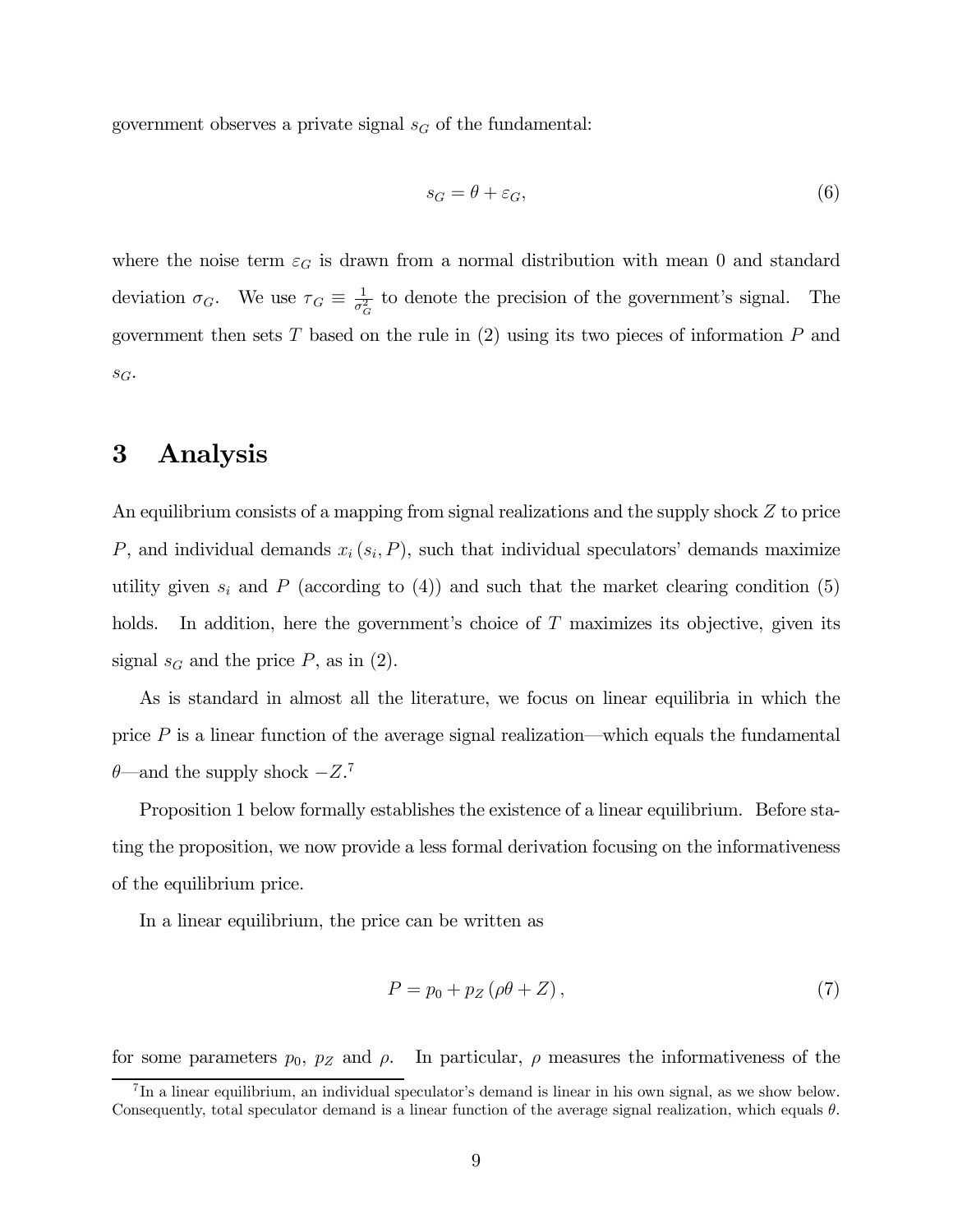price, since the informational content of the price is the same as the linear transformation  $\frac{1}{\rho p_Z}(P - p_0) = \theta + \rho^{-1}Z$ . This transformation is an unbiased estimate of the fundamental with precision  $\rho^2 \tau_Z$ , where as one would expect, precision increases in price informativeness  $\rho$ . Intuitively, the price of the security is affected by both changes in the fundamental  $\theta$  and changes in the noise variable  $Z$ . The informativeness of the price about the fundamental can be summarized by the ratio between the effect of the fundamental on the price and the effect of noise on the price.

It is worth highlighting that our measure of informativeness relates to the fundamental  $\theta$ , and not the cash flow  $\theta + T$  (as would be the case in measures of price efficiency). This is because the government is attempting to learn the fundamental  $\theta$  from the price, and so the informativeness about  $\theta$  is the relevant object for the government's ability to take an appropriate action attempting to maximize its objective.

Given normality of the fundamental  $\theta$  and the supply shock  $-Z$ , the price  $P$  is itself normal. Consequently, given normality of the error term  $\varepsilon_G$ , the government's posterior of the fundamental  $\theta$  is normal. Moreover, the government's estimate of the fundamental is linear in its own signal,  $s_G = \theta + \varepsilon_G$ , and in the price P. The government's estimate of the fundamental is consequently

$$
E\left[\theta|s_G, P\right] = K_{\theta}\bar{\theta} + K_P \frac{1}{\rho p_Z} \left(P - p_0\right) + w\left(\rho\right)s_G,\tag{8}
$$

where  $K_{\theta}$ ,  $K_{P}$  and  $w(\rho)$  are weights that sum to one. In particular,  $w(\rho)$  is the weight the government puts on its own signal in estimating the fundamental, which depends on the information available in the price. $8$  By the standard application of Bayes' rule to normal distributions it is given by:

$$
w(\rho) \equiv \frac{\tau_G}{\tau_{\theta} + \rho^2 \tau_z + \tau_G}.
$$
\n(9)

The weight that the government puts on its own signal is the precision of this signal  $(\tau_G)$ 

<sup>&</sup>lt;sup>8</sup>Of course, the constants  $K_{\theta}$  and  $K_P$  also depend on the price informativeness  $\rho$ , but for expositional ease we do not make this dependence explicit.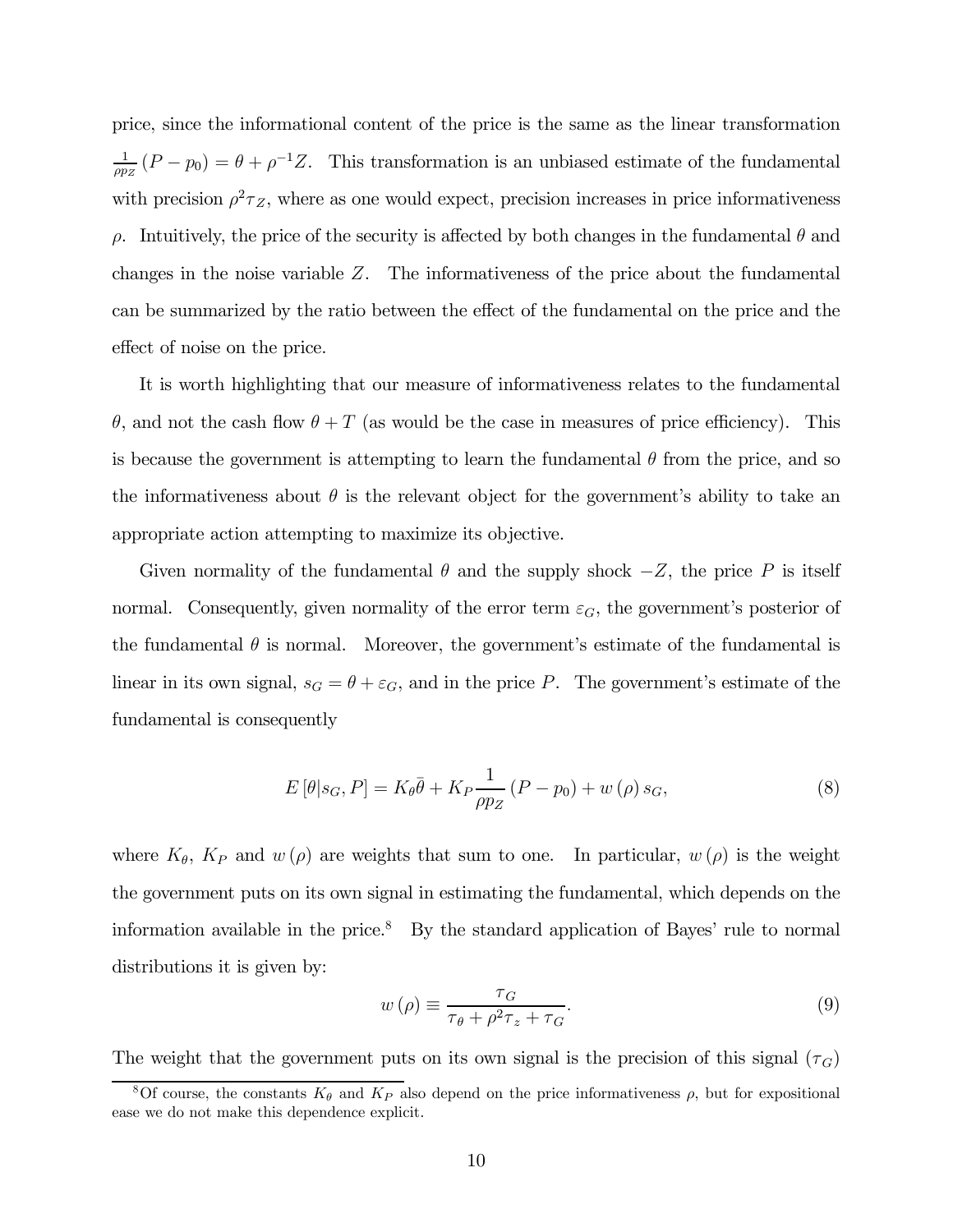divided by the sum of precisions of the government's signal, the prior information  $(\tau_{\theta})$  and the signal from the price  $(\rho^2 \tau_z)$ . As one would expect, the government puts more weight on its own signal when it is precise ( $\tau_G$  is high) and less when the price is informative ( $\rho$  is high). Given the policy rule  $(2)$ , the intervention is

$$
T(s_G, P) = \lambda \hat{\theta} - \lambda w(\rho) (\theta + \varepsilon_G) - \lambda K_P \frac{1}{\rho p_Z} (P - p_0) - \lambda K_\theta \bar{\theta}.
$$
 (10)

Similar to the government, each speculator assigns a normal posterior (conditional on his own signal  $s_i$  and price P) to the fundamental  $\theta$ . Moreover, from (10), each speculator also assigns a normal posterior to the size of the intervention  $T$ . Consequently, the well known expression for a CARA individual's demand for a normally distributed stock applies,

$$
x_i(s_i, P) = \frac{E\left[\theta + T|s_i, P\right] - P}{\alpha var\left[\theta + T|s_i, P\right]}.
$$
\n
$$
(11)
$$

Thus, the amount traded is the difference between the expected value of the security (fundamental + intervention) and the price, divided by the variance of the expected value multiplied by the risk aversion coefficient. Intuitively, speculators want to trade more when they expect a higher gap between the value of the security and the price, but, due to risk aversion, this tendency is reduced by the variance in expected security value.

To characterize the equilibrium informativeness of the stock price, consider simultaneous small shocks of  $\delta$  to the fundamental  $\theta$  and  $-\delta\rho$  to Z. By construction (see (7)), this shock leaves the price  $P$  unchanged. Moreover, the market clearing condition  $(5)$  must hold for all realizations of  $\theta$  and Z. Consequently,

$$
\delta \frac{\partial}{\partial \theta} \int x_i (s_i, P) \, di = \delta \rho.
$$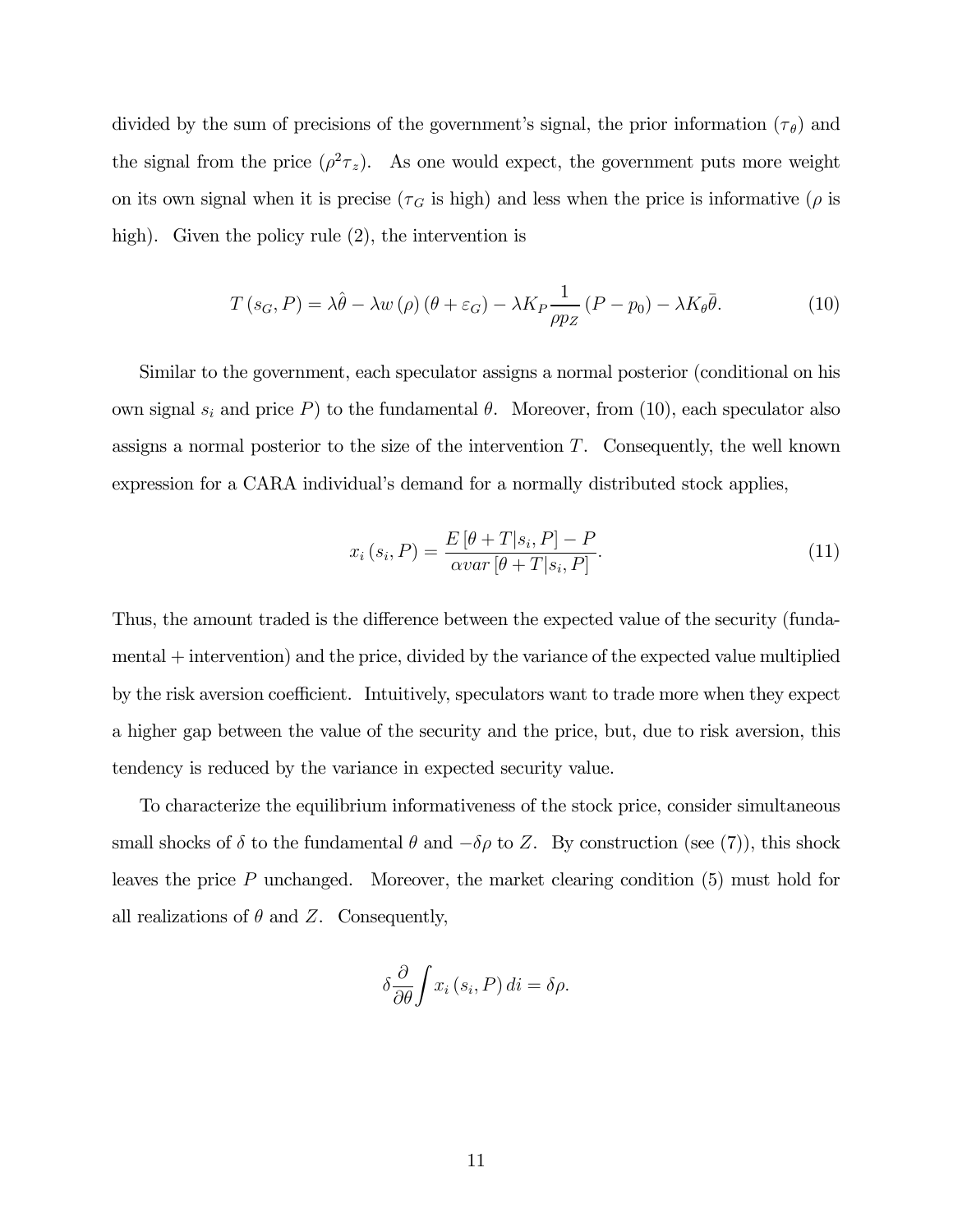Substituting in (10) and (11) yields equilibrium price informativeness:

$$
\rho = \frac{1}{\alpha} \frac{\frac{\partial}{\partial s_i} E\left[\theta + T|s_i, P\right]}{var\left[\theta + T|s_i, P\right]} = \frac{1}{\alpha} \frac{\left(1 - \lambda w\left(\rho\right)\right) \frac{\partial}{\partial s_i} E\left[\theta|s_i, P\right]}{\left(1 - \lambda w\left(\rho\right)\right)^2 var\left[\theta|s_i, P\right] + \left(\lambda w\left(\rho\right)\right)^2 \tau_G^{-1}}.
$$
\n(12)

Here, the informativeness of the price is essentially determined by how much speculators trade on their information about  $\theta$ . As explained above, this is determined by two factors: the relation between the information and the value of the asset, which appears in the numerator, and the variance in the value of the asset, which appears in the denominator. Regarding the first one, we see in the numerator that a \$1 change in the expected fundamental changes expected value by  $(1 - \lambda w)$ , due to the government's intervention based on its signal. The variance of the expected value, which appears in the denominator, is a function of two components: the expected variance due to the fundamental  $\theta$  and the variance of the noise in government information. The relative importance of these two components is determined by  $\lambda$ , the strength of the government's action, and by w, the extent to which the government relies on its own signal.

**Proposition 1** For  $\lambda \leq 1$ , a linear equilibrium exists. Equilibrium price informativeness  $\rho$ satisfies (12). For any  $\lambda$  sufficiently close to 0, there is a unique linear equilibrium.

(All proofs are in the appendix.) Note that the original Grossman-Stiglitz model featured a unique linear equilibrium. We can see this in our model by assuming that there is no government intervention, i.e., by setting  $\lambda = 0$ . In this case, equation (12) has a unique solution given by

$$
\rho = \frac{1}{\alpha} \frac{\frac{\partial}{\partial s_i} E\left[\theta | s_i, P\right]}{var\left[\theta | s_i, P\right]} = \frac{1}{\alpha} \frac{\frac{\tau_{\varepsilon}}{\tau_{\theta} + \rho^2 \tau_{z} + \tau_{\varepsilon}}}{\frac{1}{\tau_{\theta} + \rho^2 \tau_{z} + \tau_{\varepsilon}}} = \frac{\tau_{\varepsilon}}{\alpha}.
$$
\n(13)

Moreover, as can be easily verified from the proof of Proposition 1, even with government intervention, our model would feature a unique equilibrium if the weight  $w$  that the government puts on its own information was exogenous and unaffected by the price informativeness  $\rho$ . However, due to the effect of the informativeness of the price on the weight that the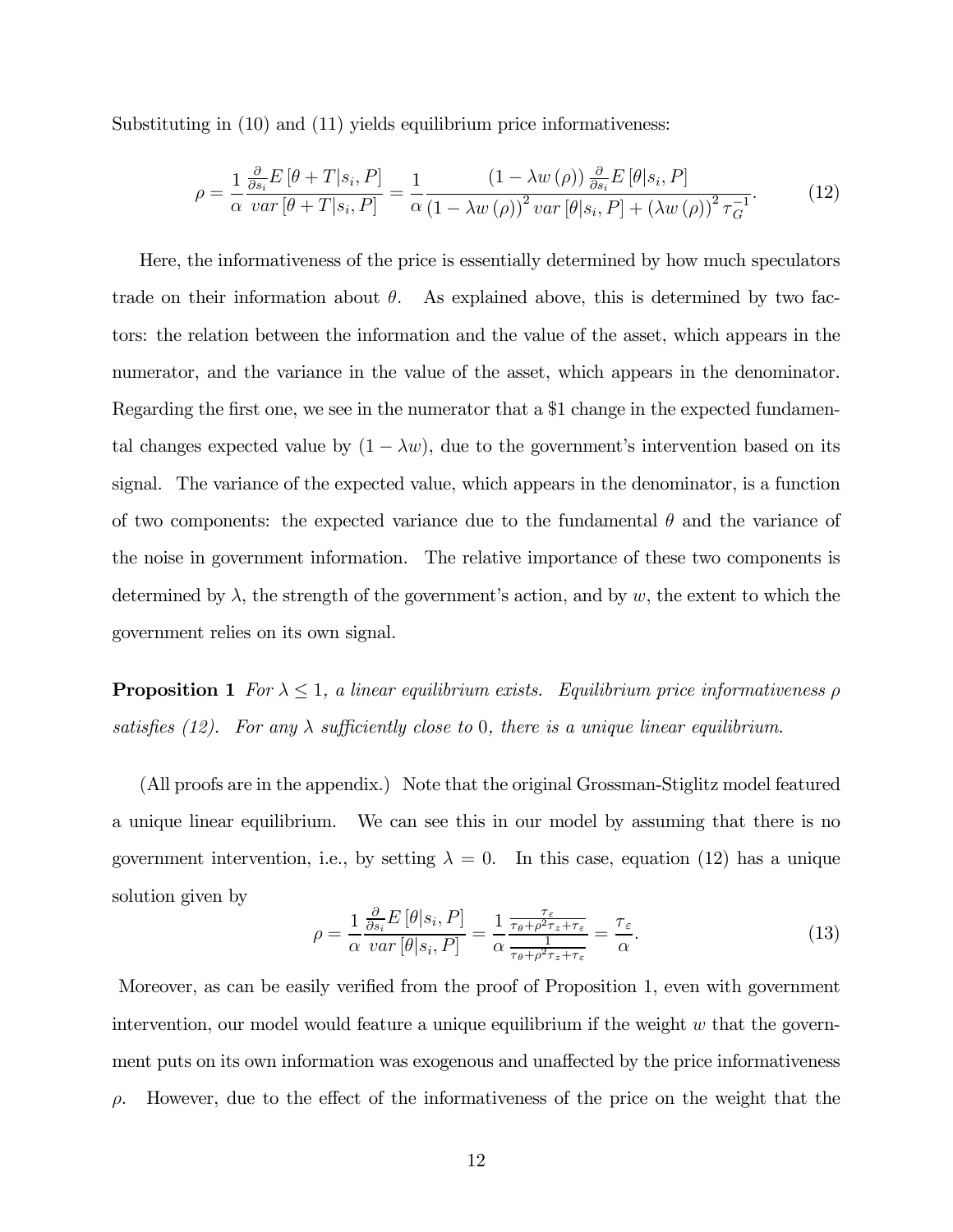government puts on its information in the intervention decision, our model sometimes exhibits multiple equilibria. This is because, as we see in (12), the informativeness  $\rho$  affects the weight  $w$ , which in turn affects  $\rho$ , so we have to solve a fixed-point problem, which sometimes has multiple solutions. Economically, as the price informativeness increases, traders are exposed to less residual risk, which induces them to trade more aggressively resulting in a more informative price. Indeed, for a large enough corrective action  $(\lambda \gg 0)$ , we can construct examples where our model has multiple equilibria. Our paper is not the first to show that the uniqueness of equilibrium in Grossman and Stiglitz (1980) is not robust to extensions of the model. For example, Ganguli and Yang (2008) show that introducing private information about the aggregate liquidity shock may lead to multiplicity of equilibria.

Below, we focus on the case where  $\lambda$  is small in absolute value, and so multiplicity does not arise. As we discuss below, the results that we highlight depend on  $\lambda$  being sufficiently small in absolute value. Numerical calculations (see details in Appendix B) suggest that these results hold for a wide range of values of  $\lambda$ . For example, for the case of corrective actions, they hold at least up to a level of  $\lambda = 30\%$ , and often much higher. This range seems to us to be both economically meaningful and realistic. That is, in the real world, government interventions implied by  $\lambda = 30\%$  correspond to very substantial transfers, and so those corresponding to significantly higher values of  $\lambda$  strike us as much less realistic. For this reason we focus on these results.

# 4 Government policy and price informativeness

In this section we study how the government's decision to use prices as a basis for intervention affects the informativeness of the equilibrium price and what implications this has for the best way to use of market prices. For comparison, consider the benchmark case in which the government completely ignores the price. In this case, the government's estimate of the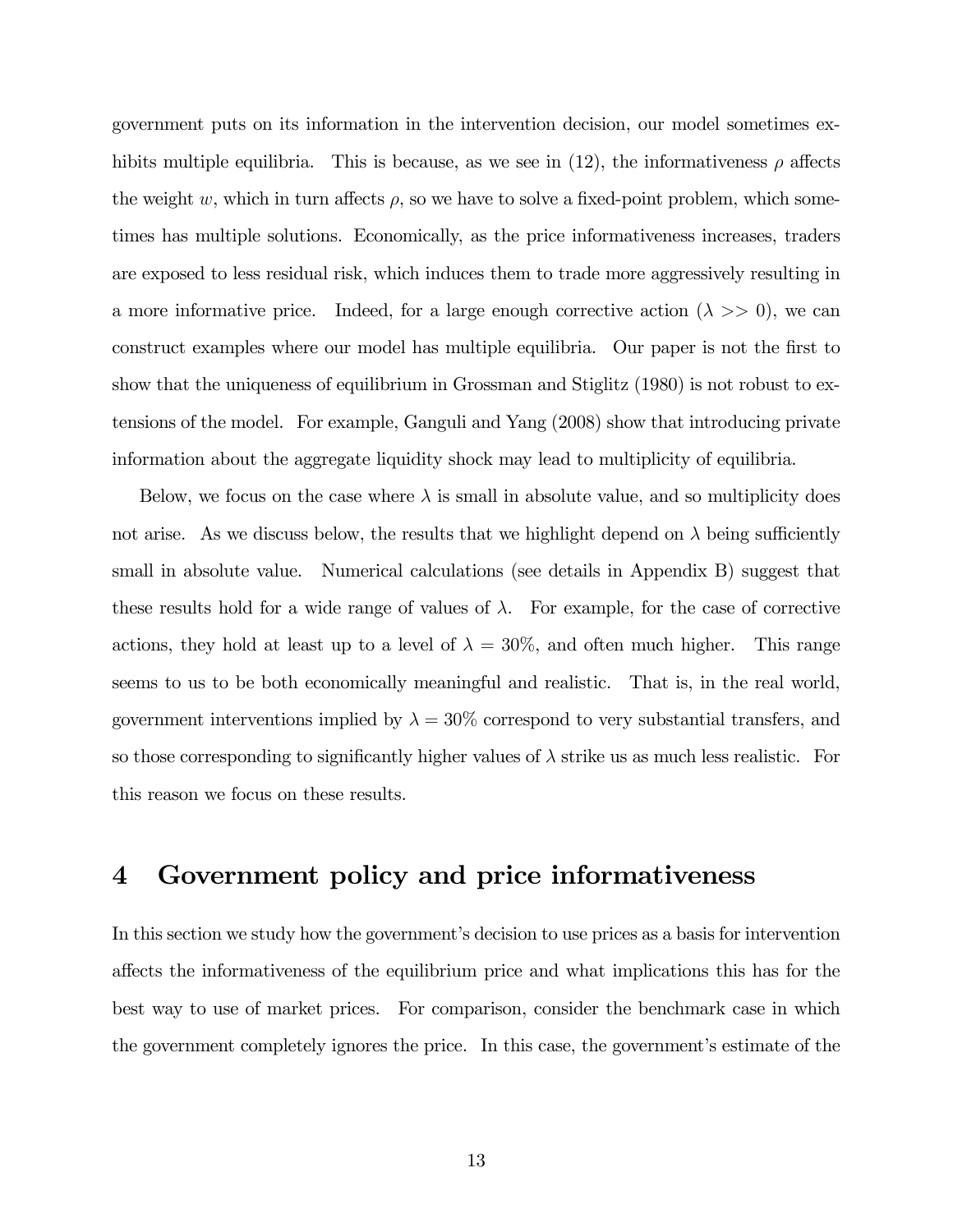fundamental is (analogous to (8)),

$$
E\left[\theta|s_G\right] = \tilde{K}_{\theta}\bar{\theta} + w_{-P}s_G,
$$

where  $\tilde{K}_{\theta}$  is a constant and  $w_{-P}$  is the weight the government puts on its own signal when it ignores the price,

$$
w_{-P} \equiv \frac{\tau_G}{\tau_{\theta} + \tau_G}.
$$

The government's intervention is then (analogous to (10)),

$$
T_{-P}(s_G) = \lambda \hat{\theta} - \lambda w_{-P} \cdot (\theta + \varepsilon_G) - \lambda \tilde{K}_{\theta} \bar{\theta}.
$$

Equilibrium price informativeness when the government ignores the price is then given by (12), with the weight that the government puts on it own signal,  $w(\rho)$ , replaced by  $w_{-P}$  $w(\rho)$ .

Below, we will analyze how the reliance on market price (which shifts the weight on the government's own signal from  $w_{-P}$  to  $w(\rho)$  affects the informativeness  $\rho$ . To understand the results that follow, it is helpful to keep in mind the following three key properties of the standard model without government intervention, i.e., where  $\lambda = 0$ .

**Property 1:** In the standard model, price informativeness is greater when cash flows depend less on the fundamental. To see this, suppose that the traded asset pays  $\nu\theta$  instead of  $\theta$ , where  $\nu$  is some constant. From (13), the price informativeness is  $\frac{\tau_{\varepsilon}}{\nu \alpha}$ . Hence, when the importance of the fundamental is lowered, i.e.,  $\nu < 1$ , price informativeness is increased. Economically, reducing the importance of the fundamental has two opposite effects. It reduces the usefulness of a trader's signal in forecasting cash flows (the numerator in (13)), which causes traders to trade *less* aggressively and pushes price informativeness *down*. It also reduces the risk to which traders are exposed (the denominator in (13)), which causes traders to trade *more* aggressively and pushes price informativeness  $up$ . As is clear from  $(13)$ ,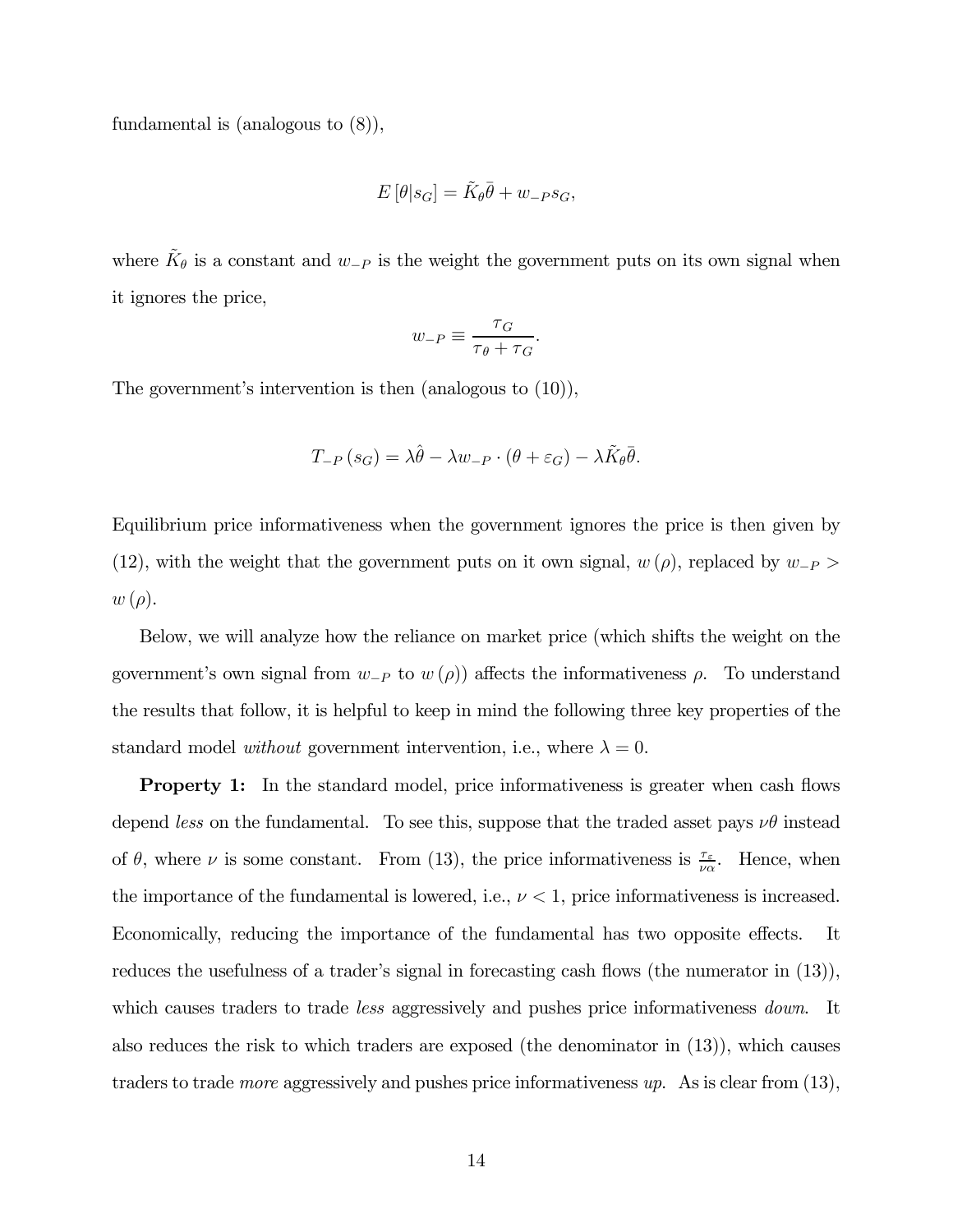the second effect is the dominant one, so the net effect is an increase in price informativeness.

**Property 2:** Any change to the cash flow that is a deterministic function of price has no effect on price informativeness. To see this, consider again (13), and simply replace  $\theta$ with  $\theta + h(P)$ , where h is an arbitrary function. It is clear that neither the numerator nor the denominator is affected. Economically, since the price is common knowledge, traders' trading decisions, and hence price informativeness, are determined only by the moments of cash flow after conditioning on the price.

**Property 3:** In the standard model, price informativeness is unrelated to the tightness of traders' priors  $(\tau_{\theta})$  about the fundamental  $\theta$ . Inspecting (13), we see that changes in  $\tau_{\theta}$  affect both the usefulness of a trader's signal in forecasting cash flows (the numerator), and the the risk to which traders are exposed (the denominator), but the two effects exactly offset one another.

## 4.1 The case of corrective actions  $(\lambda > 0)$

Returning to the case of government intervention, we now explore the effect of the government's usage of the information in the price when taking a corrective action.

#### 4.1.1 Price informativeness

Property 1 described above implies that corrective actions tend to increase price informativeness: the corrective nature of the intervention reduces the importance of the fundamental in determining cash flows. However, this is true only for corrective actions that are based to some degree on the government's own signal. If instead the government based its decision only on the price, Property 2 above implies that price informativeness is the same as without government intervention. Comparing the two cases, the more weight the government puts on the price the less informative prices become. There is a counter effect, however, as the reliance of the government on its own signal introduces another source of variance that speculators are exposed to: the noise in the government's signal. This reduces speculators'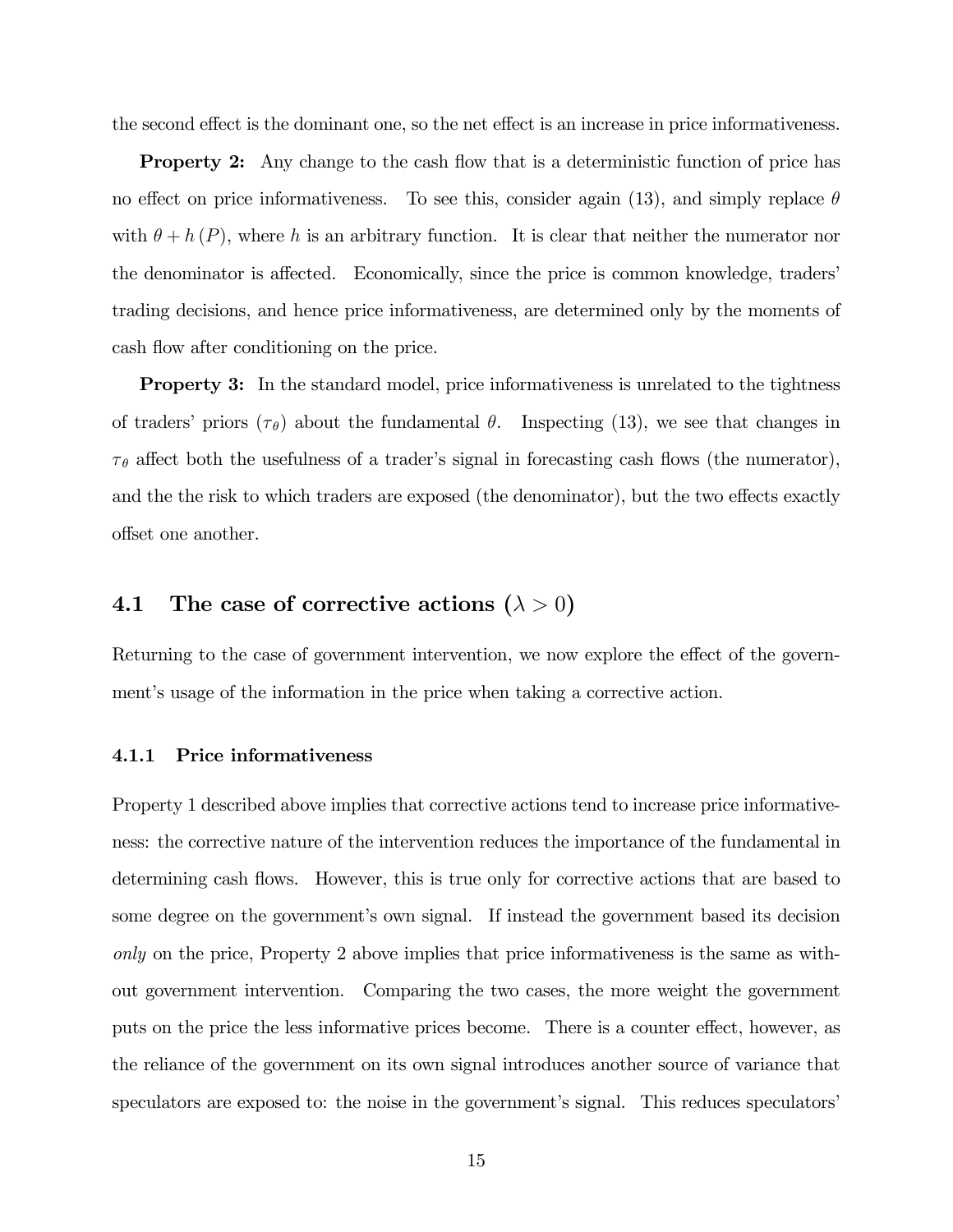incentive to trade and hence price informativeness. Overall, the following proposition shows that the counter effect is weaker when the corrective action is mild  $(\lambda)$  is small and positive).

**Proposition 2** For mild corrective actions  $(\lambda)$  small and positive) price informativeness is reduced when the government uses the price as a basis of policy.

As one can see from (12), if instead  $\lambda$  is large and positive, the dominant factor determining a speculator's residual uncertainty about  $\theta + T$  is the government's error term  $\varepsilon_G$ . In this case, if the government puts more weight on its own signal  $s_G$  by putting less weight on the price, it only increases a speculator's residual uncertainty, and consequently, it reduces equilibrium price informativeness. As we noted above, however, numerical simulations (see details in Appendix B) show that this will happen only when  $\lambda$  is well above 30%, which we find unrealistic for most cases.

#### 4.1.2 Excess volatility

A direct implication of Proposition 2 is that in the case of a mild corrective action, the government's use of market information increases the excess volatility in stock prices. Excess volatility is usually defined as the fraction of volatility of prices that is not attributable to changes in the fundamental  $\theta$ . In our framework, given that  $P = p_0 + p_Z (\rho \theta + Z)$ , excess volatility is given by:

$$
\left(\frac{p_Z^2 \tau_Z^{-1}}{\rho^2 p_Z^2 \tau_\theta^{-1} + p_Z^2 \tau_Z^{-1}}\right)^{1/2} = \left(\frac{\tau_\theta}{\rho^2 \tau_Z + \tau_\theta}\right)^{1/2}.\tag{14}
$$

It is clear from the above expression that excess volatility is negatively related to price informativeness  $\rho$ . This is because when the price provides less precise information about the fundamental, it is affected more by shifts in noise trading, and this leads to excess volatility. Hence, when the government uses the information in the price for its decision on a mild corrective action, it increases excess volatility.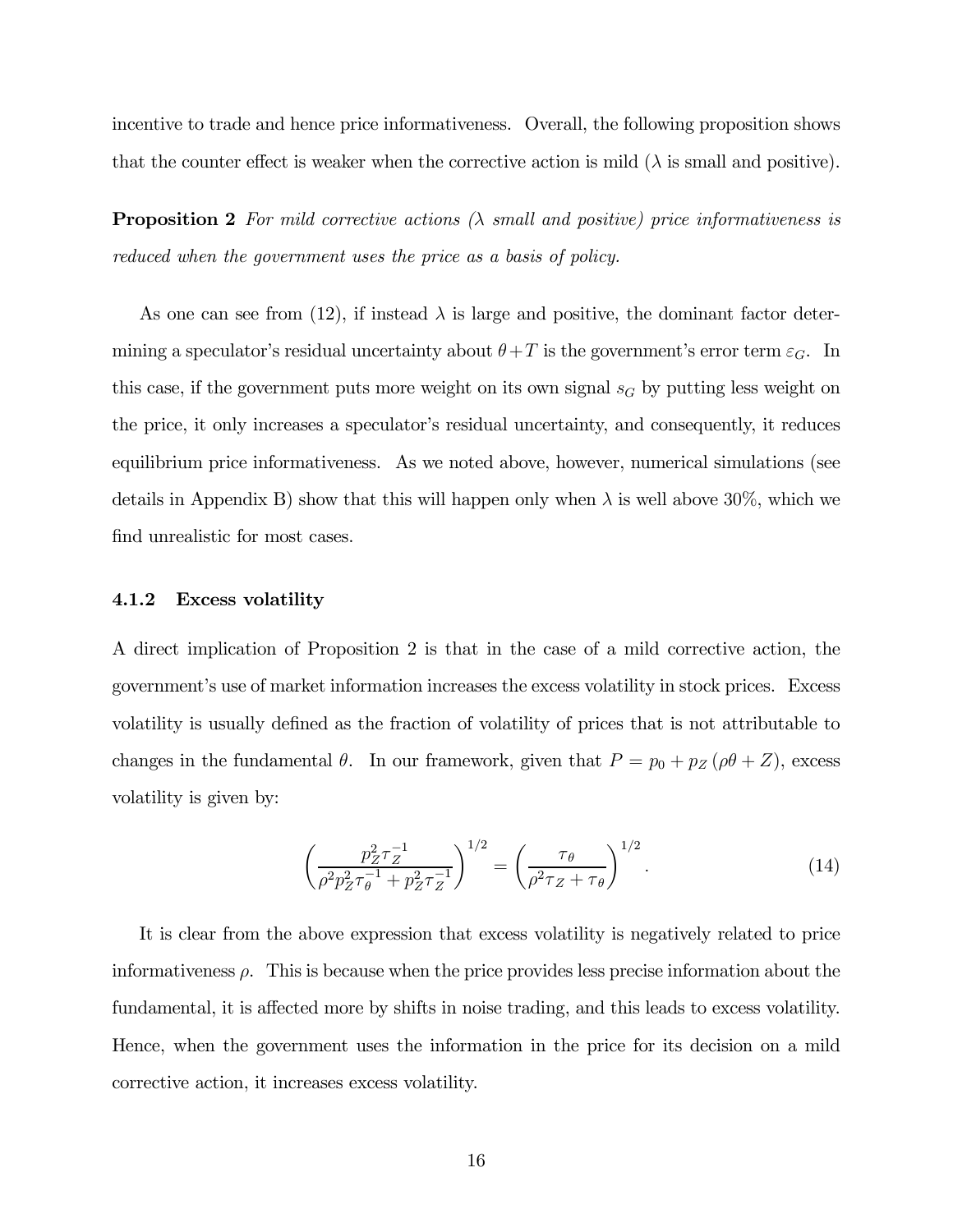#### 4.1.3 How should the government use market information?

Proposition 2 characterizes the effect of the use of the information in the price on price informativeness. We now examine the implications of this result for how the government should best use market information. It is worth stressing up-front that we stop short of a full analysis of social welfare. Instead, we take as given the government's objective (see page 6), and ask how the government can best meet this objective.

Proposition 2 suggests that the government faces a trade-off. Ex post, using the price allows it to make a better decision. However, doing so decreases the informativeness of the price. If the government can ex ante commit to a policy rule, its best policy balances these two effects.

Formally, the ex post best intervention for the government is given by (10). However, if the government can commit, this is just one of an infinite number of policy rules the government might follow. In particular, consider the class of linear policy rules defined by weights  $\tilde{w}$ ,  $\tilde{K}_P$  and  $\tilde{K}_{\theta}$ ,

$$
\tilde{T}\left(s_G, P; \tilde{w}, \tilde{K}_P, \tilde{K}_\theta\right) \equiv \lambda \hat{\theta} - \lambda \tilde{w} s_G - \lambda \tilde{K}_P \frac{1}{\rho p_Z} \left(P - p_0\right) - \lambda \tilde{K}_\theta \bar{\theta}.
$$

The government aims to maximize, by choice of weights  $\tilde{w}$ ,  $\tilde{K}_P$  and  $\tilde{K}_{\theta}$ , its objective:

$$
E_{s_G,P}\left[E\left[V\left(\tilde{T}\left(s_G, P; \tilde{w}, \tilde{K}_P, \tilde{K}_{\theta}\right), \theta\right) - \gamma\left(\tilde{T}\left(s_G, P; \tilde{w}, \tilde{K}_P, \tilde{K}_{\theta}\right)\right) \big| s_G, P\right]\right].
$$

By construction, for a given price informativeness  $\rho$ , the weights  $w(\rho)$ ,  $K_P$  and  $K_{\theta}$  maximize

$$
E\left[V\left(\tilde{T}\left(s_G,P;\tilde{w},\tilde{K}_P,\tilde{K}_\theta\right),\theta\right)-\gamma\left(\tilde{T}\left(s_G,P;\tilde{w},\tilde{K}_P,\tilde{K}_\theta\right)\right)|s_G,P\right]
$$

for any realization of  $s_G$  and P. Hence, by the envelope theorem, a small increase in  $\tilde{w}$  away from the ex post Bayes-rule weight  $w(\rho)$  has an effect only via changes in equilibrium price informativeness  $\rho$ . For mild corrective actions, this effect is positive (this is just a local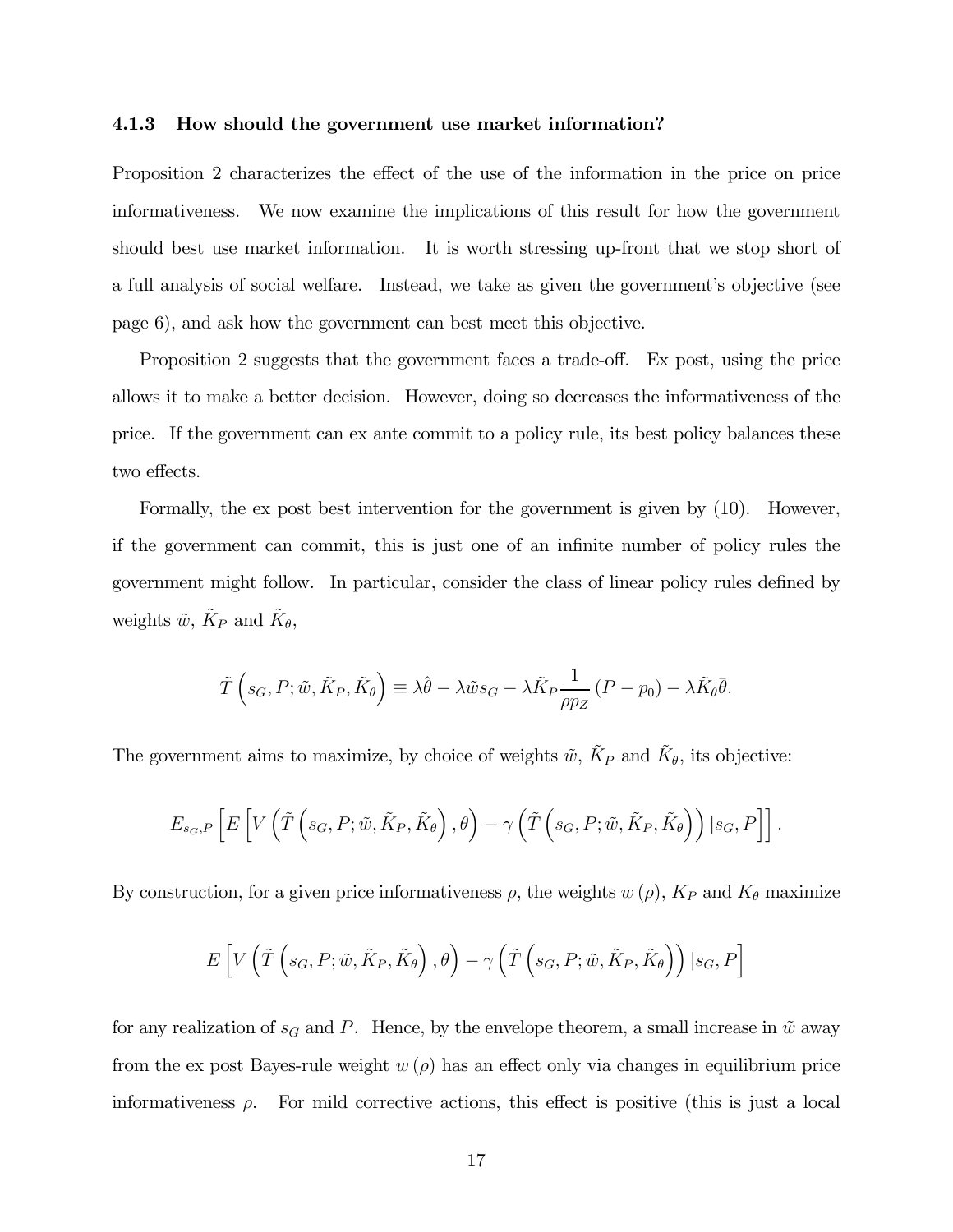version of Proposition 2), and so a government's commitment to overweight its own signal increases the accuracy of its intervention, and hence increases the government's welfare. The reason is that ex post overweighting of the government's signal generates a first-order improvement of price informativeness, but has only a second-order cost in terms of how effectively the government makes use of available information.<sup>9</sup> Formally:

**Proposition 3** Consider a mild corrective action ( $\lambda$  small and positive), and let  $\rho$  be the equilibrium price informativeness if the government uses information in the ex post best way. Then there exists  $\tilde{w} > w(\rho)$  such that the government would do better ex ante by committing to place weight  $\tilde{w}$  on its own signal.

While Proposition 3 implies that the government can gain by committing to overweight its own signal and underweight the price ex post, it is clear that it should never go to the extreme of completely ignoring the stock price. This is because the only reason to reduce the weight on the price is to increase price informativeness, but this is of no use if the government does not learn from the information in the price at all. In other words, the government does not care about price informativeness per se; it cares about it only to the extent that it allows it to make better decisions, and this implies using the information in the price to some extent.

An important question regarding the result in Proposition 3 is how such commitment can be implemented. Given that no one sees the government's signal but the government itself, how can the government credibly commit to put more weight on its signal than is ex-post best for it? One way to achieve such commitment is to choose a policymaker who is overconfident about the precision of his own signal. Such a policymaker will put more

<sup>&</sup>lt;sup>9</sup>A related result is developed by Goldstein, Ozdenoren, and Yuan (2010). In their model, the central bank learns from speculators on the desirability of maintaining a fixed exchange rate regime. This sometimes leads speculators to coordinate on trading on correlated information, reducing the efficiency of the central bank's decision. By putting less weight on market outcomes, the central bank can then reduce the tendency for coordination and increase efficiency. In contrast, here, there is no issue of coordination and correlated information. By committing to place lower weight on market information, the government reduces the exposure of speculators to risk and encourages them to trade more aggressively on their information, making the price more informative.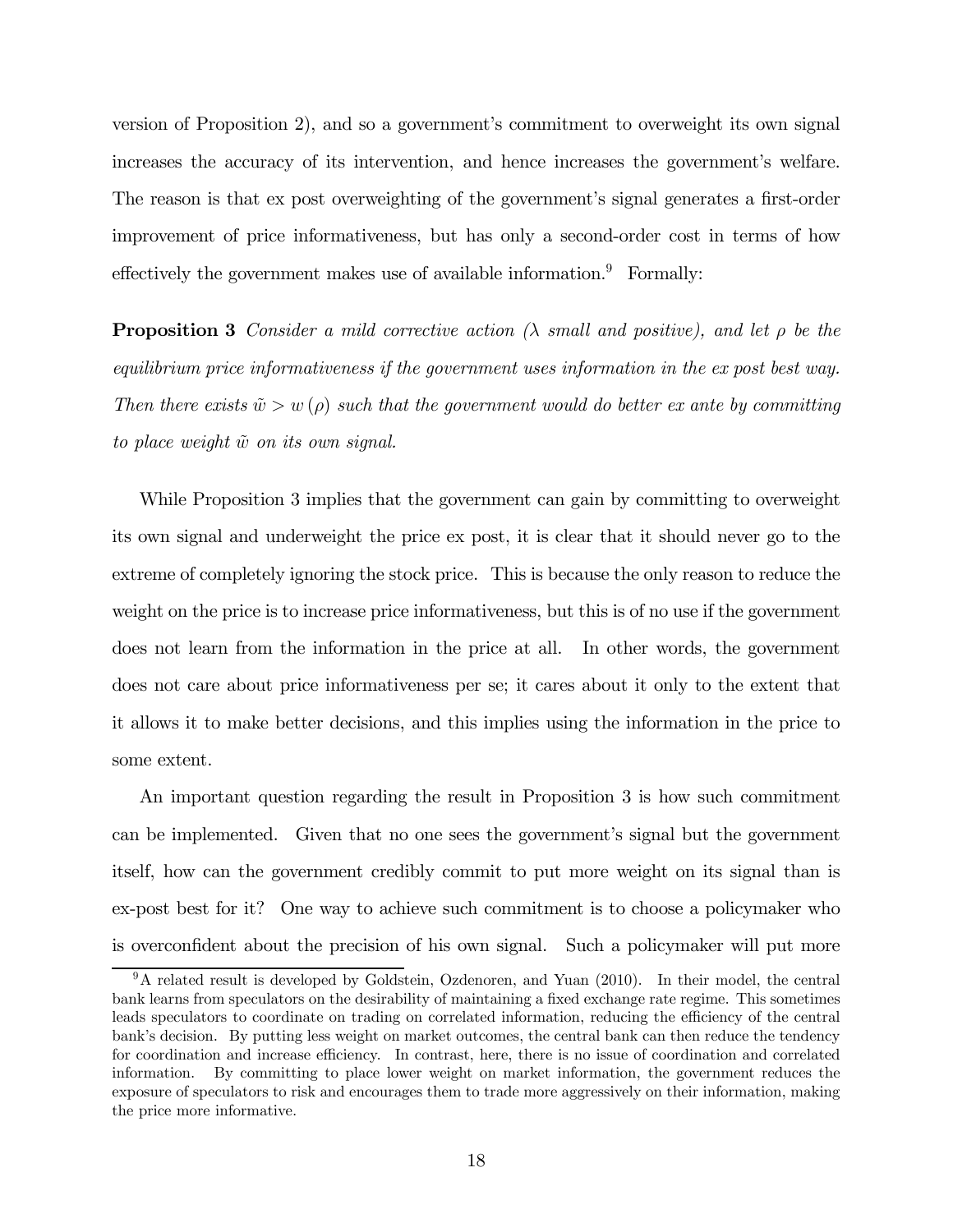weight on his signal–and less on both the price and his prior–than implied by Bayes' rule simply because his bias leads him to think that his signal should receive a larger weight. Having such a bias is then beneficial ex ante by making prices more informative.

Finally, Proposition 3 also implies that the government can potentially gain by ex post overweighting both its own signal and the price, at the expense of underweighting its prior  $\theta$ . Note, however, that either government overconfidence about the precision of its own information, or underconfidence about the precision of the price, lead to simultaneously overweighting own information  $s_G$  and underweighting the price.

#### 4.1.4 The importance of the government's own information

It is tempting to interpret policy proposals to use market information as implying that governments do not need to engage in costly collection of information on their own. For example, in the context of banking supervision, one might imagine that the government could substantially reduce the number of bank regulators. Our framework enables analysis of this issue when the usefulness of market information is endogenous and affected by the government's use of this information. We find that in the case of a mild corrective action, the government's own information exhibits complementarity with the market's information, as the informativeness of the price increases when the government has more precise information and relies less on the price. Hence, the usual argument that market information can easily replace the government's own information is incorrect.

Formally, suppose that the precision of the government's information,  $\tau_G$ , is a choice variable. What would be the benefits of increasing  $\tau_G$ ? Given that the price aggregates speculators' information imperfectly, the government is using both the price and its private information  $s_G$  when making its intervention decision. Then, an increase in the precision of its private signal has a direct positive effect on the quality of the government's overall information about the fundamental  $\theta$ . More interesting, however, is that an increase in  $\tau_G$  also has a positive indirect effect, in that more accurate government information leads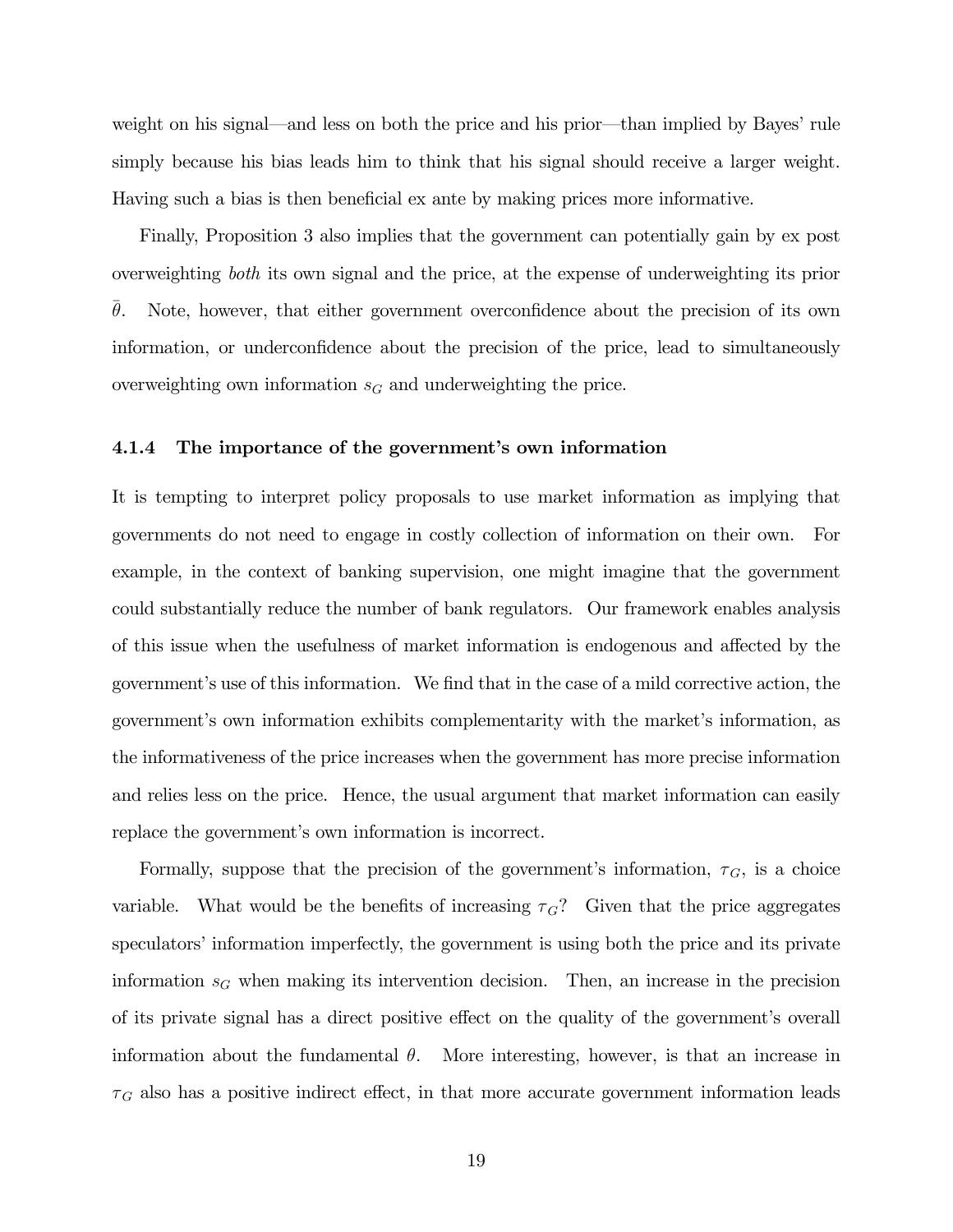to more informative prices. The logic follows the previous results on the effect of the government's use of market information on the quality of this information: An increase in  $\tau_G$  increases the weight w that the government puts on its own information, which, in the case of mild corrective action, increases the equilibrium price informativeness. Hence, the government should be willing to spend more on producing its own information than the direct contribution of this information to its decision making would imply.

The result is summarized in the following proposition.<sup>10</sup>

**Proposition 4** For mild corrective actions  $(\lambda \text{ small and positive})$ , an increase in the precision of the government's information  $(\tau_G)$  increases the informativeness of the price.

## 4.2 The case of amplifying actions  $(\lambda < 0)$

So far, we have considered the case of corrective actions. To recap, in the case of a moderate corrective action, the government reduces price informativeness when it bases interventions on the market price, as opposed to relying solely on its own information. Consequently, to maximize its objective, the government would like to commit to (at least slightly) overweight its own information. Related, the accuracy of its own information  $(\tau_G)$  is a complement to the use of market prices, since it leads naturally to the government placing more weight on its own information, which increases price informativeness.

The key force driving these results is Property 1 described above: when the fundamental has a weaker effect on the cash flow from the security, as in the case of corrective actions, price informativeness is increased, because traders are exposed to less risk and trade more aggressively. (Recall that, due to Property 2, this occurs only as long as the corrective action is based to some degree on the government's private information.) If instead the

 $10$ Bond, Goldstein, and Prescott (2010) also note that the government's own information helps the government make use of market information. However, in that model, the market price perfectly reveals the expected value of the firm, and the problem is that the expected value does not provide clear guidance as to the optimal intervention decision. Hence, the government's information can complement the market information in enabling the government to figure out the optimal intervention decision. Here, on the other hand, the fact that the government is more informed encourages speculators to trade more aggressively, and thus leads the price to reflect the expected value more precisely.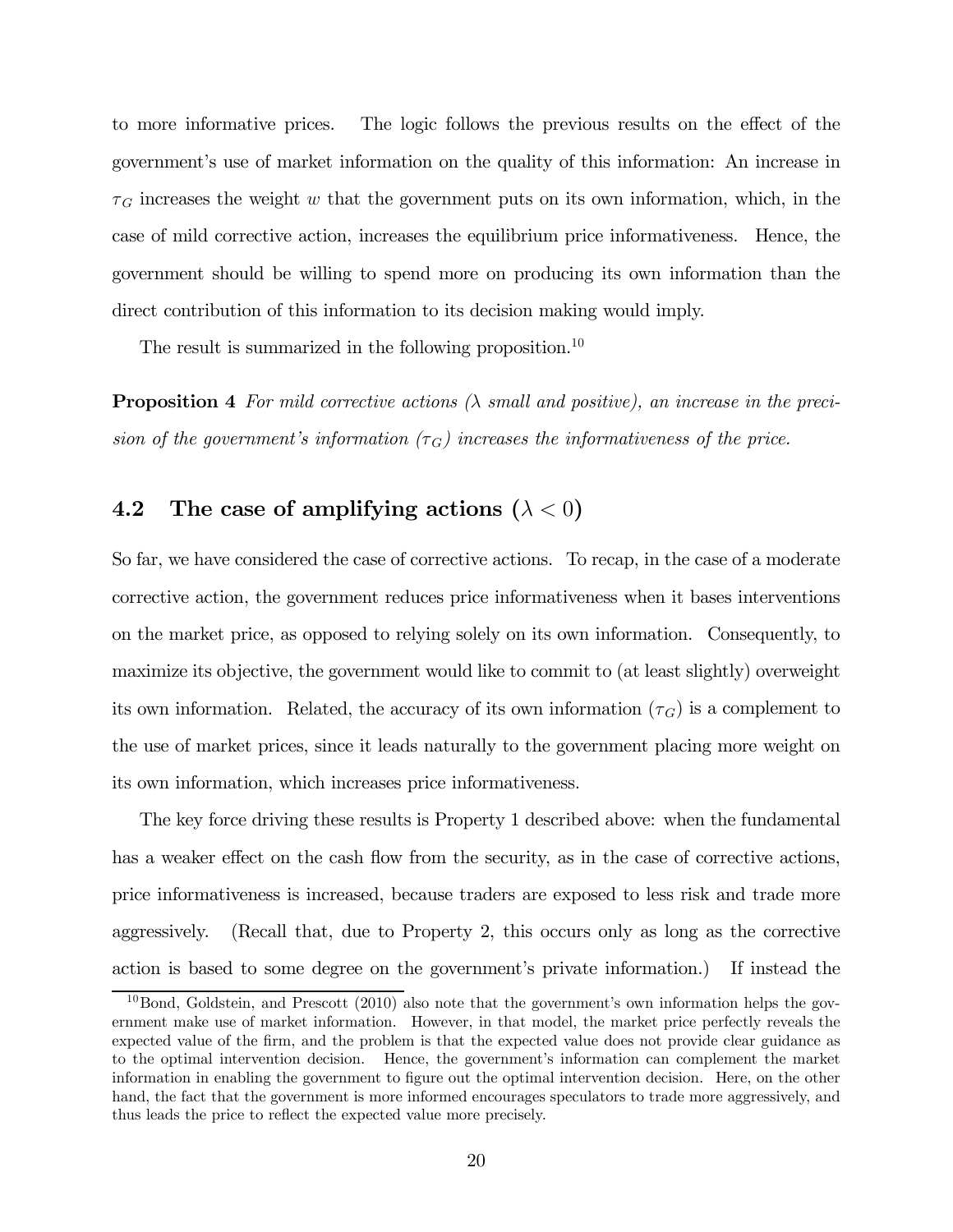action is amplifying, Property 1 generates an effect in the opposite direction–traders are now exposed to more risk and trade less aggressively–and the above results are reversed. Summarizing:

#### **Proposition 5** Consider an amplifying action  $\lambda < 0$ :

(A) Price informativeness is increased when the government uses the price as a basis of policy.

(B) There exists  $\tilde{w} < w(\rho)$  such that the government would do better by ex ante committing to place weight  $\tilde{w}$  on its own signal.

(C) For  $|\lambda|$  sufficiently small, an increase in the precision of the government's information  $(\tau_G)$  reduces the informativeness of the price.

Note that in the case of amplifying actions, the distinction between moderate and nonmoderate actions matters less than in the case of corrective actions. The main result in part (A) holds independently of the size of the amplifying action. This is because the decrease in exposure to government noise when the government relies more on market price strengthens the increased incentive to trade and the increase in price informativeness.

An interesting insight stemming from of part (B) of Proposition 5 is that there is a force that pushes the government towards the adoption of clear (market-based) rules, rather than acting in a discretionary way based on its own information. The implication is that clear rules are desirable when the government's action is amplifying, e.g., when the government shuts down bad banks, but not when it is corrective, e.g., when the government provides support to struggling banks.

Finally, it is interesting to consider how price informativeness varies with the intervention parameter  $\lambda$  (recall that  $\lambda$  is derived from the objective function of the government). Based on Property 1, amplifying actions  $(\lambda < 0)$  lead to lower price informativeness than the benchmark case of no-intervention, whereas mild corrective actions ( $\lambda > 0$  but not too large) lead to greater price informativeness than the benchmark (this can also be seen from (12)).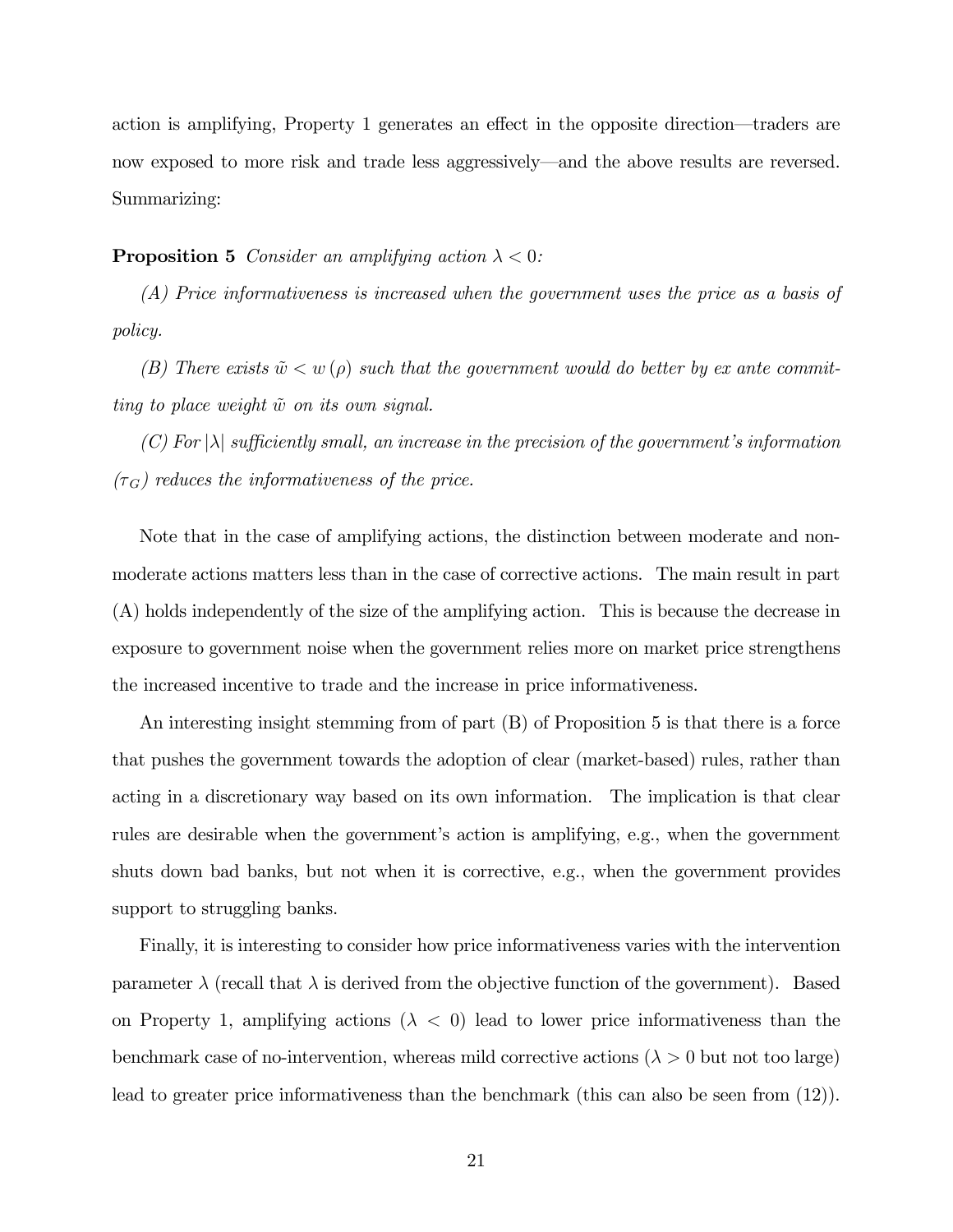Consequently, there is a sense in which corrective actions are easier for a government to implement effectively. The result is summarized in the following proposition.

Proposition 6 Price informativeness is greater in the case of mild corrective actions than for amplifying actions.

## 5 Transparency

Governments are often criticized for not being transparent enough about their information and policy goals. But is government transparency actually desirable when the government itself is trying to elicit information from the price? Does the release of information by the government increase or decrease speculators' incentives to trade on their information? We analyze these questions for the case where the government is taking a mild corrective action based on its own information and the information in the price. We find that the results are very different depending on the type of transparency in question, i.e., transparency about the government's information versus about its policy goals.

## 5.1 Transparency about the government's information

Proposition 7 summarizes the effect that the government's disclosure of its signal  $s_G$  has on the informativeness of the price and consequently on the government's objective.

**Proposition 7** For mild corrective actions, the disclosure of the government's signal  $s_G$ reduces equilibrium price informativeness and hence the value of the government's objective function.

This result is rather surprising as it implies that the government's disclosure of its own information is detrimental. Essentially, the fact that the government reveals its information reduces the incentive of speculators to trade on their information, resulting in a lower level of price informativeness. Thus, the government is better off not revealing its information.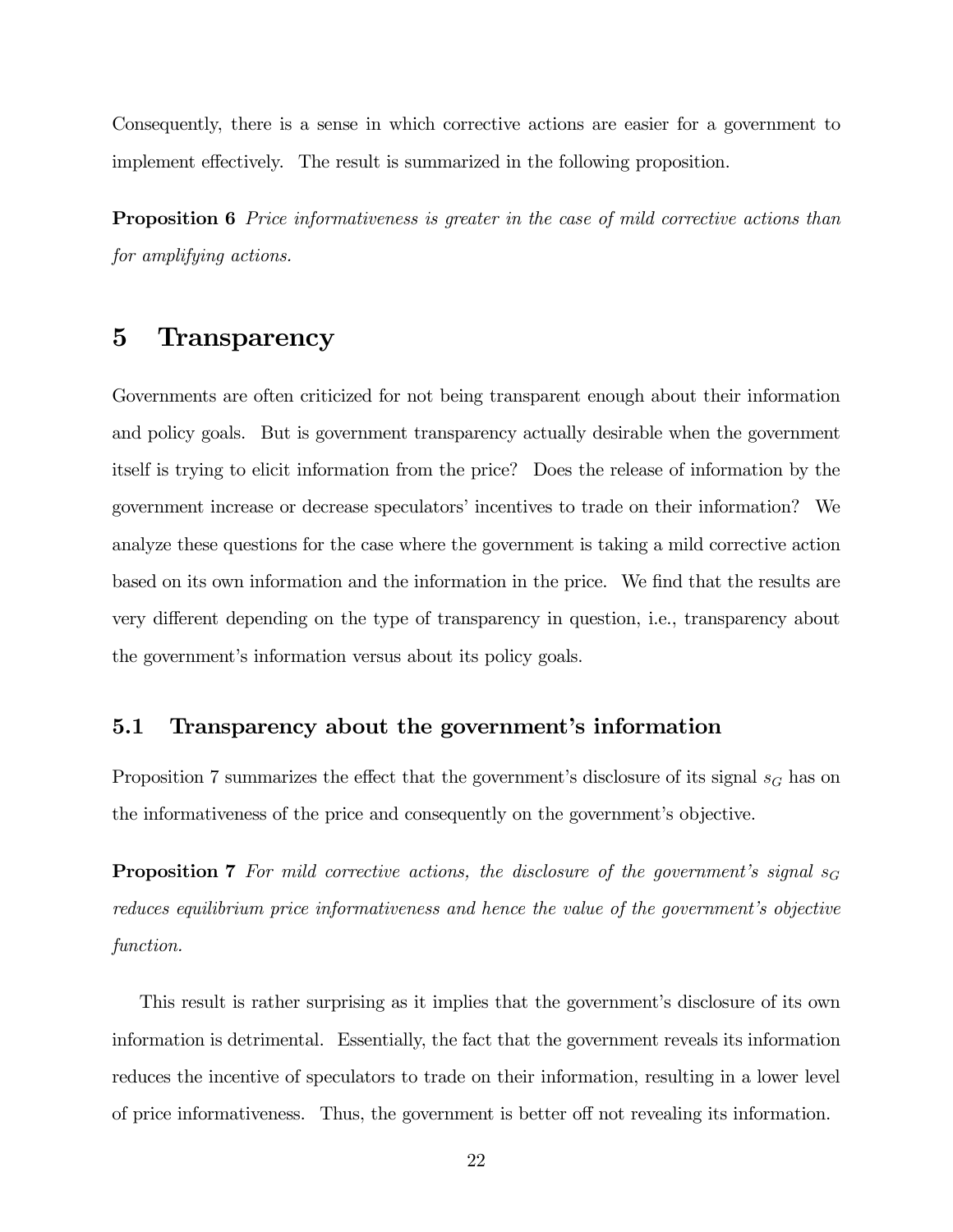To understand this result, recall from (12) that price informativeness is given by

$$
\rho = \frac{1}{\alpha} \frac{\frac{\partial}{\partial s_i} E\left[\theta + T | s_i, P, s_G\right]}{\text{var}\left[\theta + T | s_i, P, s_G\right]},
$$

where we have added  $s_G$  to the speculators' information set to account for the government's disclosure of information. Now, given that speculators know the government's signal, conditional on the price  $P$ , they know what the government's intervention  $T$  will be, and so, given no uncertainty about  $T$ ,

$$
\rho = \frac{1}{\alpha} \frac{\frac{\partial}{\partial s_i} E\left[\theta | s_i, P, s_G\right]}{var\left[\theta | s_i, P, s_G\right]} = \frac{\tau_{\varepsilon}}{\alpha}.
$$

This is lower than the informativeness without transparency, which for mild corrective actions is approximately  $\frac{1}{\alpha} \frac{1- \lambda w}{1-2\lambda w} \tau_{\varepsilon}$  (see (12)).

Economically, transparency reduces speculators' residual uncertainty about the fundamental, but also reduces the extent to which each speculator's private signal affects his forecast of this fundamental. These forces have opposite effects on price informativeness and cancel out with each other. This is essentially Property 3 described above. The result is then driven by a combination of Property 1 and Property 2. As in Proposition 2, for moderate corrective actions, speculators like the reduction in uncertainty induced by the government taking an action that is correlated with their private information (and is not reflected in the price). This effect is lost when the government reveals its signal, as then the government's signal is already reflected in the price, and, conditional on the price, is not correlated anymore with speculators' signals.

Finally, note that the net effect is opposite in the case where the government takes an amplifying action. In this case, revealing the government's signal increases price informativeness and improves the value of the government's objective function.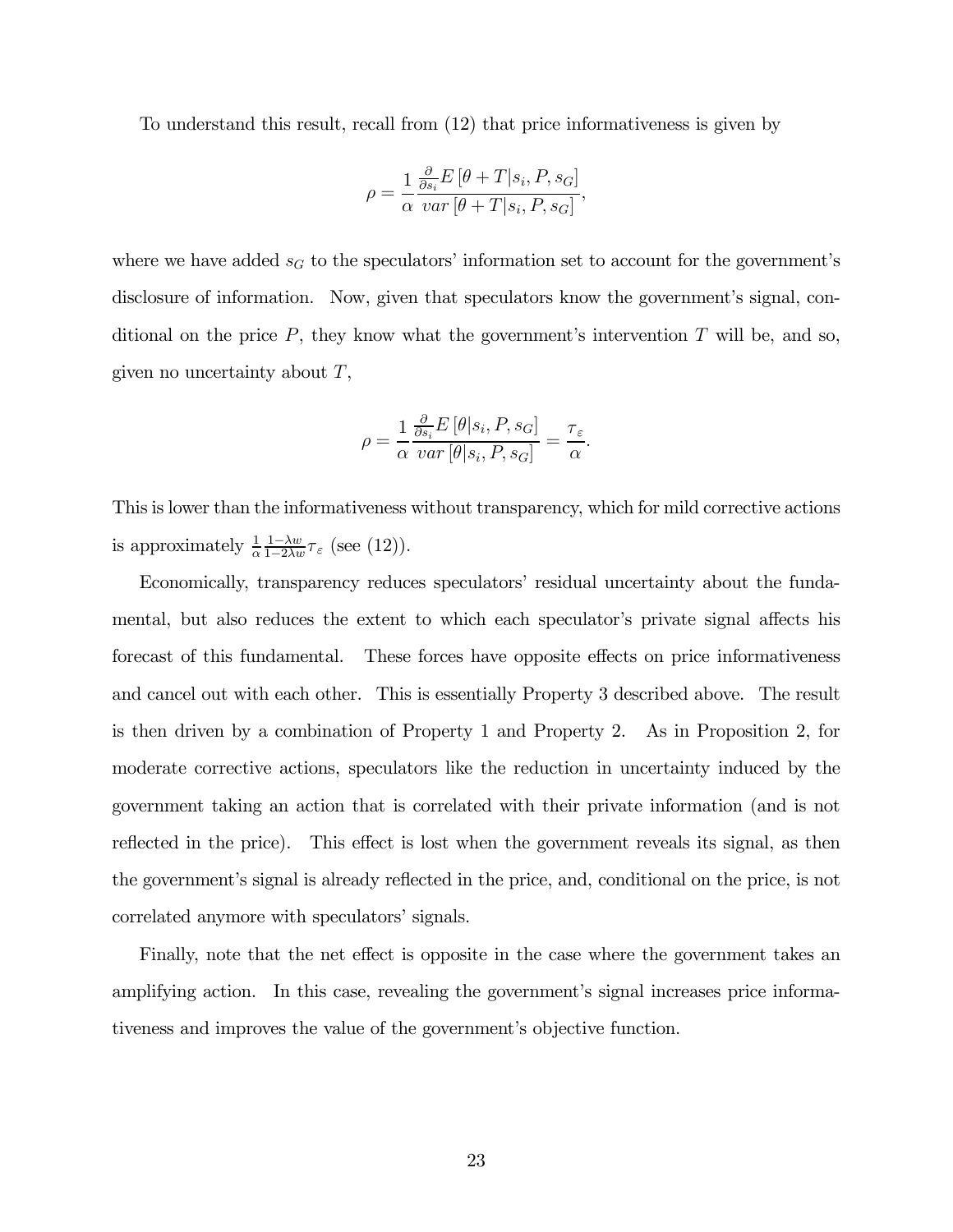## 5.2 Transparency about the government's policy goal

Now, suppose that speculators do not know the government's policy goal. In particular, they do not know exactly the fundamental threshold  $\hat{\theta}$ , below which the government would like to inject resources into the firm. Suppose that speculators believe that  $\hat{\theta}$  is drawn from some normal distribution. Obviously, the government knows  $\hat{\theta}$ . Proposition 8 summarizes the effect that the government's disclosure of its policy goal  $\hat{\theta}$  has on the informativeness of the price and consequently on the value of its objective function.

**Proposition 8** For mild actions  $(\lambda \text{ sufficiently close to zero})$ ,<sup>11</sup> the disclosure of the government's policy goal  $\hat{\theta}$  increases equilibrium price informativeness and hence the value of the government's objective function.

This result captures what is perhaps the usual intuition about transparency and the reason why it is strongly advocated. The idea is that when the government reveals its policy goal, it reduces uncertainty for speculators. This encourages them to trade more aggressively, resulting in higher price informativeness. The government is then better off as it can make more informed decisions.

For illustration, note that, just like before, the equilibrium price informativeness is given by the ratio:

$$
\frac{1}{\alpha} \frac{\frac{\partial}{\partial s_i} E\left[\theta + T|I\right]}{var\left[\theta + T|I\right]},
$$

where  $I$  denotes the information available to speculators. The intervention  $T$  continues to be given by (10). The only difference from before is that now  $\hat{\theta}$  may be unknown (depending on whether the government discloses it or not).

Whether or not the government discloses its policy threshold, the numerator  $\frac{\partial}{\partial s_i} E[\theta + T|I]$ in the price informativeness expression is unchanged from before. This is because the signal

<sup>&</sup>lt;sup>11</sup>The condition that  $\lambda$  is sufficiently close to zero is needed only to guarentee equilibrium uniqueness (see Proposition 1). However, even when there are multiple equilibria, both the minimum and maximum equilibrium levels of informativeness are higher under transparency about  $\hat{\theta}$ .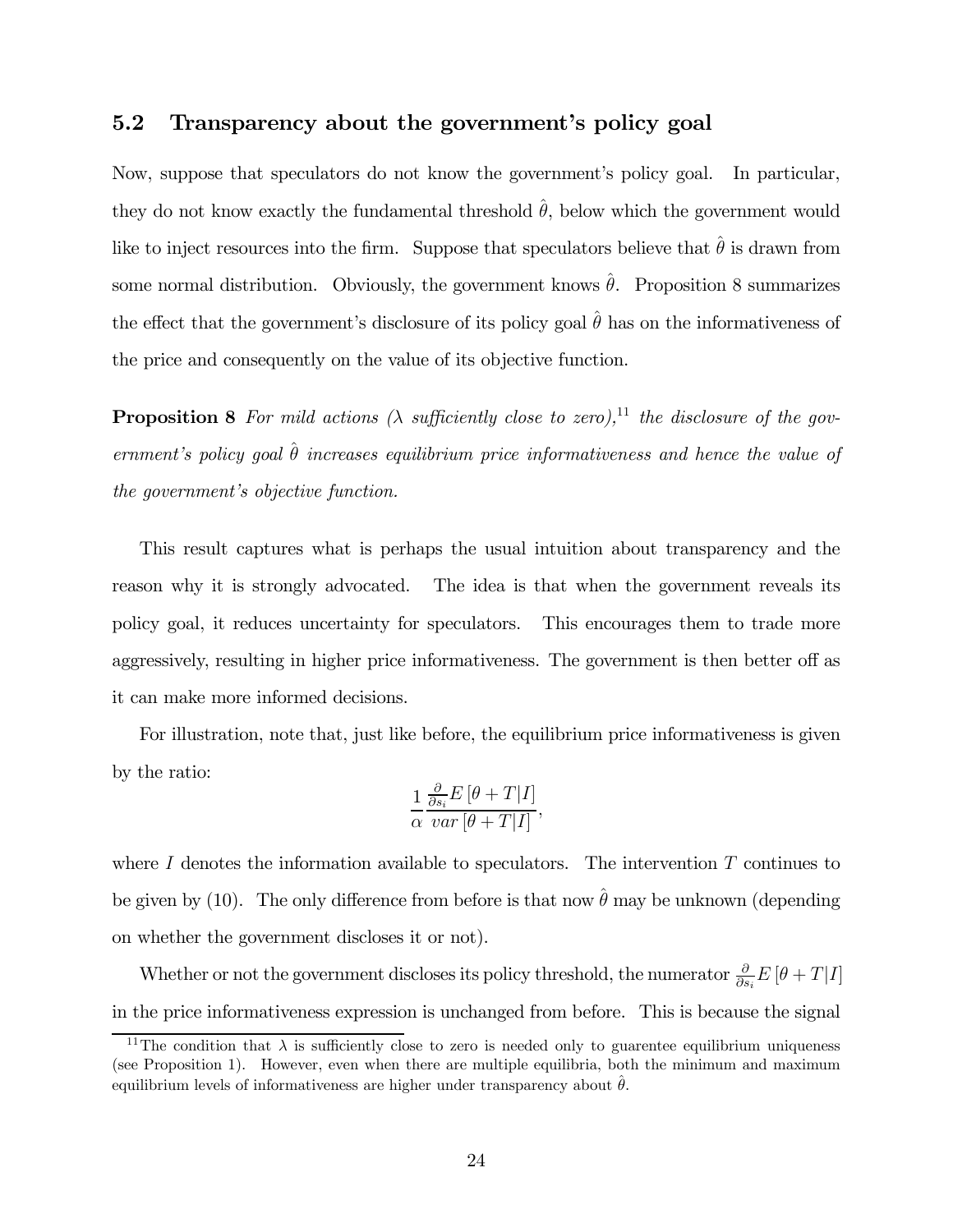$s_i$  does not tell a speculator anything about the government's policy threshold. In contrast, the denominator  $var[\theta + T]I$  in case speculators do not know  $\hat{\theta}$  is

$$
(1 - \lambda w)^{2} var [\theta | s_{i}, P] + (\lambda w)^{2} \tau_{G}^{-1} + \lambda^{2} var (\hat{\theta}).
$$

As a result, the level of informativeness is higher when the government discloses the policy goal, as then speculators are exposed to less risk and are willing to trade more aggressively. Note that this result does not depend on whether the government takes a corrective action or an amplifying action.

Economically, it matters whether the government discloses information about something that the speculators have some information about or not. In the first case, when the government discloses information about the fundamental, this has an ambiguous effect on speculators' incentive to trade, as the information both reduces the value of their signal and the risk they are exposed to. In the second case, when the government discloses information on its policy goal, the effect on trading incentives is unambiguous, since this only reduces the risk that speculators are exposed to.

## 6 Adding Another Security

Our analysis in previous sections assumed that the traded security is a claim on the value of the firm  $\theta + T$ . Under the case of a corrective action, we found that the government reduces the informativeness of the price when it uses the information in the price in its intervention decision. An interesting question is whether the government can do better when there are more securities traded in the market, so that the market is closer to completeness. In particular, suppose that in addition to the traditional security, there is a security that provides a claim on the fundamental cash flow of the firm  $\theta$ . In this section, we analyze the equilibrium outcomes under the assumption that both a security on  $\theta$  and a security on  $\theta + T$  are traded.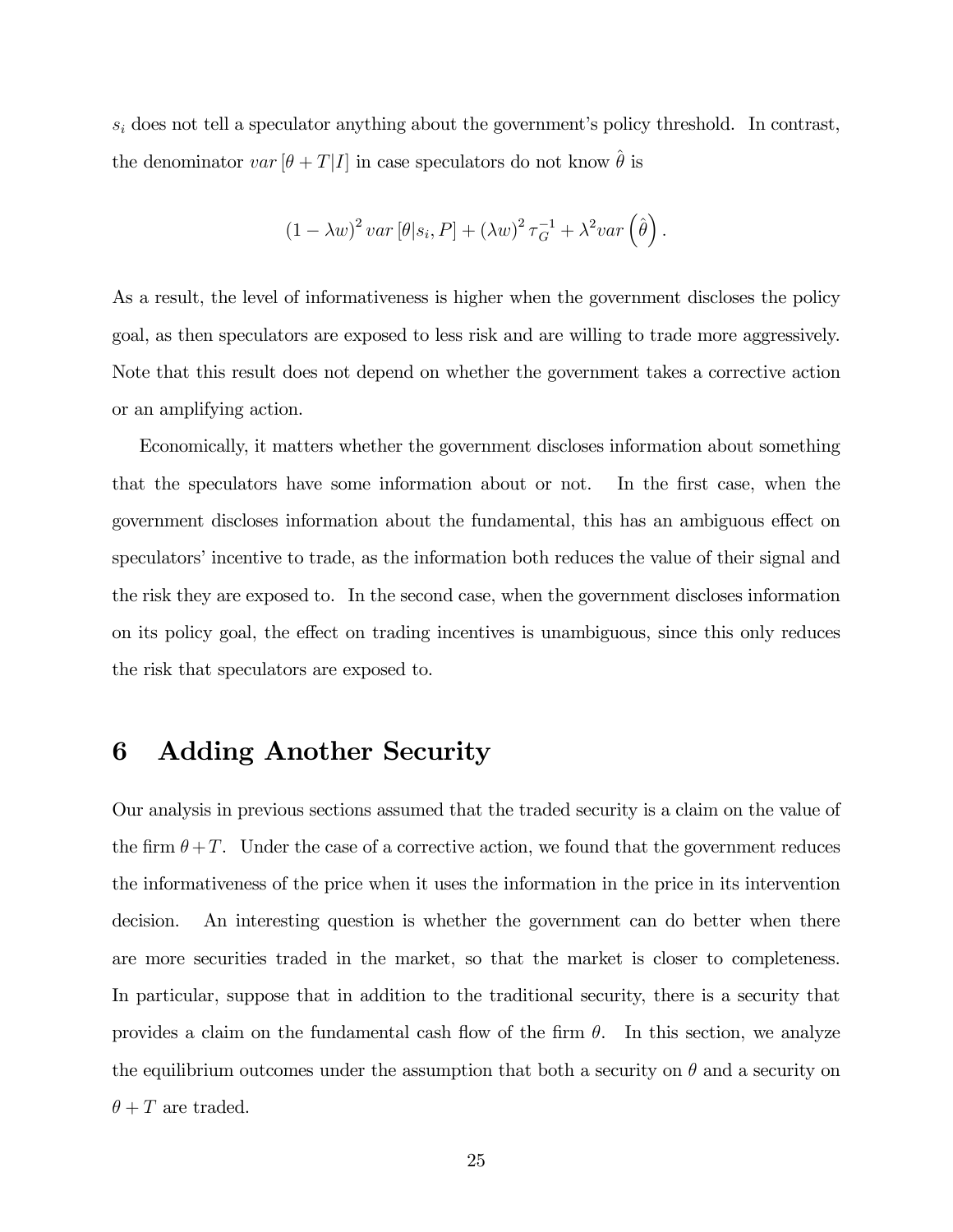The only difference between the version of the model studied in this section and the one in previous sections is that we now assume that speculators can trade two securities; the first one is a claim on  $\theta + T$  and the other one is a claim on  $\theta$ . In each market, there is a noisy supply shock:  $-Z_{\theta+T}$  in the market for the  $\theta+T$  security and  $-Z_{\theta}$  in the market for the  $\theta$  security. Both  $Z_{\theta+T}$  and  $Z_{\theta}$  are distributed normally with mean 0 and standard deviation  $\sigma_z$  (as before,  $\tau_z \equiv \frac{1}{\sigma_z^2}$ ). We denote the prices in the two markets  $P_{\theta+T}$  and  $P_{\theta}$ , respectively.

To make our analysis as transparent as possible, we assume that the noise shocks  $Z_{\theta+T}$ and  $Z_{\theta}$  are independent of each other. While this assumption can be relaxed, it has the benefit of making the informational content of the price vector particularly easy to describe. Concretely, the lack of complete correlation between  $Z_{\theta+T}$  and  $Z_{\theta}$  reflects an assumption that some noise trades are truly random, rather than stemming entirely from hedging motives.

Using the expressions for a CARA individual's demand for a normally distributed asset in a framework with multiple assets (see Admati  $(1985)$ ), a speculator *i*'s demands for the two securities,  $x_{i,\theta+T}$  and  $x_{i,\theta}$ , are as follows:

$$
x_{i,\theta+T}(s_i, P_{\theta+T}, P_{\theta}) = \frac{var(\theta)\left(E\left[\theta+T\right]-P_{\theta+T}\right)-cov(\theta, \theta+T)\cdot\left(E\left[\theta\right]-P_{\theta}\right)}{\alpha\left(var(\theta+T)\,var(\theta)-cov(\theta, \theta+T)^2\right)},\tag{15}
$$

$$
x_{i,\theta}\left(s_{i},P_{\theta+T},P_{\theta}\right)=\frac{var\left(\theta+T\right)\left(E\left[\theta\right]-P_{\theta}\right)-cov\left(\theta,\theta+T\right)\cdot\left(E\left[\theta+T\right]-P_{\theta+T}\right)}{\alpha\left(var\left(\theta+T\right)var\left(\theta\right)-cov\left(\theta,\theta+T\right)^{2}\right)},\quad(16)
$$

where all the expectation, variance, and covariance terms are conditional on the information available to speculator *i*:  $s_i$ ,  $P_{\theta+T}$ , and  $P_{\theta}$ .

These expressions reveal the complex nature of demands for assets in a framework with multiple correlated assets. Consider the numerator in each of the two expressions. The first term in the numerator reflects the speculative motive for trading: An increase in the expected payoff of the asset relative to its price leads the speculator to increase the quantity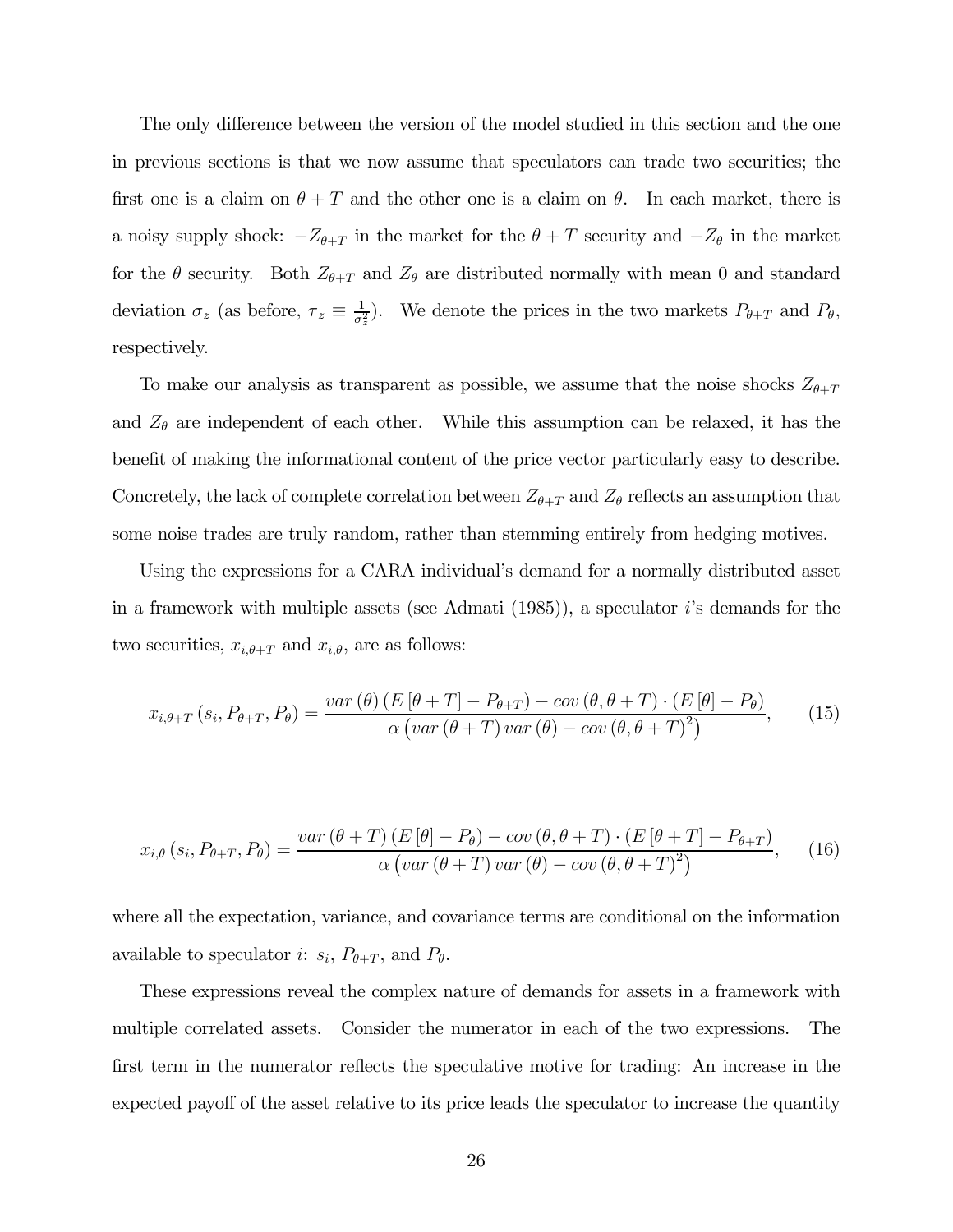of the asset that he demands. The second term in the numerator reflects the hedging motive for trading: If the two assets are positively correlated, an increase in the expected payoff of the other asset relative to its price leads the speculator to decrease the quantity of the asset that he demands, as he uses the asset to hedge against his exposure in the other asset. As we will see, these conflicting motives for trade can severely reduce the informativeness of price of a given asset, and so the overall effect of adding a security on the informativeness of the price system might end up being negative.

To analyze the informativeness of the price system, we again focus on linear equilibria of the form:12

$$
P_{\theta+T} = \bar{p}_1 + p_{1\theta}\theta + p_{11}Z_{\theta+T} + p_{12}Z_{\theta},
$$
  
\n
$$
P_{\theta} = \bar{p}_2 + p_{2\theta}\theta + p_{21}Z_{\theta+T} + p_{22}Z_{\theta}.
$$
\n(17)

A little manipulation implies that the informational content of observing  $P_{\theta+T}$  and  $P_{\theta}$  is the same as observing the linear transformations:

$$
\tilde{P}_{\theta+T} \equiv \frac{\frac{p_{22}}{p_{2\theta}} \frac{P_{\theta+T}-\bar{p}_1}{p_{1\theta}} - \frac{p_{12}}{p_{1\theta}} \frac{P_{\theta}-\bar{p}_2}{p_{2\theta}}}{\frac{p_{22}}{p_{1\theta}} - \frac{p_{12}}{p_{1\theta}} \frac{P_{\theta}-\bar{p}_2}{p_{2\theta}}} = \theta + \rho_{\theta+T}^{-1} Z_{\theta+T},
$$
\n
$$
\tilde{P}_{\theta} \equiv \frac{\frac{p_{11}}{p_{1\theta}} \frac{P_{\theta}-\bar{p}_2}{p_{2\theta}} - \frac{p_{21}}{p_{2\theta}} \frac{P_{\theta+T}-\bar{p}_1}{p_{1\theta}}}{\frac{p_{11}}{p_{1\theta}} - \frac{p_{21}}{p_{2\theta}}} = \theta + \rho_{\theta}^{-1} Z_{\theta},
$$
\n(18)

where

$$
\rho_{\theta+T} \equiv \frac{\frac{p_{22}}{p_{2\theta}} - \frac{p_{12}}{p_{1\theta}}}{\frac{p_{22}}{p_{10}} - \frac{p_{12}}{p_{1\theta}} \frac{p_{21}}{p_{2\theta}}},
$$
\n
$$
\rho_{\theta} \equiv \frac{\frac{p_{11}}{p_{1\theta}} - \frac{p_{21}}{p_{2\theta}}}{\frac{p_{11}}{p_{1\theta}} - \frac{p_{21}}{p_{2\theta}} - \frac{p_{21}}{p_{2\theta}} \frac{p_{12}}{p_{1\theta}}}}.
$$
\n(19)

Similarly to the parameter  $\rho$  in the main model,  $\rho_{\theta+T}$  and  $\rho_{\theta}$ , together, capture here the informativeness of the price system.

 $12A$  formal proof of the existence of a linear equilibrium is available from the authors upon request.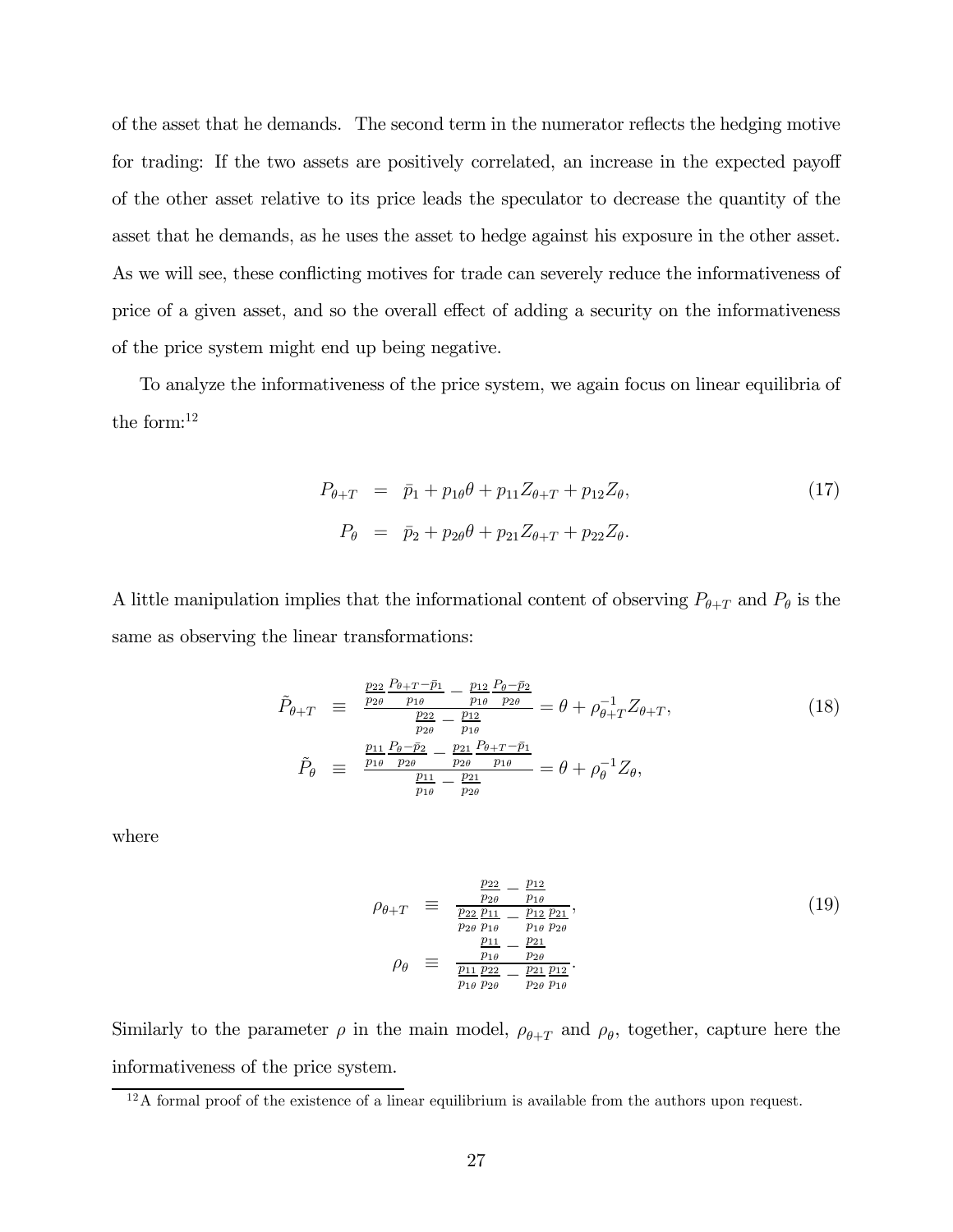Extending the logic in our main model, consider simultaneous small shocks of  $\delta$  to the fundamental  $\theta$ ,  $-\rho_{\theta+T}\delta$  to  $Z_{\theta+T}$ , and  $-\rho_{\theta}\delta$  to  $Z_{\theta}$ . By construction, these shocks leave the prices unchanged. Moreover, the market clearing conditions in both markets must hold for all realizations of  $\theta$ ,  $Z_{\theta+T}$ , and  $Z_{\theta}$ . As a result:

$$
\rho_{\theta+T} = \frac{var(\theta) \frac{\partial}{\partial s_i} E[\theta+T] - cov(\theta, \theta+T) \cdot \frac{\partial}{\partial s_i} E[\theta]}{\alpha (var(\theta+T) var(\theta) - cov(\theta, \theta+T)^2)},
$$
\n
$$
\rho_{\theta} = \frac{var(\theta+T) \frac{\partial}{\partial s_i} E[\theta] - cov(\theta, \theta+T) \cdot \frac{\partial}{\partial s_i} E[\theta+T]}{\alpha (var(\theta+T) var(\theta) - cov(\theta, \theta+T)^2)},
$$
\n(20)

where again all the expectation, variance, and covariance terms are conditional on the information available to a speculator *i*:  $s_i$ ,  $P_{\theta+T}$ , and  $P_{\theta}$ .

Now, as in our main model,

$$
T\left(s_G, \tilde{P}_{\theta+T}, \tilde{P}_{\theta}\right) = -\lambda w\left(\theta + \varepsilon_G\right) + B(\tilde{P}_{\theta+T}, \tilde{P}_{\theta}),\tag{21}
$$

where  $B(\tilde{P}_{\theta+T}, \tilde{P}_{\theta})$  is linear in the two price signals. Hence, we get explicit expressions for the following conditional moments:

$$
var(\theta + T) = (1 - \lambda w)^2 var(\theta) + (\lambda w)^2 var(\varepsilon_G),
$$
  
\n
$$
cov(\theta, \theta + T) = (1 - \lambda w) var(\theta),
$$
  
\n
$$
\frac{\partial}{\partial s_i} E[\theta + T] = (1 - \lambda w) \frac{\partial}{\partial s_i} E[\theta].
$$

Plugging these expressions in (20), and after some algebra, we get:

$$
\rho_{\theta+T} = 0, \n\rho_{\theta} = \frac{\frac{\partial}{\partial s_i} E[\theta]}{\alpha var(\theta)} = \frac{\tau_{\varepsilon}}{\alpha}.
$$
\n(22)

So, the overall informativeness of the price system is  $\frac{\tau_{\varepsilon}}{\alpha}$ . This is the same level of informativeness as in a model where the only traded security is a claim on  $\theta$ . It is lower (higher)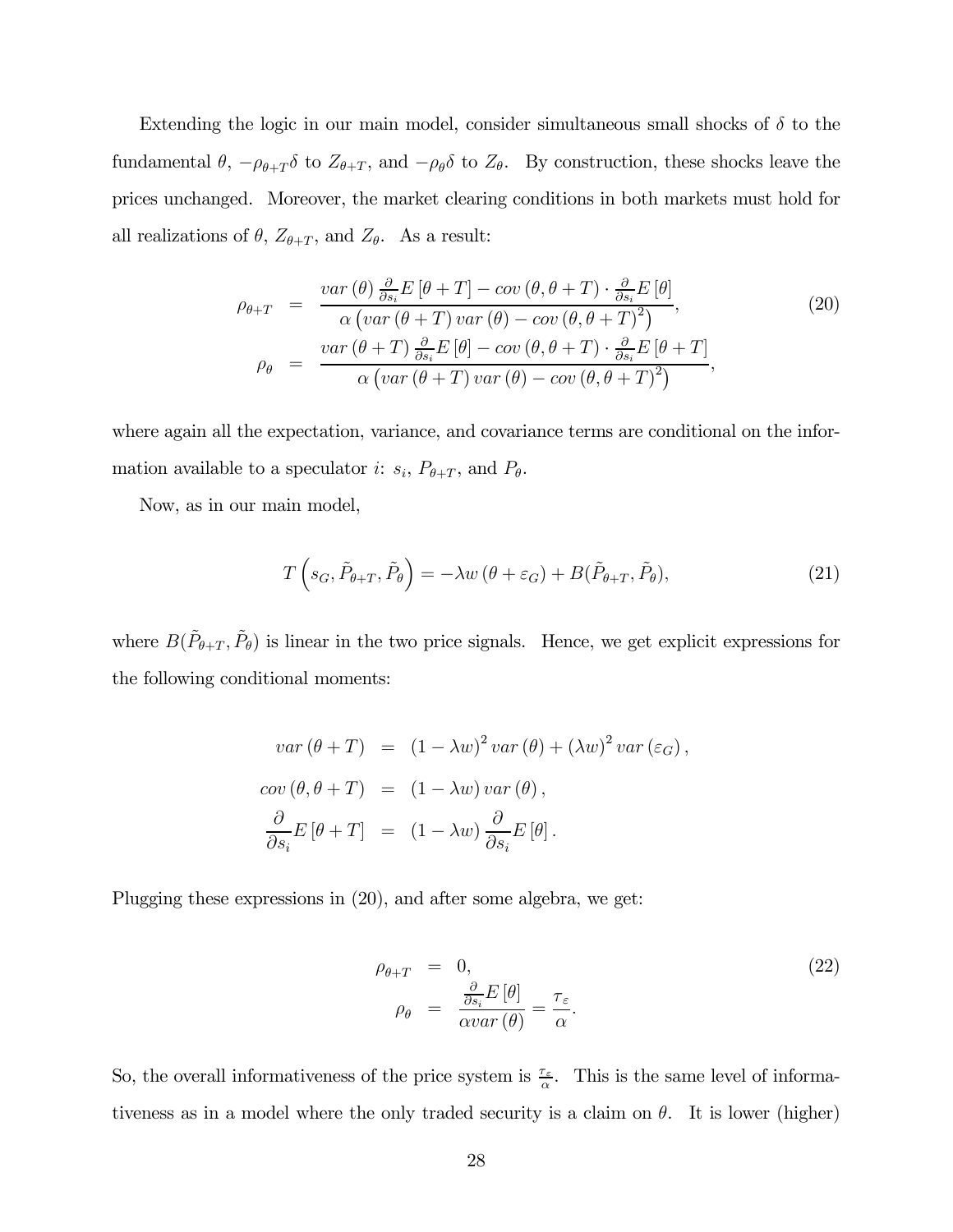than the level of informativeness in a model where the only traded security is a claim on  $\theta + T$  and the government takes a moderate corrective (amplifying) action.

Intuitively, traders have information about  $\theta$ , but not about the noise in the government's signal,  $\varepsilon_G$ . Consequently, the trade size in the  $\theta + T$  security is determined entirely by the trade size in the  $\theta$  security and the price difference between the two securities; but it is independent of a trader's information  $s_i$ . Given this, the price of the  $\theta + T$  security reveals no information beyond the price of the  $\theta$  security. Hence, the informativeness of the price system is identical to what it would be if the only traded security was a claim on  $\theta$ . Since under a corrective action, the informativeness is higher with only a  $\theta + T$  security than with only a  $\theta$  security (because of the effect discussed earlier, that the government's corrective action based on its own information reduces volatility and encourages trading), adding a  $\theta$ security on top of a  $\theta + T$  security harms informativeness overall and makes the government worse off.

Finally, we have also analyzed a model where the two traded securities are a claim on  $\theta + T$  and a claim on T. In such a model, both securities have a level of informativeness of  $\frac{\tau_{\varepsilon}}{\alpha}$ . Hence, the comparison with a model with only a  $\theta + T$  security under a corrective action yields ambiguous results. On the one hand, adding a  $T$  security adds an independent signal, which improves overall informativeness. On the other hand, it reduces the informativeness of the  $\theta + T$  security, which reduces informativeness overall.

In summary, adding traded securities might reduce the informativeness of the price system, and hence it is not always a solution to the government's problem of inferring information from prices. The key complication arises due to conflicting trading motives – speculation and hedging — that are introduced into the model once there are multiple securities, which might harm informativeness. We show, via a concrete example, that adding a security may be bad for the government's ability to learn from the price and consequently may reduce the value of its objective function.<sup>13</sup> This insight should be considered on top

<sup>13</sup>For related analysis, see Cao (1999) and Bhattacharya, Reny and Spiegel (1995). Our result is different than those in both papers: Cao (1995) studies the effect on costly information acquisition, while Bhat-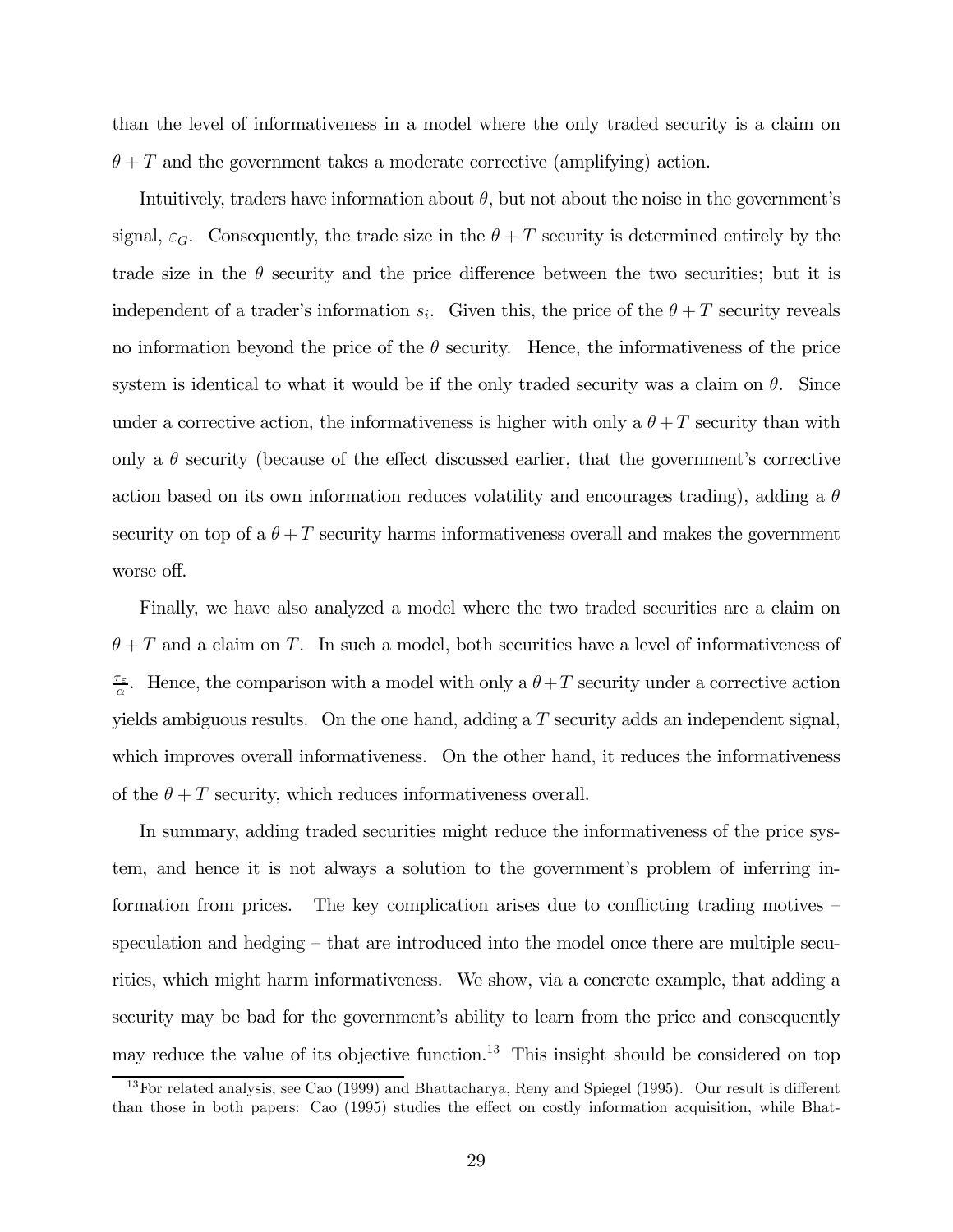of the fact that adding securities is not easy to implement, given that markets have to be liquid enough and that there should be a reasonable way to verify the payoffs for securities to be implementable.<sup>14</sup>

# 7 Conclusion

Our paper analyzes how market-based government policy affects the trading incentives of risk-averse speculators in a rational-expectations model of financial markets. We show that when the government takes a moderate corrective action, basing this action on the market price creates more trading risks for speculators. This harms their trading incentives, and hence the ability of the financial market to aggregate information and the informativeness of the price as a signal for government policy. The opposite happens when the government takes an amplifying action.

Our analysis shows that the use of market prices as an input for policy might not come for free and might damage the informational content of market prices themselves. Hence, in some cases the government would be better off limiting its reliance on market prices and increasing their informational content. Yet, the government always benefits from some reliance on market prices. Also, and counter to common belief, transparency by the government might be a bad idea in that it might reduce trading incentives and price informativeness, leading to a lower value for the government's objective function.

While we focus in this paper on market-based government policy, our analysis and results apply more generally for any action that is based on the price. For example, similar effects will arise if a corporate-governance action  $-$  such as replacement of the CEO  $-$  is taken by the board of directors upon a decrease in market valuation. Another example is the idea of contingent capital that is gaining momentum recently as a potential solution to banking crises. Financing banks with contingent capital implies that a bank's debt will be converted

tacharya, Reny and Spiegel's (1995) analysis is based on the complete breakdown of a trading equilibrium. <sup>14</sup> $\theta$  is likely to be non-verifiable, as it is not the actual cash flow generated by the firm. Instead,  $\theta + T$  is the actual cash flow, and hence the object that is likely to be verifiable.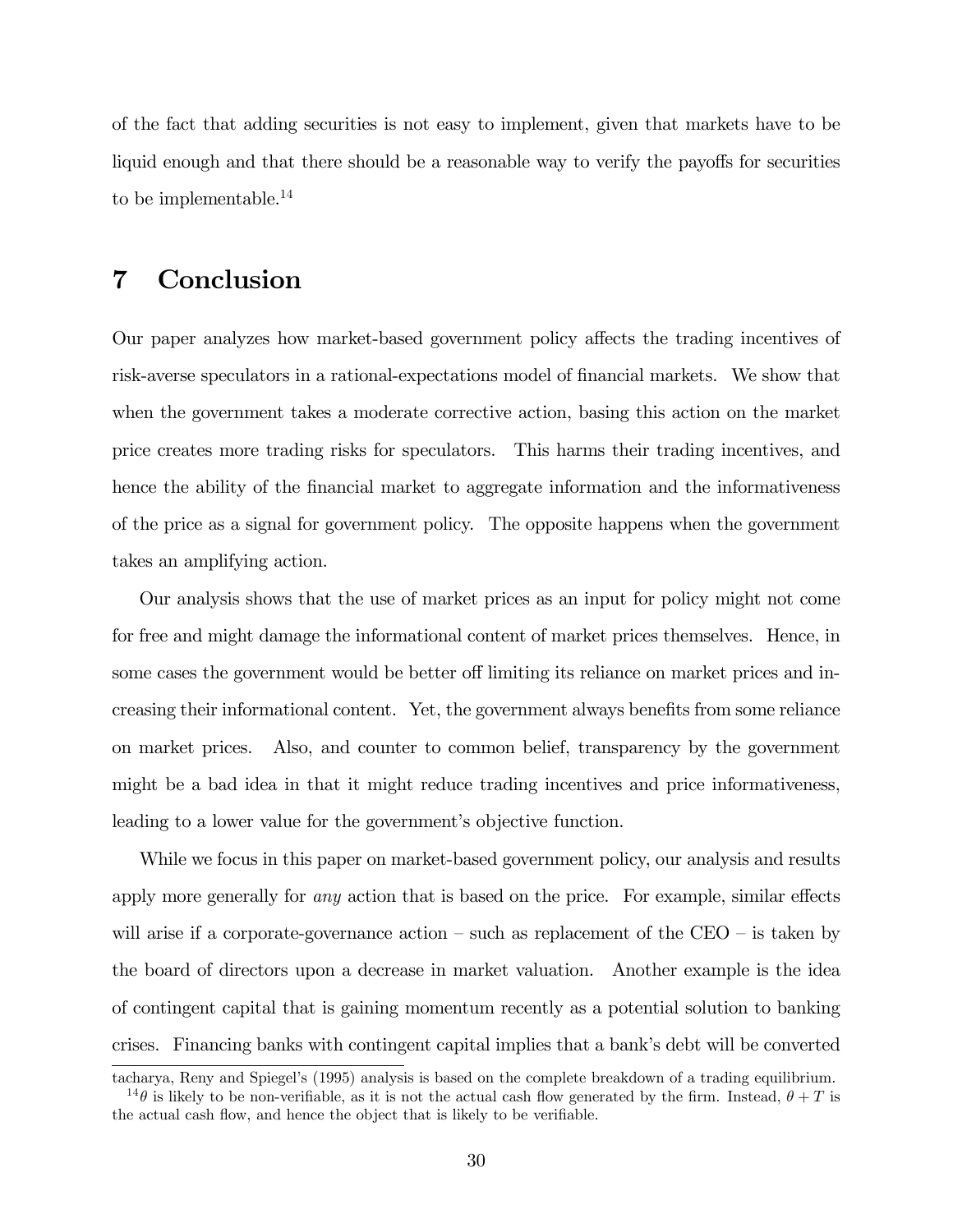into equity upon reduction in its market value. This is in order to allow banks financing flexibility when it is most needed. Since such market-based conversion is essentially a market-based corrective action, our analysis in this paper suggests that it could reduce the information in the price and hence the efficiency of the conversion trigger.

Our model postulates a quadratic objective function for the government, which proves to be very useful for tractability and allows us to focus on the interaction between government actions and market prices. In future research, it would be interesting to derive the government's objective function from first principles, relying on some market friction that makes government intervention desirable. It would also be interesting to consider non-linear equilibria where intervention is a discrete event.<sup>15</sup> It is a significant challenge to consider such extensions while maintaining tractability.

Another direction for future research is to consider different motives for market-based government actions. Our analysis focuses on the informational role of prices, which implies that relying on prices enables the government to make more efficient decisions. Another rationale for market-based actions is that they enable the government to commit to take welfare-improving actions when it has different objectives that might lead it to deviate from maximizing overall welfare. It would be interesting to understand the feedback loop between prices and actions in such a model.

Finally, inferring information from prices might be difficult for other reasons than those highlighted by our paper. In practice, speculators trade on various dimensions of information; only some of them are interesting to the government. Hence, it might be hard for the government to elicit exactly the type of information it desires. Such considerations can be introduced into our model in future research.

<sup>&</sup>lt;sup>15</sup>Bond, Goldstein, and Prescott (2010) analyze such equilibria, but do not consider the process of price formation, which is our focus here.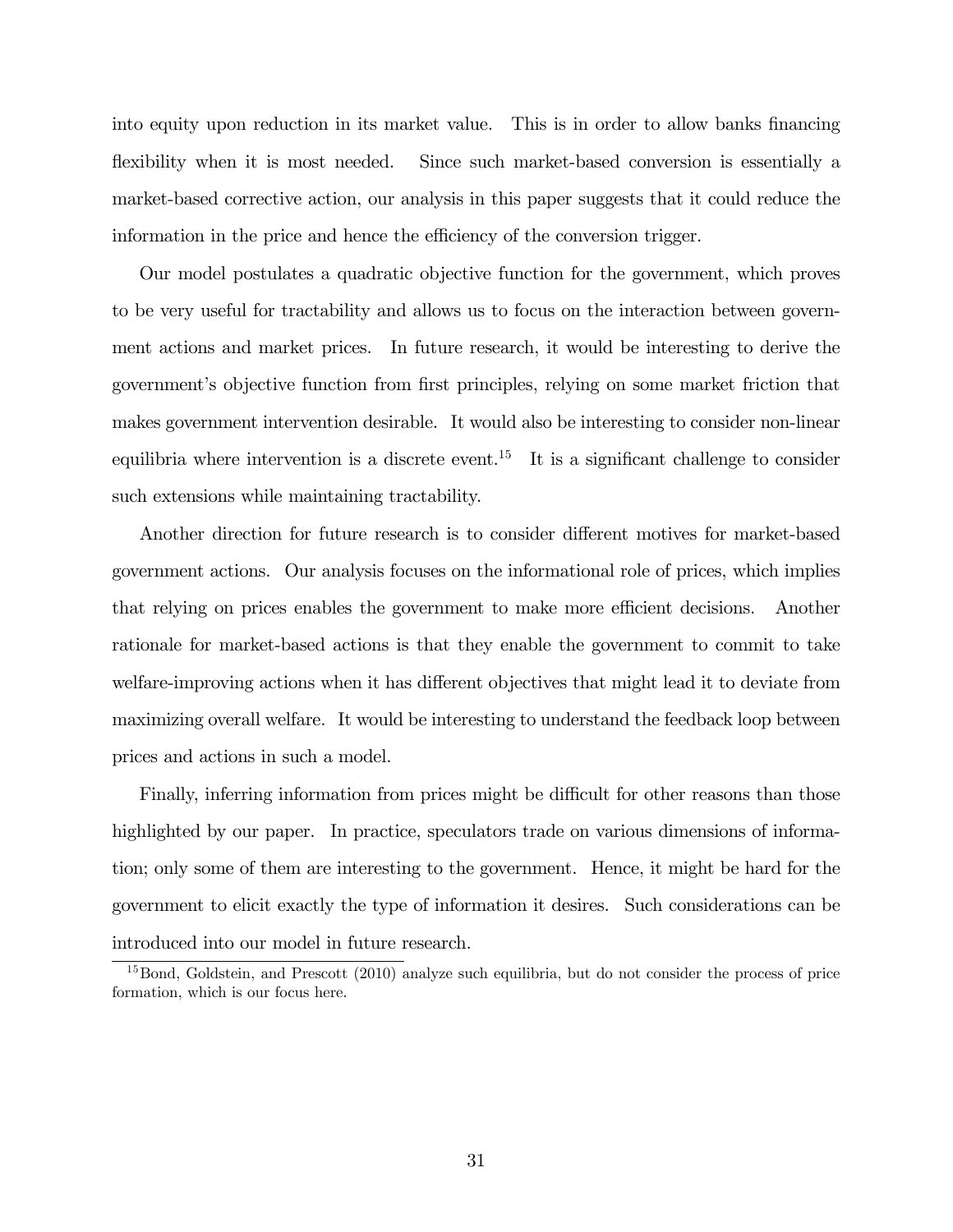# References

- [1] Admati, A. 1985. A Noisy Rational Expectations Equilibrium for Multi-Asset Securities Markets. Econometrica 53: 629-57.
- [2] Angeletos, G. M., and A. Pavan. 2007. Efficient Use of Information and Social Value of Information. Econometrica 75: 1103-42.
- [3] Bernanke, B. S., and M. Woodford. 1997. Inflation Forecasts and Monetary Policy. Journal of Money, Credit, and Banking 29: 653-84.
- [4] Bhattacharya, U., P. Reny, and M. Spiegel. 1995. Destructive Interference in an Imperfectly Competitive Multi-Security Market. Journal of Economic Theory 65: 136-70.
- [5] Bond, P., and H. Eraslan. 2008. Information-Based Trade. Journal of Economic Theory forthcoming.
- [6] Bond, P., I. Goldstein, and E. S. Prescott. 2010. Market-Based Corrective Actions. Review of Financial Studies 23: 781-820.
- [7] Boot, A., and A. Thakor. 1997. Financial System Architecture. Review of Financial Studies 10:693-733.
- [8] Cao, H. 1999. The Effect of Derivative Assets on Information Acquisition and Price Behavior in a Rational Expectations Equilibrium. *Review of Financial Studies* 12: 131-63.
- [9] Dow, J., I. Goldstein, and A. Guembel. 2010. Incentives for Information Production in Markets where Prices Affect Real Investment. Working Paper.
- [10] Dow, J., and G. Gorton. 1997. Stock Market Efficiency and Economic Efficiency: Is There a Connection? Journal of Finance 52:1087-129.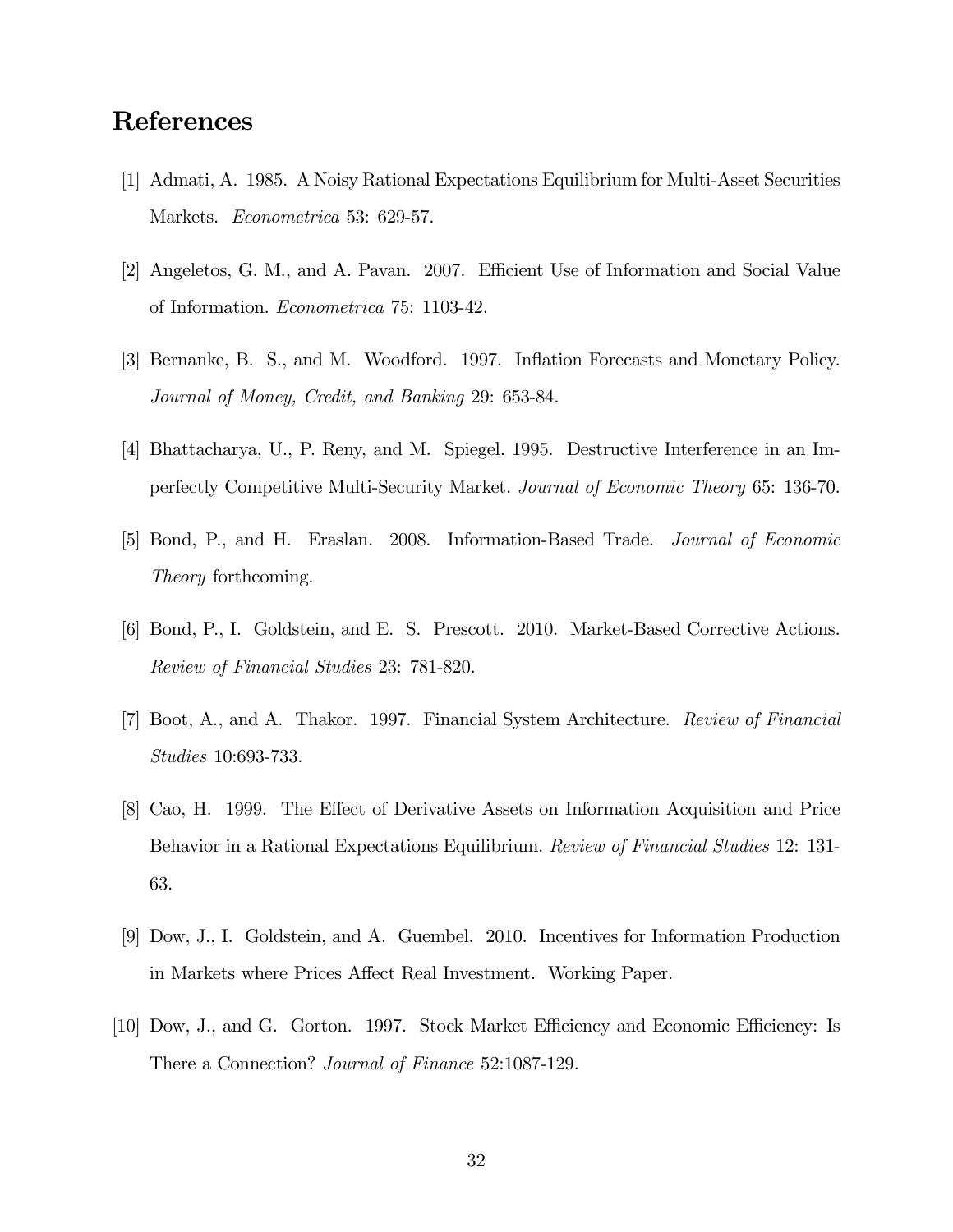- [11] Evanoff, D. D., and L. D. Wall. 2004. Subordinated Debt as Bank Capital: A Proposal for Regulatory Reform. Federal Reserve Bank of Chicago Economic Perspectives 24:40- 53.
- [12] Faure-Grimaud, A. 2002. Using Stock Price Information to Regulate Firms. Review of Economic Studies 69: 169-90.
- [13] Feldman, R., and J. Schmidt. 2003. Supervisory Use of Market Data in the Federal Reserve System. Working Paper, Federal Reserve Bank of Minneapolis.
- [14] Fishman, M., and K. Hagerty. 1992. Insider Trading and the Efficiency of Stock Prices. RAND Journal of Economics 23:106-22.
- [15] Flannery, M. 2009. Stabilizing Large Financial Institutions with Contingent Capital Certificates. Working Paper.
- [16] Foucault, T., and T. Gehrig. 2008. Stock Price Informativeness, Cross-Listing, and Investment Decisions. Journal of Financial Economics 88:146-68.
- [17] Fulghieri, P., and D. Lukin. 2001. Information Production, Dilution Costs, and Optimal Security Design. Journal of Financial Economics 61:3-42.
- [18] Furlong, F., and R. Williams. 2006. Financial Market Signals and Banking Supervision: Are Current Practices Consistent with Research Findings? Federal Reserve Bank of San Francisco Economic Review: 17-29.
- [19] Ganguli, J., and L. Yang. 2008. Complementarities, Multiplicity, and Supply Information. Journal of the European Economic Association 7: 90-115.
- [20] Goldstein, I., and A. Guembel. 2008. Manipulation and the Allocational Role of Prices. Review of Economic Studies 75:133-64.
- [21] Goldstein, I., E. Ozdenoren, and K. Yuan. 2010. Learning and Complementarities in Speculative Attacks. Review of Economic Studies forthcoming.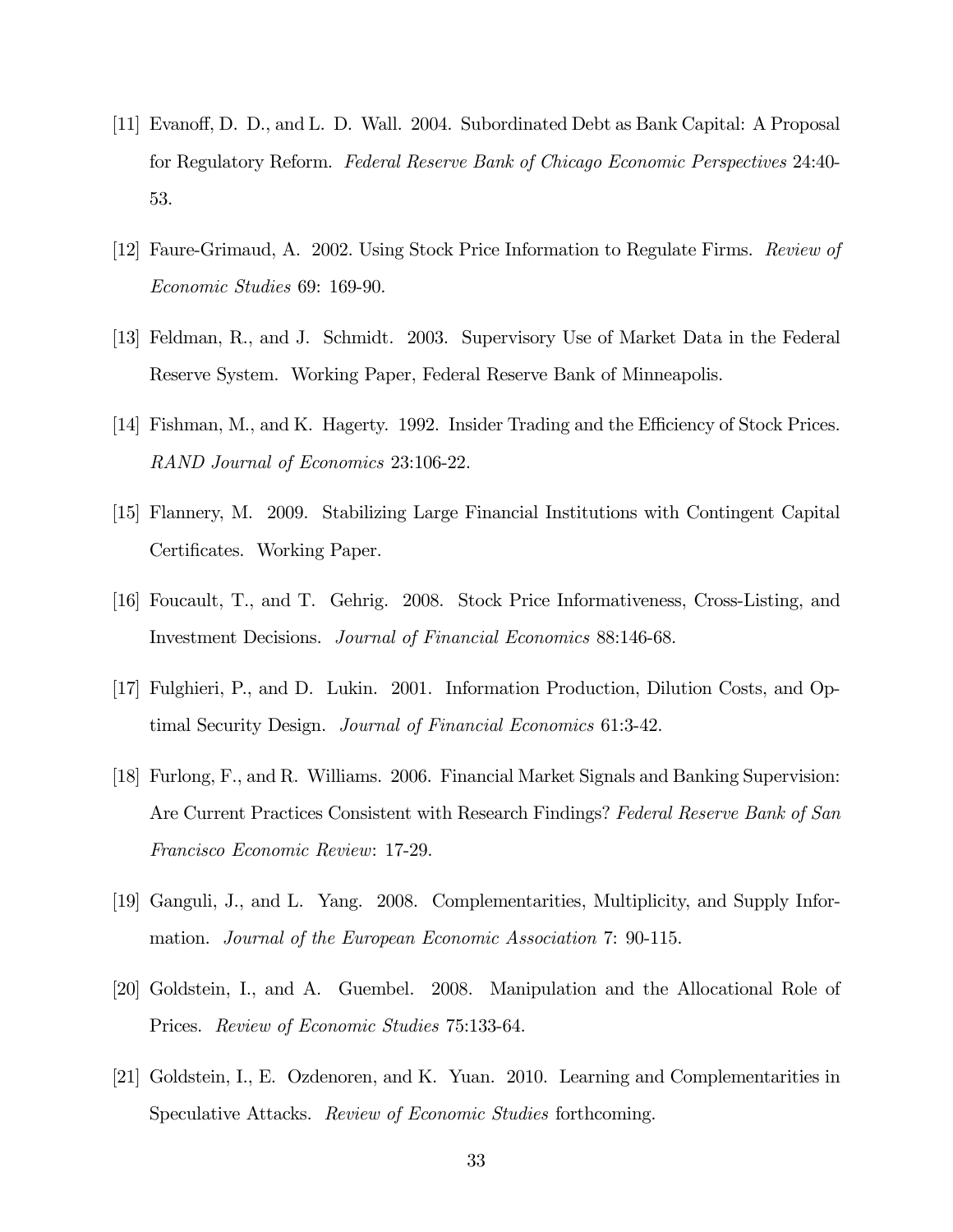- [22] Grossman, S. J., and J. E. Stiglitz. 1980. On the Impossibility of Informationally Efficient Markets. American Economic Review 70:393-408.
- [23] Hart, O., and L. Zingales. 2009. A New Capital Regulation for Large Financial Institutions. Working Paper.
- [24] Hellwig, M. 1980, "On the Aggregation of Information in Competitive Markets," Journal of Economic Theory, 22, 477-98.
- [25] Herring, R. J. 2004. The Subordinated Debt Alternative to Basel II. Journal of Financial Stability 1:137-55.
- [26] Khanna, N., S. L. Slezak, and M. Bradley. 1994. Insider Trading, Outside Search, and Resource Allocation: Why Firms and Society May Disagree on Insider Trading Restrictions. Review of Financial Studies 7:575-608.
- [27] Krainer, J., and J. A. Lopez. 2004. Incorporating Equity Market Information into Supervisory Monitoring Models. Journal of Money Credit and Banking 36:1043-67.
- [28] Lehar, A., D. Seppi, and G. Strobl. 2010. Using Price Information as an Instrument of Market Discipline in Regulating Bank Risk. Working Paper.
- [29] Leland, H. 1992, "Insider Trading: Should it be Prohibited?", Journal of Political Economy, 100, 859-87.
- [30] McDonald, R. 2010. Contingent Capital with a Dual Price Trigger. Working Paper.
- [31] Morris, S., and H. S. Shin. 2002. Social Value of Public Information. American Economic Review 92: 1521-34.
- [32] Piazzesi, M. 2005. Bond Yields and the Federal Reserve. Journal of Political Economy 113:311-44.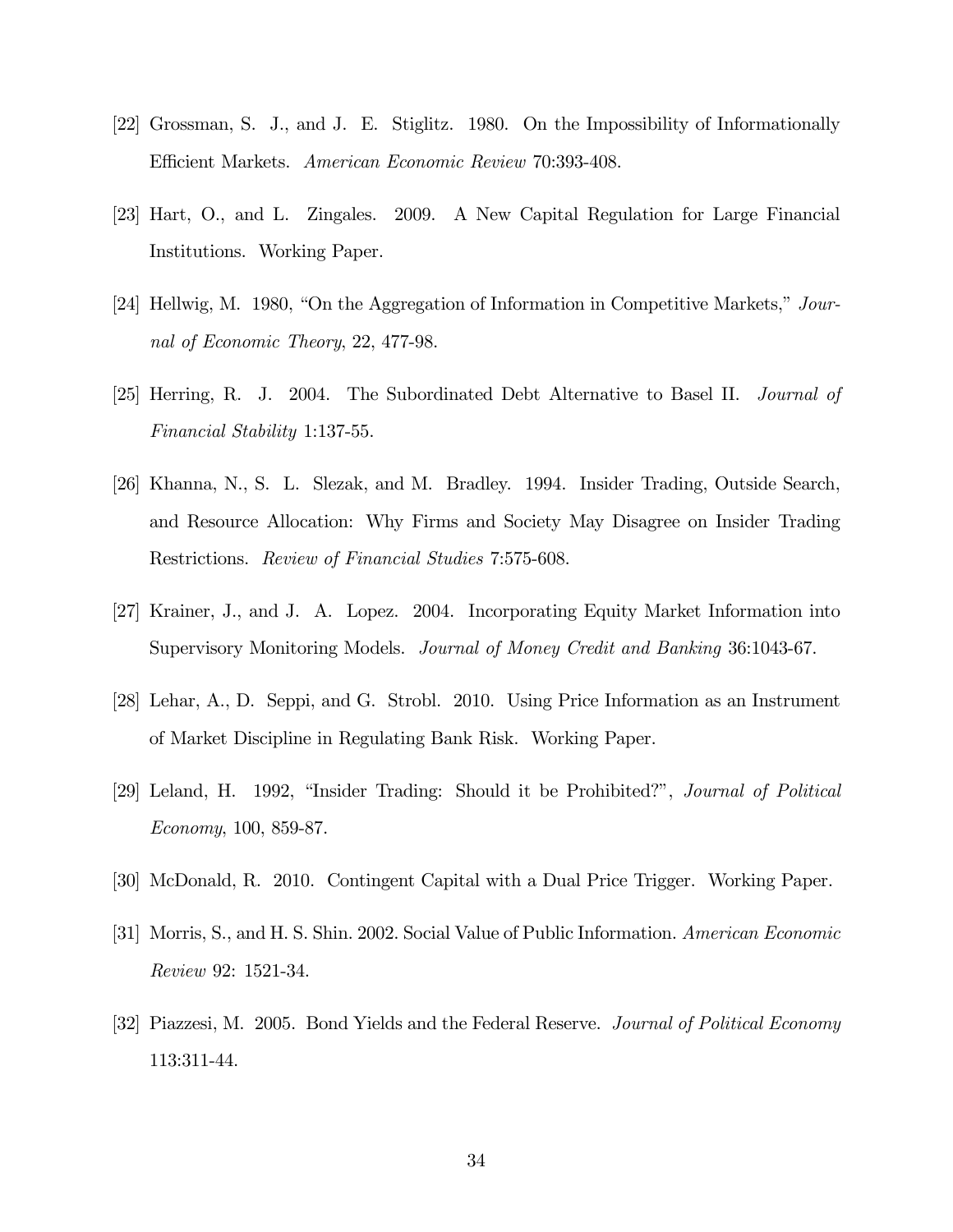- [33] Rochet, J. C. 2004. Rebalancing the Three Pillars of Basel II. Federal Reserve Bank of New York Policy Review 10:7-21.
- [34] Subrahmanyam, A., and S. Titman. 1999. The Going-Public Decision and the Development of Financial Markets. Journal of Finance 54:1045-82.

# A Appendix

**Proof of Proposition 1:** We show that it is possible to choose constants  $p_0$ ,  $\rho$  and  $p_Z$ such that  $P = p_0 + \rho p_Z \theta + p_Z Z$  is an equilibrium.

Rewriting (8) more explicitly, the government's estimate of the fundamental, conditional on the price and its own signal  $s_G$ , is

$$
E[\theta|s_G, P] = \frac{\tau_{\theta}\bar{\theta} + \rho^2\tau_Z\tilde{P} + \tau_G s_G}{T_G(\rho)},
$$

where  $\tilde{P} \equiv \frac{1}{\rho p_Z} (P - p_0)$  and  $T_G(\rho) \equiv \tau_{\theta} + \rho^2 \tau_z + \tau_G$  is the precision of the government's estimate of  $\theta$ . So the government's intervention is

$$
T = \lambda \left( \widehat{\theta} - \frac{\tau_{\theta} \bar{\theta} + \rho^2 \tau_Z \tilde{P} + \tau_G s_G}{T_G(\rho)} \right) = \lambda \left( \widehat{\theta} - \frac{\tau_{\theta} \bar{\theta} + \rho^2 \tau_Z \tilde{P}}{T_G(\rho)} - w(\rho) \theta - w(\rho) \varepsilon_G \right),
$$

where  $w(\rho) = \frac{\tau_G}{T_G(\rho)}$  is the weight the government puts on its own signal in estimating  $\theta$ .

Conditional on seeing signal  $s_i$  and price  $P$ , a speculator's conditional expectation of the government signal  $s_G$  is

$$
E[s_G|s_i, P] = E[\theta|s_i, P] = \frac{\tau_{\theta}\bar{\theta} + \rho^2\tau_Z\tilde{P} + \tau_{\varepsilon}s_i}{T_{\varepsilon}(\rho)},
$$

where  $T_{\varepsilon}(\rho) \equiv \tau_{\theta} + \rho^2 \tau_z + \tau_{\varepsilon}$  is the precision of the investor's estimate of  $\theta$ . Hence an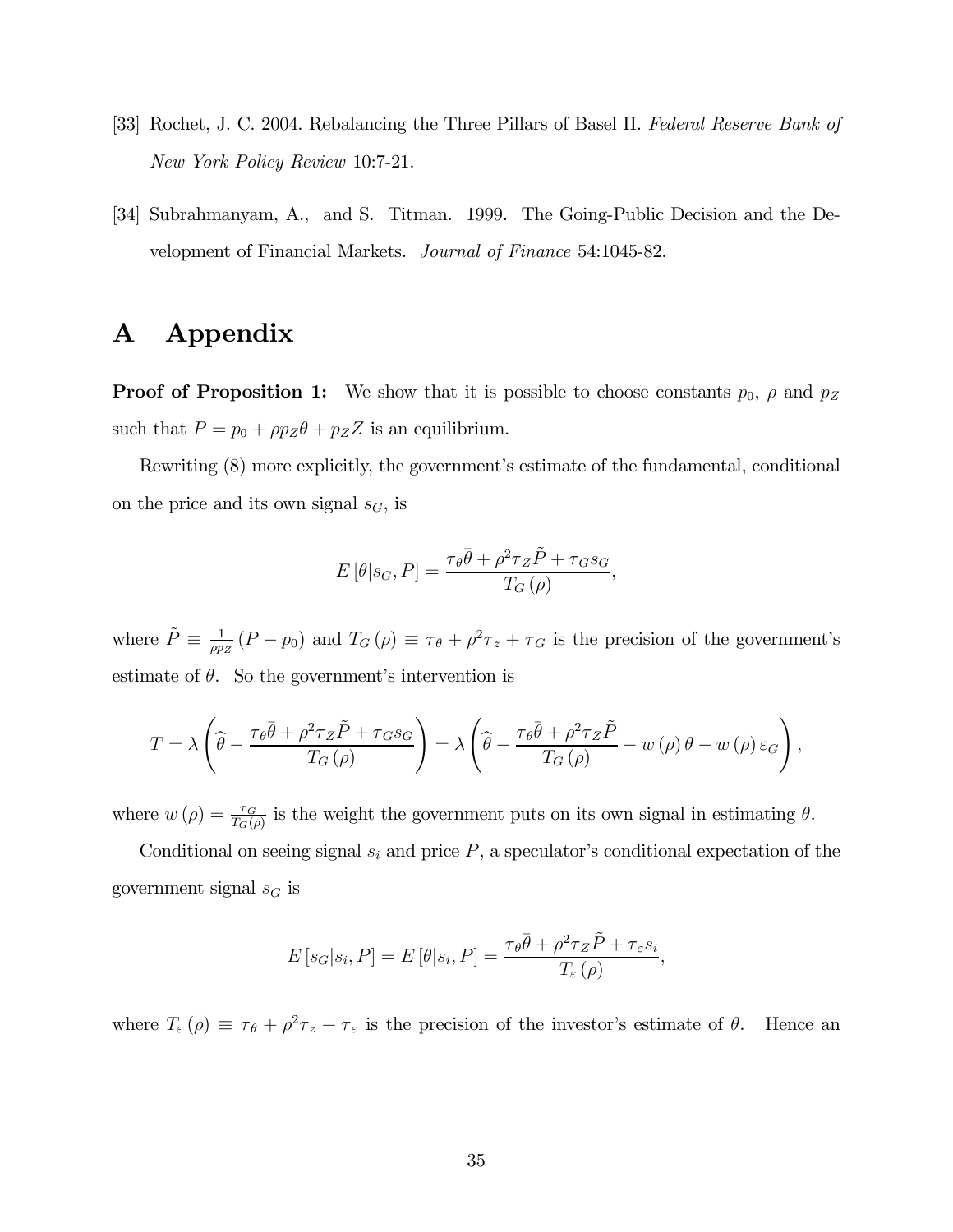investor's estimate of the cash flow net of intervention,  $\theta + T$ , is

$$
E\left[\theta+T|s_i,P\right] = \lambda \left(\hat{\theta} - \frac{\tau_{\theta}\bar{\theta} + \rho^2 \tau_Z \tilde{P}}{T_G(\rho)}\right) + \left(1 - \lambda w(\rho)\right) E\left[\theta|s_i,P\right],
$$

and the precision of his estimate of  $\theta + T$  is

$$
((1 - \lambda w(\rho))^2 T_{\varepsilon}(\rho)^{-1} + (\lambda w(\rho))^2 \tau_G^{-1})^{-1}.
$$

From (11), total demand by all speculators is

$$
\int x_i(s_i, P) \, di = \frac{1}{\alpha} \frac{\lambda \left( \hat{\theta} - \frac{\tau_{\theta} \bar{\theta} + \rho^2 \tau_Z \tilde{P}}{T_G(\rho)} \right) + (1 - \lambda w(\rho)) \frac{\tau_{\theta} \bar{\theta} + \rho^2 \tau_Z \tilde{P} + \tau_{\varepsilon} \theta}{T_{\varepsilon}(\rho)} - P}{\left( 1 - \lambda w(\rho) \right)^2 T_{\varepsilon}(\rho)^{-1} + (\lambda w(\rho))^2 \tau_G^{-1}}.
$$

This is a linear expression in the random variables  $\theta$  and Z. Consequently, market clearing (5) is satisfied for all  $\theta$  and  $Z$  if and only if the coefficients on  $\theta$  and  $Z$  both equal zero (the price intercept  $p_0$  is then chosen to make sure total speculator demand equals supply  $-Z$ ), i.e.,

$$
-\lambda \frac{\rho^2 \tau_Z}{T_G(\rho)} + (1 - \lambda w(\rho)) \left( \frac{\rho^2 \tau_Z}{T_{\varepsilon}(\rho)} + \frac{\tau_{\varepsilon}}{T_{\varepsilon}(\rho)} \right) - \rho p_Z = 0 \tag{23}
$$

and

$$
-\rho^{-1}\lambda \frac{\rho^2 \tau_Z}{T_G(\rho)} + \rho^{-1} \left(1 - \lambda w(\rho)\right) \frac{\rho^2 \tau_Z}{T_\varepsilon(\rho)} - p_Z + \alpha \left(\left(1 - \lambda w(\rho)\right)^2 T_\varepsilon(\rho)\right)^{-1} + \left(\lambda w(\rho)\right)^2 \tau_G^{-1}\right) = 0.
$$
\n(24)

Subtracting (23) from  $\rho$  times (24) yields

$$
- (1 - \lambda w(\rho)) \frac{\tau_{\varepsilon}}{T_{\varepsilon}(\rho)} + \alpha \rho ((1 - \lambda w(\rho)))^{2} T_{\varepsilon}(\rho)^{-1} + (\lambda w(\rho))^{2} \tau_{G}^{-1}) = 0, \qquad (25)
$$

an equation of  $\rho$  only (observe that this matches equation (12) in the main text). Note that the pair of equations (23) and (24) hold if and only if the pair (23) and (25) hold. So to complete the proof of equilibrium existence, it suffices to show that there exists  $\rho$  solving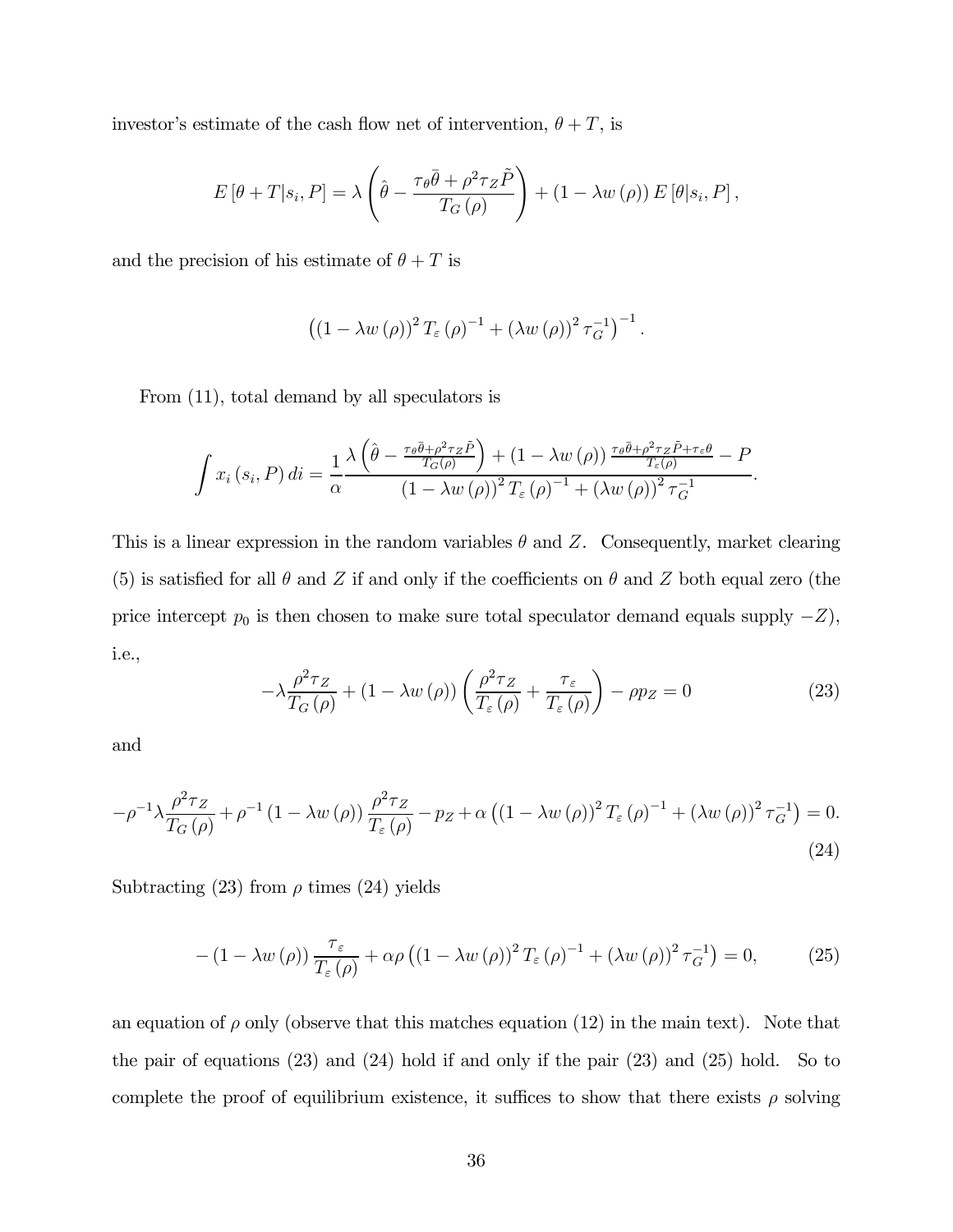$(25)$ , since  $p_Z$  can then be chosen freely to solve  $(23)$ .

Since  $(1 - \lambda w)^2 = 1 - \lambda w - \lambda w (1 - \lambda w)$ , equation (25) can be rewritten as

$$
(\alpha \rho - \tau_{\varepsilon}) (1 - \lambda w(\rho)) - \alpha \rho (\lambda w(\rho) (1 - \lambda w(\rho)) - (\lambda w(\rho))^2 \tau_G^{-1} T_{\varepsilon}(\rho)) = 0.
$$

Defining

$$
F(\rho, w) \equiv 1 - \frac{\tau_{\varepsilon}}{\alpha \rho} - \lambda w + \frac{\lambda^2 w^2}{1 - \lambda w} \frac{T_{\varepsilon}(\rho)}{\tau_G},
$$

equation (25) is equivalent to

$$
F\left(\rho, w\left(\rho\right)\right) = 0.
$$

Note that  $w(\rho)$  is decreasing in  $\rho$ , with  $w(\rho) < 1$  for  $\rho = 0$ , and  $w(\rho) \to 0$  as  $\rho \to \infty$ . So  $F(\rho, w(\rho))$  approaches  $-\infty$  as  $\rho$  approaches 0, and approaches 1 as  $\rho \to \infty$ . By continuity, it follows that (25) has a solution, completing the proof of equilibrium existence.

For uniqueness, first note that at  $\lambda = 0$ , the unique solution of  $F(\rho, w(\rho)) = 0$  is  $\rho = \frac{\tau_{\varepsilon}}{\alpha}$ . To establish uniqueness for sufficiently small but strictly positive values of  $\lambda$ , proceed as follows. Fix  $\bar{\lambda} \in (0,1)$ ; choose  $\underline{\rho}$  such that  $F(\rho, w(\rho)) < 0$  for all  $\rho \le \underline{\rho}$  and  $\lambda \in [0, \bar{\lambda}]$ ; and choose  $\bar{\rho} > \rho$  such that  $F(\rho, w(\rho)) > 0$  for all  $\rho \ge \rho$  and  $\lambda \in [0, \bar{\lambda}]$  (the existence of  $\underline{\rho}$  and  $\bar{\rho}$  with these properties is easily established). At  $\lambda = 0$ ,  $\frac{d}{d\rho} F(\rho, w(\rho))|_{\rho = \frac{\tau_{\varepsilon}}{\alpha}} > 0$ . Consequently, there exists some  $\delta > 0$  such that for all  $\lambda \in [0, \bar{\lambda}], \frac{d}{d\rho}F(\rho, w(\rho)) > 0$ for all  $\rho \in \left(\frac{\tau_{\varepsilon}}{\alpha} - \delta, \frac{\tau_{\varepsilon}}{\alpha} + \delta\right)$ . So for all  $\lambda$  sufficiently small,  $F(\rho, w(\rho)) = 0$  has a unique solution in  $(\frac{\tau_{\varepsilon}}{\alpha} - \delta, \frac{\tau_{\varepsilon}}{\alpha} + \delta)$ ; by uniform convergence has no solution in the compact set  $[\underline{\rho}, \frac{\tau_{\varepsilon}}{\alpha} - \delta] \cup [\frac{\tau_{\varepsilon}}{\alpha} + \delta, \overline{\rho}]$ ; and has no solution below  $\underline{\rho}$  or above  $\overline{\rho}$ . Finally, a parallel proof implies uniqueness for the case of  $\lambda$  strictly negative and sufficiently close to 0.  $\blacksquare$ 

**Proof of Proposition 2:** Let  $\rho^*$  and  $\rho_{-P}$  denote equilibrium price informativeness for the cases in which the government uses the price in an ex post optimal way and in which the government completely ignores the price, respectively. Let  $F(\rho, w)$  be as defined in the proof of Proposition 1.

We now show that for  $\lambda$  positive and sufficiently small,  $\rho_{-P} > \rho^*$ . As  $\lambda$  approaches 0,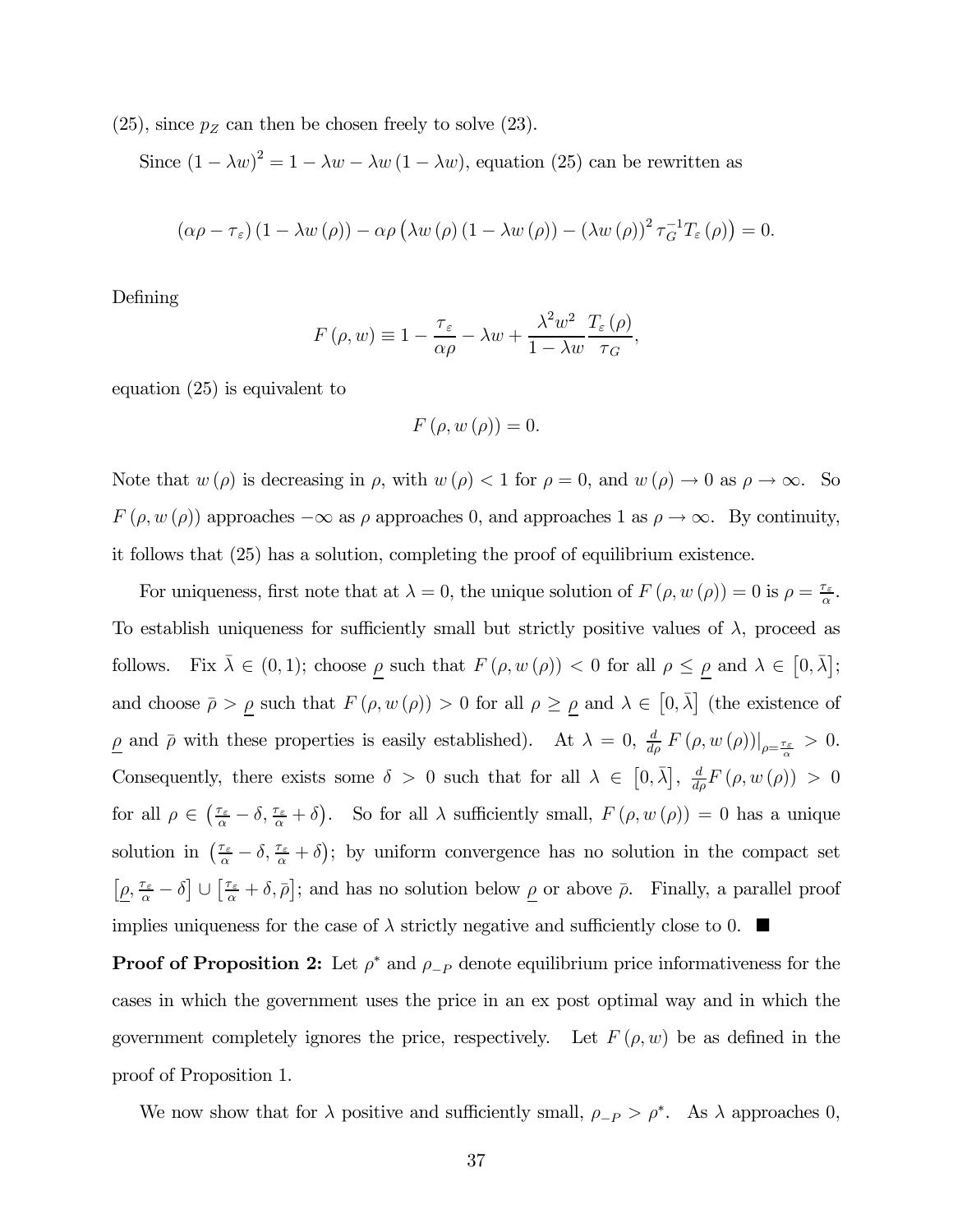both  $\rho_{-P}$  and  $\rho^*$  approach  $\frac{\tau_{\varepsilon}}{\alpha}$  (and moreover,  $\rho^*$  is uniquely defined by Proposition 1). Fix  $\delta > 0$ , and choose  $\hat{\lambda}$  such that if  $\lambda \in (0, \hat{\lambda}),$  then both  $\rho_{-P}$  and  $\rho^*$  lie within  $\delta$  of  $\frac{\tau_{\varepsilon}}{\alpha}$ . Because  $w_{-P} > w(\rho)$ , there exists  $\check{\lambda} \in (0, \hat{\lambda})$  such that if  $\lambda \in (0, \check{\lambda})$  then  $F(\rho, w(\rho)) > F(\rho, w_{-P})$ for all  $\rho$  within  $\delta$  of  $\frac{\tau_{\varepsilon}}{\alpha}$ . Consequently, if  $\lambda \in (0, \check{\lambda})$  then  $0 = F(\rho^*, w(\rho^*)) > F(\rho^*, w_{-P}),$ which since  $F_{\rho} > 0$  implies  $\rho_{-P} > \rho^*$ .

Proof of Proposition 3: From the paragraph prior to the statement of Proposition 3, it suffices to show that a small increase in  $\tilde{w}$  above  $w(\rho)$  increases equilibrium price informativeness. Let  $F(\rho, w)$  be as defined in the proof of Proposition 1, so that  $F(\rho, w(\rho)) = 0$ . Because  $F_{\rho} > 0$ , we must show  $F_w(\rho, w(\rho)) < 0$ . This is indeed the case for all  $\lambda$  strictly positive and sufficiently close to 0, completing the proof.  $\blacksquare$ 

**Proof of Proposition 4:** Let  $F(\rho, w)$  be as defined in the proof of Proposition 1, so that equilibrium price informativeness satisfies  $F(\rho, w(\rho)) = 0$ . Hence  $\frac{d\rho}{d\tau_G}$  satisfies

$$
0 = \frac{d\rho}{d\tau_G} \left( F_{\rho} \left( \rho, w \left( \rho \right) \right) + w' \left( \rho \right) F_w \left( \rho, w \left( \rho \right) \right) \right) + \frac{dw \left( \rho \right)}{d\tau_G} F_w \left( \rho, w \left( \rho \right) \right) + \frac{d}{d\tau_G} F \left( \rho, w \left( \rho \right) \right). \tag{26}
$$

As in the proof of Proposition 3,  $F_w(\rho, w(\rho)) < 0$  for  $\lambda$  strictly positive and sufficiently close to 0. Moreover,  $F_{\rho} > 0$ ,  $w'(\rho) < 0$ ,  $\frac{dw(\rho)}{d\tau_G} > 0$ , and  $\frac{dF}{d\tau_G} < 0$ . Hence  $\frac{d\rho}{d\tau_G} > 0$  for  $\lambda$  strictly positive and sufficiently close to 0, completing the proof.  $\Box$ 

**Proof of Proposition 5:** Part (A) follows on the proof of Proposition 2: for the case of  $\lambda$  < 0,  $F_w > 0$ , and so,  $0 = F(\rho^*, w(\rho^*))$  <  $F(\rho^*, w_{-P})$ , which since  $F_\rho > 0$  implies  $\rho_{-P} < \rho^*$ . Similarly, part (B) follows from straightforward adaptation of the analogous result in Proposition 3. Part (C) also builds on the proof of Proposition 4. Note that

$$
F_{\rho}(\rho, w(\rho)) + w'(\rho) F_w(\rho, w(\rho)) = \frac{\tau_{\varepsilon}}{\alpha \rho^2} + \text{terms in } \lambda
$$

$$
\frac{dw(\rho)}{d\tau_G} F_w(\rho, w(\rho)) = -\lambda \frac{dw(\rho)}{d\tau_G} + \text{terms in } \lambda^2
$$

$$
\frac{d}{d\tau_G} F(\rho, w(\rho)) = \text{terms in } \lambda^2.
$$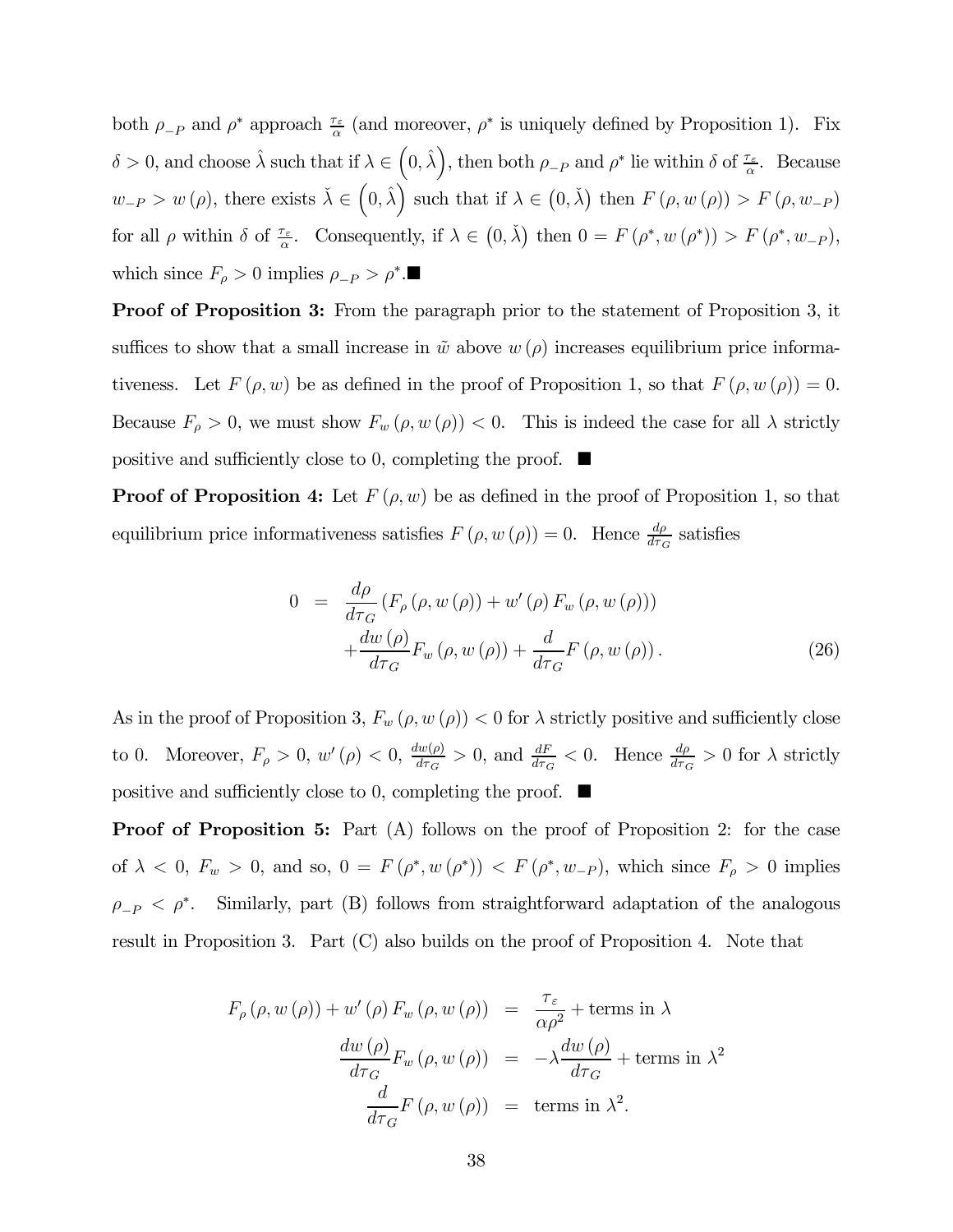So for  $\lambda < 0$  sufficiently close to 0, it follows from (26) that  $\frac{d\rho}{d\tau_G} < 0$ , completing the proof.

**Proof of Proposition 6:** Given the main text, it is sufficient to formally show that equilibrium price informativeness is increasing in  $\lambda$  for  $\lambda > 0$  and sufficiently small. Let  $F(\rho, w)$ be as defined in the proof of Proposition 1, so that equilibrium price informativeness satisfies  $F(\rho, w(\rho)) = 0$ . Hence  $\frac{d\rho}{d\lambda}$  satisfies

$$
0 = \frac{d\rho}{d\lambda} \left( F_{\rho} \left( \rho, w \left( \rho \right) \right) + w' \left( \rho \right) F_w \left( \rho, w \left( \rho \right) \right) \right) + \frac{d}{d\lambda} F \left( \rho, w \left( \rho \right) \right).
$$

As in the proof of Proposition 4, we know  $F_{\rho} > 0$ ,  $w'(\rho) < 0$ ; and when  $\lambda$  is positive and sufficiently close to 0,  $F_w(\rho, w(\rho)) < 0$ . Moreover,  $\frac{d}{d\lambda} F$  is negative for  $\lambda$  sufficiently close to zero. Hence  $\frac{d\rho}{d\lambda} > 0$  for  $\lambda$  positive and sufficiently close to 0.  $\blacksquare$ 

**Proof of Proposition 7:** See the main text following Proposition 7.  $\blacksquare$ 

 $\blacksquare$ 

**Proof of Proposition 8:** The equilibrium condition under transparency is  $(25)$  (see proof of Proposition 1). The equilibrium condition without transparency has an additional term  $\alpha \rho \lambda^2 var \left( \hat{\theta} \right)$  on the lefthand side, but it otherwise identical. The lefthand side of both conditions is negative for  $\rho$  sufficiently small, and positive for  $\rho$  sufficiently large. Consequently, both the minimum and maximum equilibrium levels of informativeness are higher under transparency. The equilibrium is unique in both cases when  $\lambda$  is sufficiently close to 0 (see Proposition 1), implying the result.  $\blacksquare$ 

# B Additional numerical appendix

As we note in the main text, the effect of government corrective actions on price informativeness depends on the size of the corrective action. In the main text we focus on the case in which the corrective action is "mild," or, more mathematically, "sufficiently small." We emphasize in the main text that this does not mean economically small, and refer to numerical simulations that show that corrective actions as large as  $\lambda = 30\%$  are still sufficiently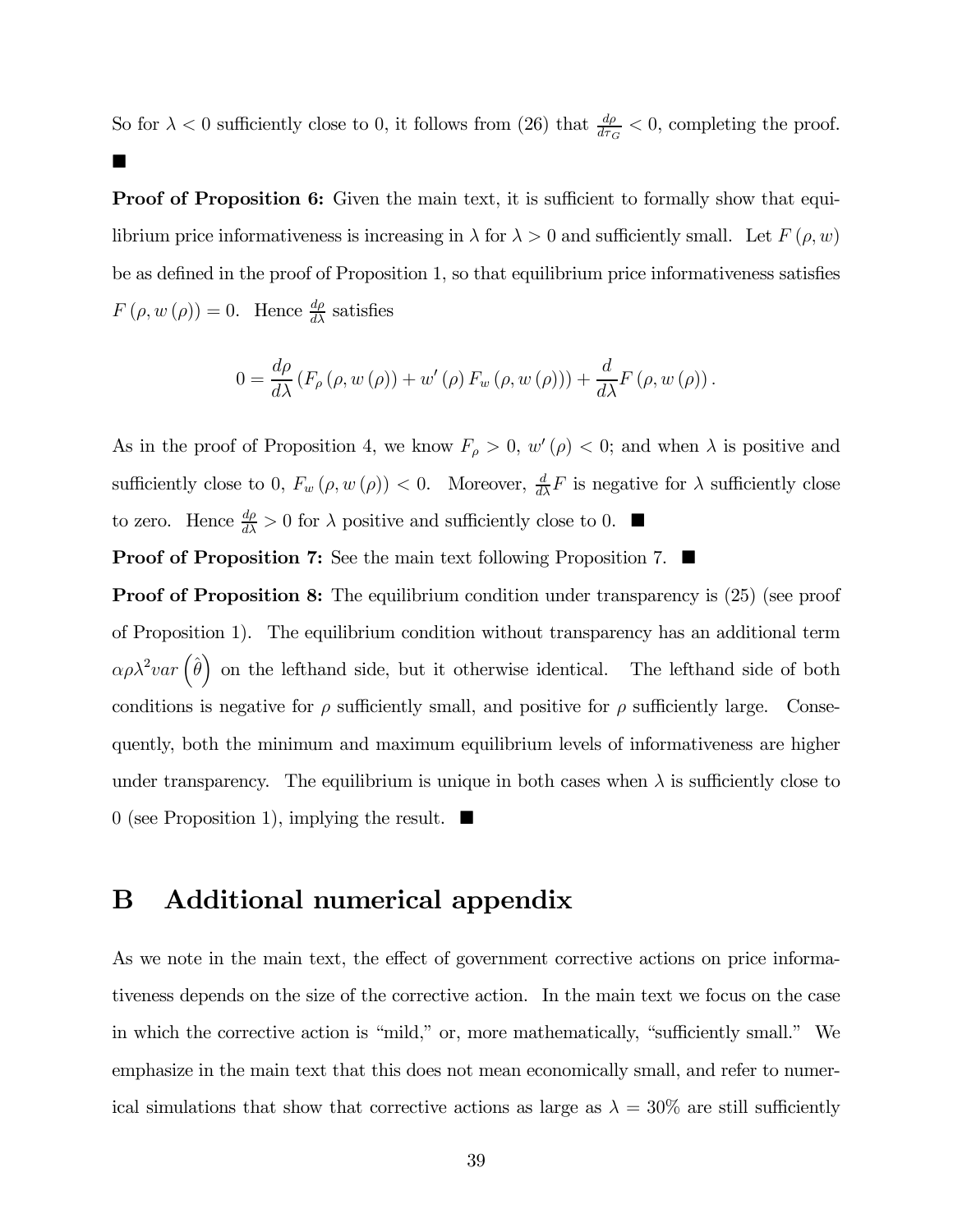small for all our results to hold. Here, we present the details of these numerical simulations.

## B.1 Numerical solution of the model

We start by detailing the numerical solution of the model. As shown in the proof of Proposition 1, equilibrium price informativeness  $\rho$  solves  $F(\rho, w(\rho)) = 0$ , where F is as defined in the proof. Dividing by  $w(\rho)$  implies that  $\rho$  solves

$$
0 = \frac{1}{w(\rho)} \left( 1 - \frac{\tau_{\varepsilon}}{\alpha \rho} \right) - \lambda + \frac{\lambda^2}{\frac{1}{w(\rho)} - \lambda} \frac{\tau_z \rho^2 + \tau_{\theta} + \tau_{\varepsilon}}{\tau_G},
$$

or equivalently

$$
0 = \frac{1}{\tau_G} \left( \tau_z \rho^2 + \tau_\theta + \tau_G \right) \left( 1 - \frac{\tau_\varepsilon}{\alpha \rho} \right) - \lambda + \lambda^2 \frac{\tau_z \rho^2 + \tau_\theta + \tau_\varepsilon}{\tau_z \rho^2 + \tau_\theta + \tau_G - \lambda \tau_G},
$$

or equivalently

$$
0 = (\tau_z \rho^2 + \tau_\theta + \tau_G - \lambda \tau_G) (\tau_z \rho^2 + \tau_\theta + \tau_G) (\alpha \rho - \tau_\varepsilon)
$$

$$
- \lambda \alpha \tau_G \rho (\tau_z \rho^2 + \tau_\theta + \tau_G - \lambda \tau_G) + \lambda^2 \alpha \tau_G \rho (\tau_z \rho^2 + \tau_\theta + \tau_\varepsilon),
$$

or equivalently

$$
0 = [\tau_z^2 \rho^4 + \tau_z (2\tau_\theta + (2 - \lambda)\tau_G)\rho^2 + (\tau_\theta + \tau_G)(\tau_\theta + (1 - \lambda)\tau_G)](\alpha \rho - \tau_\varepsilon)
$$

$$
+ \lambda \alpha \tau_G \rho [(\lambda - 1)\tau_z \rho^2 - (\tau_\theta + (1 - \lambda)\tau_G) + \lambda (\tau_\theta + \tau_\varepsilon)].
$$

Rewriting a final time, the equilibrium condition is equivalent to the fifth-degree polynomial

$$
0 = \alpha \tau_z^2 \rho^5 - \tau_z \tau_z^2 \rho^4 + [2\tau_\theta + (2 - \lambda)\tau_G + \lambda(\lambda - 1)\tau_G] \tau_z \alpha \rho^3
$$
  
 
$$
-[2\tau_\theta + (2 - \lambda)\tau_G] \tau_z \tau_z \rho^2 + A\alpha \rho - B
$$
 (27)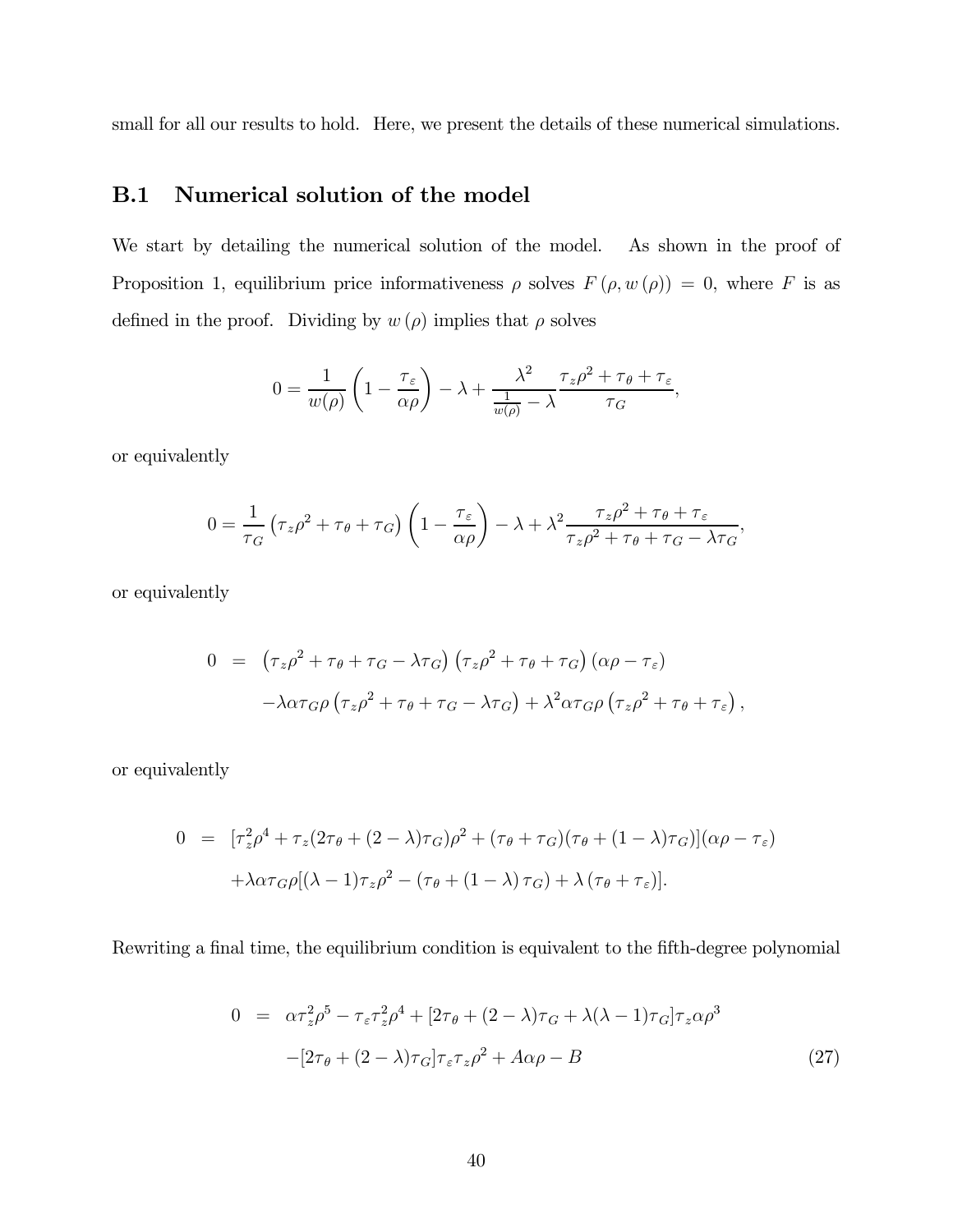where

$$
A = (\tau_{\theta} + \tau_{G})(\tau_{\theta} + (1 - \lambda)\tau_{G}) - \lambda \tau_{G} (\tau_{\theta} + (1 - \lambda)\tau_{G}) + \lambda^{2} \tau_{G} (\tau_{\theta} + \tau_{\varepsilon})
$$
  
\n
$$
= (\tau_{\theta} + (1 - \lambda)\tau_{G})^{2} + \lambda^{2} \tau_{G} (\tau_{\theta} + \tau_{\varepsilon})
$$
  
\n
$$
B = \tau_{\varepsilon} (\tau_{\theta} + \tau_{G}) (\tau_{\theta} + (1 - \lambda)\tau_{G}).
$$

Solutions to (27) can be found using any standard numerical procedure for finding the roots of polynomials.

#### B.2 Numerical simulations

The parameters of the model are  $\alpha$ ,  $\tau_{\theta}$ ,  $\tau_{G}$ ,  $\tau_{\epsilon}$  and  $\tau_{Z}$ . Note first that the equilibrium condition  $F(\rho, w(\rho)) = 0$  is homogeneous of degree zero in the vector of these five parameters. Consequently, it is sufficient to specify the four ratios  $\frac{\tau_{\theta}}{\alpha}$ ,  $\frac{\tau_{Z}}{\alpha}$ ,  $\frac{\tau_{G}}{\tau_{\theta}}$  and  $\frac{\tau_{\varepsilon}}{\tau_{G}}$ .

Let  $\phi$  denote the fraction of price fluctuations that are not attributable to changes in the fundamental  $\theta$ , for the case in which government intervention is completely absent. From the paper,

$$
\phi = \left(\frac{\tau_{\theta}}{\frac{\tau_{\varepsilon}^{2}\tau_{Z}}{\alpha^{2}} + \tau_{\theta}}\right)^{1/2} = \left(\frac{\tau_{\varepsilon}^{2}\tau_{Z}}{\alpha^{2}\tau_{\theta}} + 1\right)^{-1/2} = \left(\frac{\left(\frac{\tau_{\varepsilon}}{\tau_{G}}\frac{\tau_{G}}{\tau_{\theta}}\frac{\tau_{\theta}}{\alpha}\right)^{2}\frac{\tau_{Z}}{\alpha}}{\frac{\tau_{\theta}}{\alpha}} + 1\right)^{-1/2},
$$

and so

$$
\frac{\tau_Z}{\alpha} = \frac{\left(\phi^{-2} - 1\right) \frac{\tau_\theta}{\alpha}}{\left(\frac{\tau_\varepsilon}{\tau_G} \frac{\tau_G}{\tau_\theta} \frac{\tau_\theta}{\alpha}\right)^2}.
$$

Consequently, it is sufficient to specify  $\frac{\tau_{\theta}}{\alpha}$ ,  $\frac{\tau_{\theta}}{\tau_{\theta}}$ ,  $\frac{\tau_{\varepsilon}}{\tau_{G}}$ , together with  $\phi$ .

We simulate the model for values of  $\phi$  (the fraction of price fluctuations that are not attributable to changes in the fundamental  $\theta$ ) of 10%, 50%, and 90%. Likewise, we simulate the model for values of  $\tau_{\varepsilon}/\tau_{G}$  (the ratio of the precisions of an *individual* speculator's private forecast to the government's) of 10%, 50%, and 90%. In both cases, these ranges more than